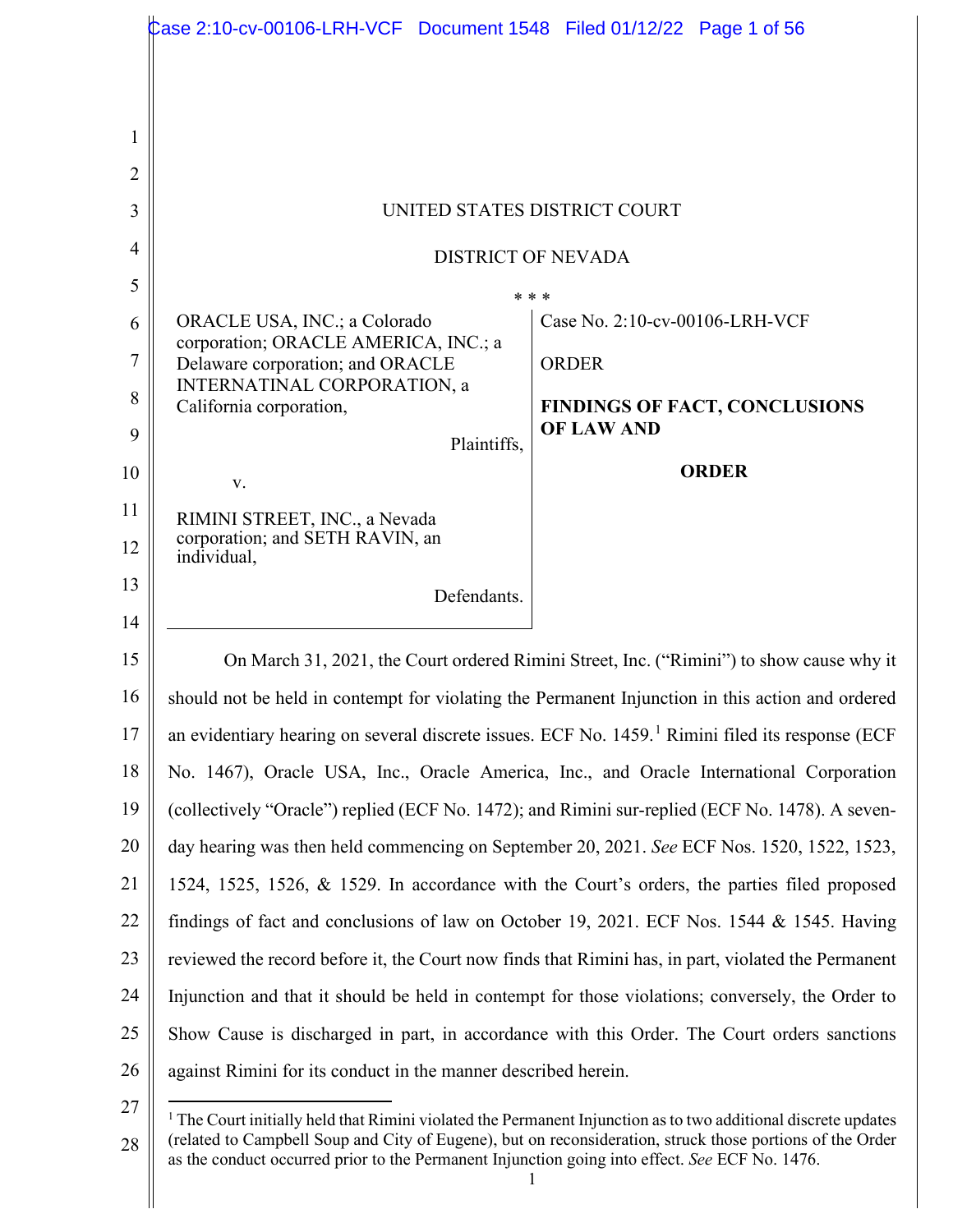#### 1 **I. BACKGROUND**

2 3 4 5 6 7 This action has an extensive 11-year history that includes two causes of action. In brief and relevant part, Oracle develops, manufactures, and licenses computer software, particularly Enterprise Software Programs. Oracle also provides after-license software support services to customers who license its copyrighted software. Rimini is a company that provides similar afterlicense software support services to customers licensing Oracle's copyrighted software and directly competes to provide those services. Seth Ravin is the CEO of Rimini.

8 9 10 11 12 13 14 15 16 17 18 19 20 Oracle first sued Rimini in 2010, alleging that Rimini infringed several of Oracle's copyrights when it, *inter alia*, used work that it completed for one client for the benefit of other clients. Following the filing of dispositive motions, the Court granted summary judgment in favor of Oracle on some of its copyright infringement claims. Of importance to these proceedings was the Court's finding that Rimini violated the "facilities restriction" within PeopleSoft's standard licensing agreement when it hosted its clients' development environments on its own computer systems, a process called "local hosting." ECF No. 474; *Oracle USA, Inc. v. Rimini St., Inc.*, 6 F. Supp. 3d 1086, 1096–98 (D. Nev. 2014) ("*Oracle USA*"). The Court further held that Rimini was infringing on Oracle's copyrights for Oracle Database when it downloaded many copies of the software off Oracle's network and failed to adhere to the Developer License. ECF No. 476; *Oracle USA, Inc. v. Rimini St., Inc.*, 6 F. Supp. 3d 1108, 1115–20 (D. Nev. 2014). Later, after a month-long jury trial, the jury found in favor of Oracle on other copyright infringement claims related to Oracle's J.D. Edwards and Siebel software.

21 22

23 24 25 On appeal, the Ninth Circuit affirmed both this Court's grant of summary judgment and all of the jury's verdict on infringement violations under the Copyright Act, only reversing regarding violations of the California Computer Data Access and Fraud Act ("CDAFA") and the Nevada Computer Crimes Law ("NCCL").<sup>2</sup> *Oracle USA, Inc. v. Rimini St., Inc.*, 879 F.3d 948, 962 (9th Cir. 2018) ("*Rimini I*"). Given its rulings, the Ninth Circuit vacated this Court's permanent

<sup>27</sup> 28 <sup>2</sup> The Ninth Circuit upheld the jury's \$35.6 million judgment against Rimini for its infringement and the Court's award of approximately \$22.4 million in prejudgment interest against Rimini, while reversing the jury's \$14.4 million award associated with the state law computer access claims. *Rimini I*, 879 F.3d at 953, 962–64.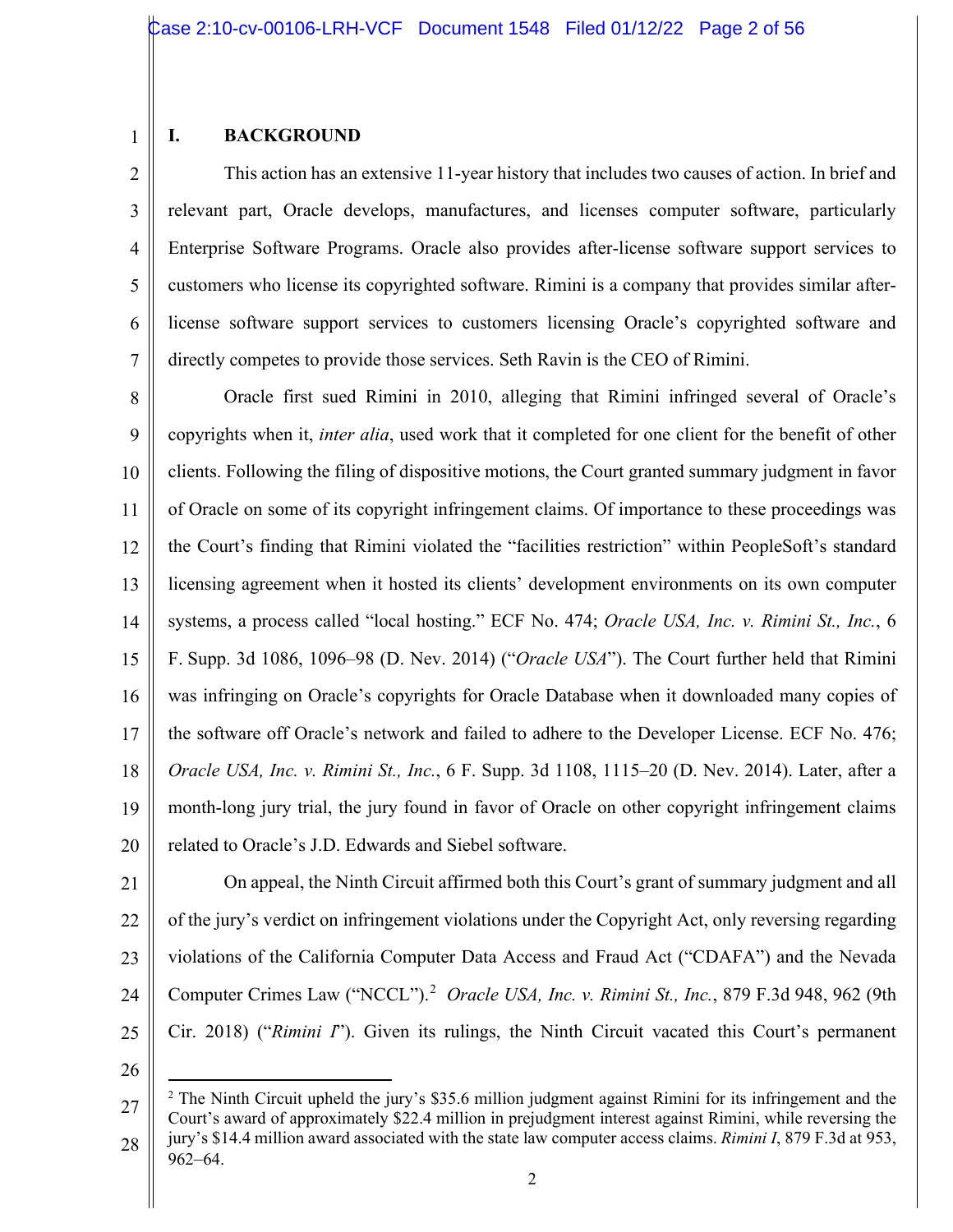#### 1 2 3 4 5 6 7 8 9 10 11 12 13 14 15 16 17 18 19 20 21 22 23 24 25 26 27 28 injunction and remanded the case to determine whether a permanent injunction was warranted based solely on Rimini's copyright infringement. *Id.* at 964.<sup>3</sup> On August 14, 2018, this Court granted Oracle's renewed motion for a permanent injunction, which enjoins Rimini from continuing to infringe on Oracle's copyrighted software. ECF No. 1164; *Oracle USA, Inc. v. Rimini St., Inc.*, 324 F. Supp. 3d 1157, 1167 (D. Nev. 2018). In relevant part, the Permanent Injunction provides: a. Rimini Street shall not reproduce, prepare derivative works from, or distribute PeopleSoft, J.D. Edwards, or Siebel software or documentation unless solely in connection with work for a specific customer that holds a valid, written license agreement for the particular PeopleSoft, J.D. Edwards, or Siebel software and documentation authorizing Rimini Street's specific conduct; . . . **PeopleSoft** 3. Rimini Street shall not distribute PeopleSoft software or documentation or any derivative works created from or with PeopleSoft software or documentation; 4. Rimini Street shall not reproduce, prepare derivative works from, or use a specific licensee's PeopleSoft software or documentation other than to support the specific licensee's own internal data processing operations; 5. Rimini Street shall not reproduce, prepare derivative works from, or use PeopleSoft software or documentation on, with, or to any computer systems other than a specific licensee's own computer systems; 6. Rimini Street shall not reproduce, prepare derivative works from, or use PeopleSoft software or documentation on one licensee's computer systems to support, troubleshoot, or perform development or testing for any other licensee, including specifically, that Rimini Street shall not use a specific licensee's PeopleSoft environment to develop or test software updates or modifications for the benefit of any other licensee[.] **J.D. Edwards** 7. Rimini Street shall not distribute J.D. Edwards software or documentation or any derivative works created from or within J.D. Edwards software or documentation; 8. Rimini Street shall not copy J.D. Edwards software source code to carry out development and testing of software updates; <sup>3</sup> The Ninth Circuit also upheld this Court's decision to grant Oracle the "full costs" of the litigation, which included expert witness fees, e-discovery expenses, and jury consultant fees. *Id*. at 965–66. The Supreme Court granted certiorari on this issue, subsequently reversed the Ninth Circuit and held that the Copyright Act only allows a district court to authorize awards for litigation expenses expressly listed in the costs statute. *Rimini Street, Inc. v. Oracle USA, Inc.*, 139 S. Ct. 873, 876 (2019).

Case 2:10-cv-00106-LRH-VCF Document 1548 Filed 01/12/22 Page 3 of 56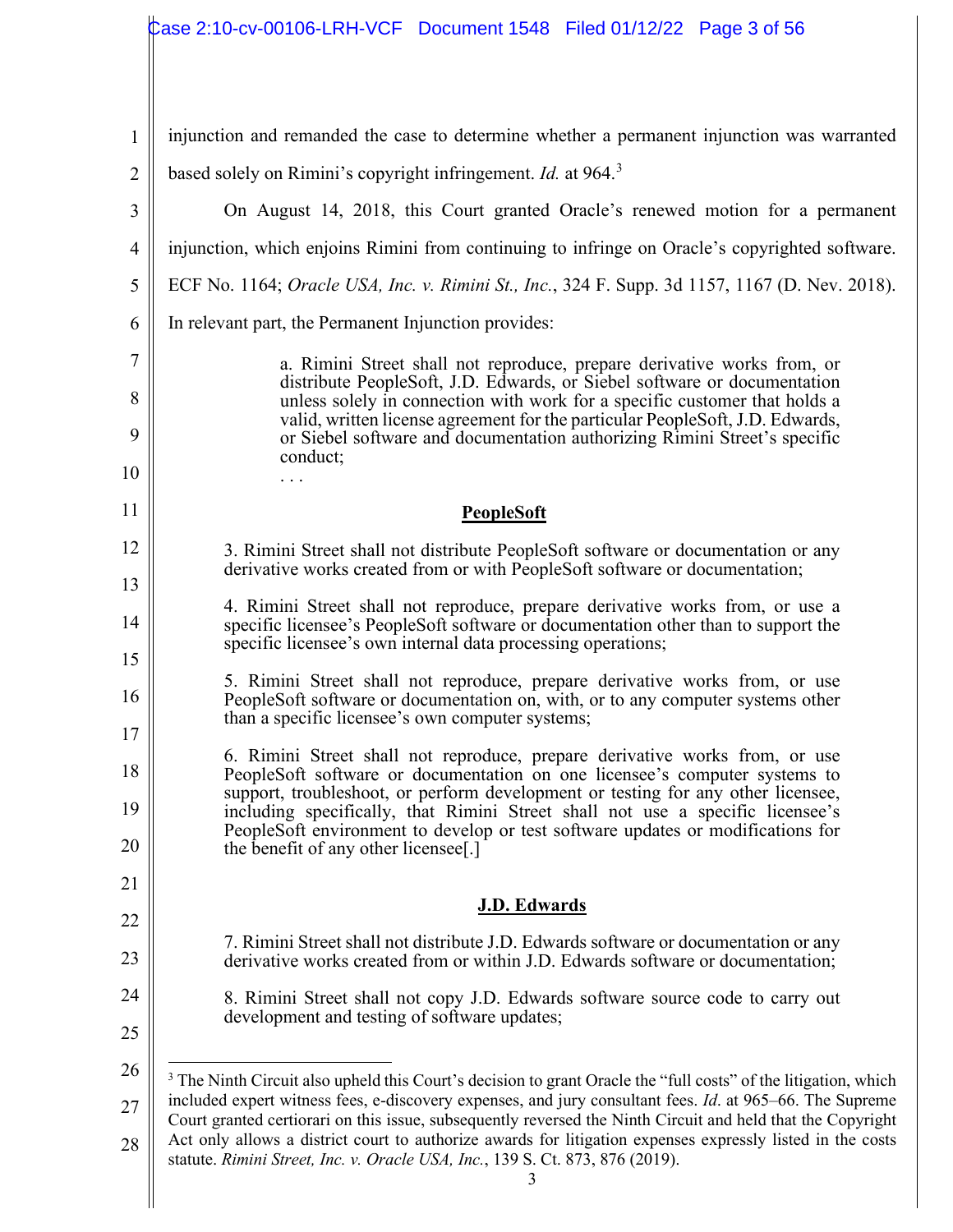|                | Case 2:10-cv-00106-LRH-VCF Document 1548    Filed 01/12/22    Page 4 of 56                                                                                               |
|----------------|--------------------------------------------------------------------------------------------------------------------------------------------------------------------------|
|                |                                                                                                                                                                          |
|                |                                                                                                                                                                          |
| 1              | 10. Rimini Street shall not reproduce, prepare derivative works from, or use J.D.                                                                                        |
| $\overline{2}$ | Edwards software or documentation on one licensee's computer systems to support,<br>troubleshoot, or perform development or testing for any other licensee, including,   |
| 3              | specifically, that Rimini Street shall not use a specific licensee's J.D. Edwards<br>environment to develop or test software updates or modifications for the benefit of |
| 4              | any other licensee;                                                                                                                                                      |
| 5              |                                                                                                                                                                          |
| 6              | <b>Oracle Database</b>                                                                                                                                                   |
| 7              | 15. Rimini Street shall not reproduce, prepare derivative works from, or distribute<br>Oracle Database software.                                                         |
| 8              | ECF No. 1166 (modified per the Ninth Circuit's order).                                                                                                                   |
| 9              | In granting the Permanent Injunction, the Court noted that the balance of the hardships                                                                                  |
| 10             | weighed in favor of its issuance because Oracle was seeking to enjoin only acts that had already                                                                         |
| 11             | been determined unlawful and that had been affirmed on appeal. ECF No. 1164 at 9. The Ninth                                                                              |
| 12             | Circuit affirmed this Permanent Injunction, except instructing the Court to strike paragraphs nine                                                                       |
| 13             | and thirteen and the words "or access" in paragraphs eight and twelve. ECF No. 1236; Oracle                                                                              |
| 14             | USA, Inc. v. Rimini St., Inc., 783 F. App'x. 707, 710-11 (9th Cir. 2019) (unpublished) ("The                                                                             |
| 15             | injunction enjoins 'local hosting' as to PeopleSoft, J.D. Edwards, and Siebel. But only the                                                                              |
| 16             | PeopleSoft license limits the licensee to using the licensed Software 'at its facilities'                                                                                |
| 17             | (emphasis added), which is the basis for the local hosting requirement. 'Accessing' a                                                                                    |
| 18             | copyrighted work is not an infringing activity under the Copyright Act."). <sup>4</sup>                                                                                  |
| 19             | On April 4, 2019, the Court granted Oracle's motion to reopen discovery to determine if                                                                                  |
| 20             | Rimini had been complying with the Permanent Injunction. ECF Nos. 1199; 1215; 1218. The                                                                                  |
| 21             | parties engaged in discovery for approximately a year and a half. ECF No. 1354. Following the                                                                            |
| 22             | close of discovery, Oracle filed its motion for an order to show cause why Rimini should not be                                                                          |
| 23             | held in contempt for violating the Permanent Injunction. Based on extensive briefing by the parties,                                                                     |
| 24             | the Court issued an Order to Show Cause on 10 discrete issues and held a seven-day bench trial                                                                           |
| 25             | on those issues; the Court's order on which now follows. ECF Nos. 1459; 1520; 1522; 1523; 1524;                                                                          |
| 26             | 1525; 1526; & 1529.                                                                                                                                                      |
| 27             | $\frac{1}{1}$                                                                                                                                                            |
| 28             |                                                                                                                                                                          |

<sup>4</sup> *Denying cert.*, 140 S.Ct. 850 (Jan. 13, 2020) (Mem).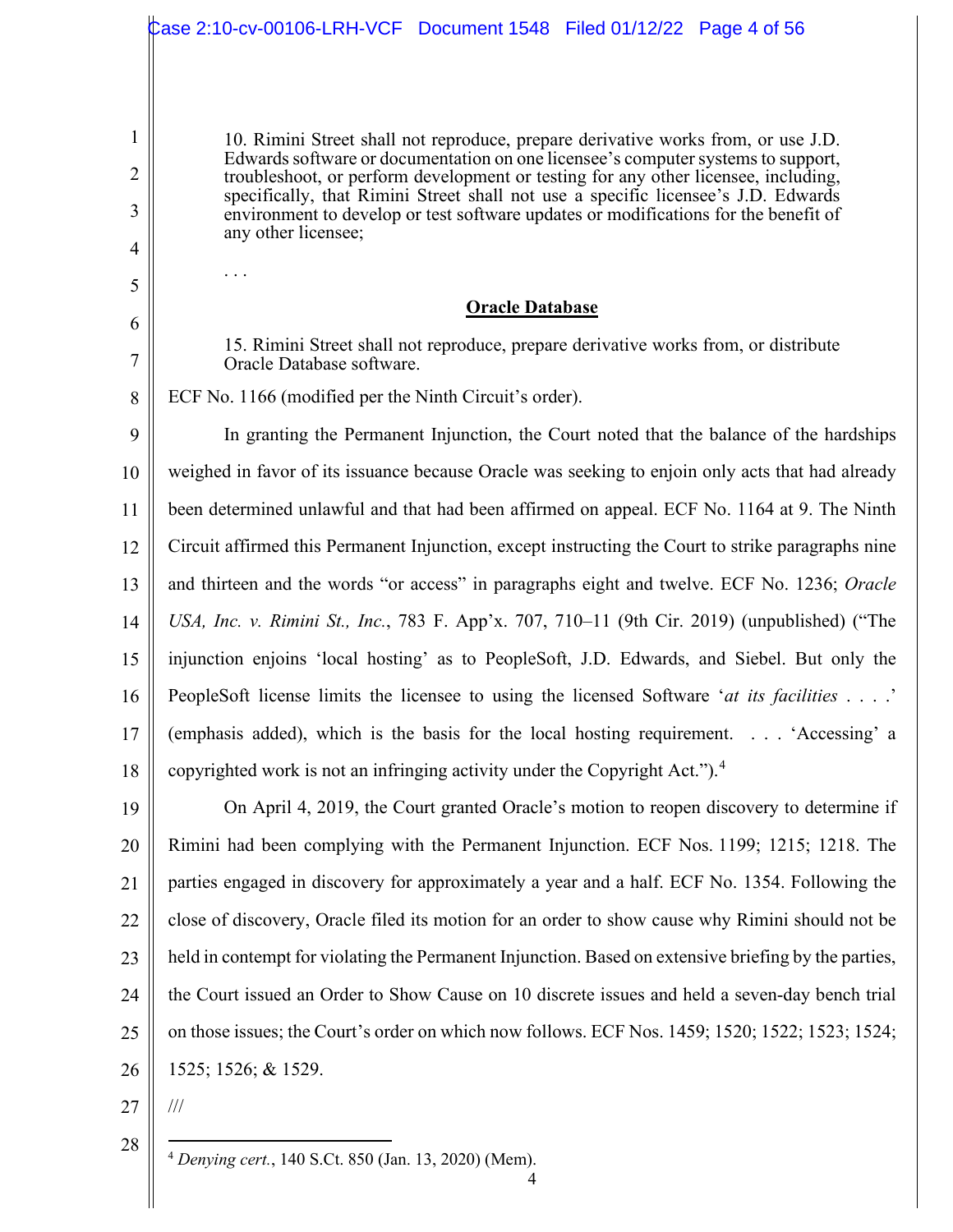### **II. LEGAL STANDARD**

2 3 4 5 6 7 8 9 10 11 12 13 14 15 16 17 18 19 Pursuant to Title 18, United States Code, Section 401, a federal court may hold any party in civil contempt for failing to comply with or violating a court order. 18 U.S.C. § 401(3). In the Ninth Circuit, a party fails to comply with a court order if they fail "to take all reasonable steps within the party's power to comply." *United States v. DAS Corp.*, 18 F.4th 1032, 1039 (9th Cir. 2021) (quoting *In re Dual-Deck Video Cassette Recorder Antitrust Litig.*, 10 F.3d 693, 695 (9th Cir. 1993) ("*In re Dual-Deck*")). To support a judgment of contempt, a district court must find, based on clear and convincing evidence, that (1) the party violated a specific and definite court order; (2) the violation did not constitute "substantial compliance" with the order; and (3) the violation was not based on a good faith and reasonable interpretation of the order. *In re Dual-Deck*, 10 F.3d at 695; *see also FTC v. Affordable Media*, 179 F.3d 1228, 1239 (9th Cir. 1999); *United States v. Bright*, 596 F.3d 683, 694 (9th Cir. 2010). A party's substantial compliance with a court order cannot be "vitiated by a few technical violations where every reasonable effort has been made to comply." *In re Dual-Deck*, 10 F.3d at 695 (quotation omitted). Nor does a party's failure to comply need to be intentional or willful to support a finding of contempt. *In re Crystal Palace Gambling Hall, Inc.*, 817 F.2d 1361, 1365 (9th Cir. 1987). To satisfy the clear and convincing standard, the moving party must provide "evidence sufficient to reasonably satisfy [the court] that it is highly probable the ultimate fact at issue happened." *United States v. Century Clinic, Inc.*, 75 F. Supp. 2d 1127, 1134–35 (D. Nev. 1998).

20

## **III. FACTS STIPULATED TO BY THE PARTIES5**

- 21 22 23 24 1. Plaintiff Oracle America, Inc. ("Oracle America") is a Delaware corporation. At the time of the events at issue in this hearing, Oracle America had its principal place of business in Redwood City, California. Currently, Oracle America has its principal place of business in Austin, Texas.
- 25 26 2. Oracle America is the successor in interest to Oracle USA and PeopleSoft USA, Inc., as well as a successor in interest to certain PeopleSoft and J.D. Edwards entities.

<sup>27</sup> 28 <sup>5</sup> The parties stipulated to the following facts in their Joint Pre-Hearing Order. *See* ECF No. 1503; ECF No. 1484 at 22–24; ECF No. 1486-s (the Court designates sealed documents referenced within this order with a "-s" and will refer to confidential material where the interest of justice demands it).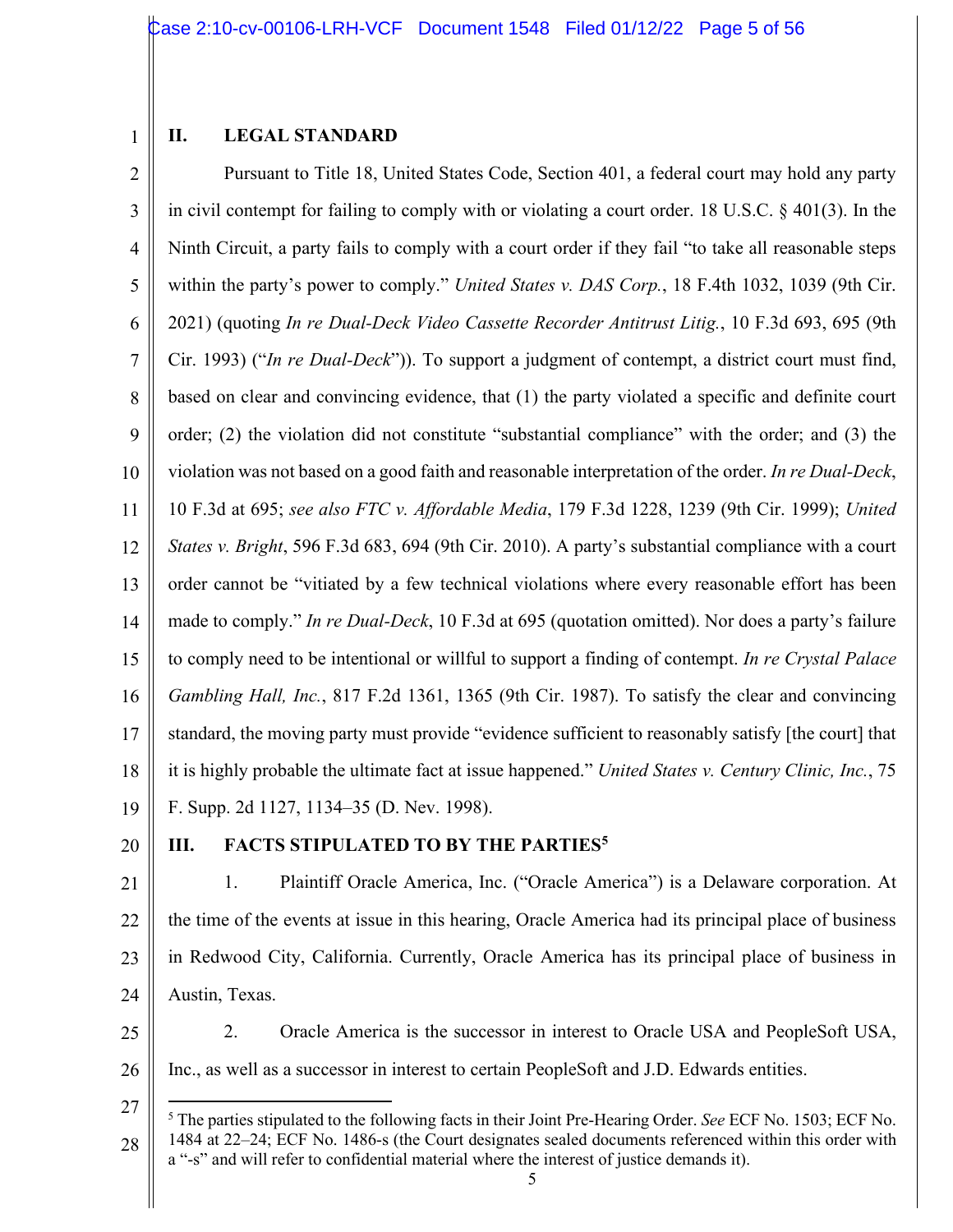1 2 3 3. Intellectual property rights formerly held by certain PeopleSoft and J.D. Edwards entities were transferred to Oracle International Corporation ("OIC") as part of the acquisitions of PeopleSoft and J.D. Edwards by Oracle.

4 5 6 7 4. Oracle's PeopleSoft and J.D. Edwards product lines are Enterprise Resource Planning ("ERP") software. At a high level of generality, ERP software helps companies perform complex tasks such as human resource functions, payroll, taxes, and customer relationship management.

8 9 10 5. Unlike off-the-shelf consumer software used by individuals, Oracle Software is used by organizations, and can be modified and customized by the organizations for their own business purposes.

11 12 6. Software support is often necessary for ERP software, particularly software relating to payroll or human resources functions, because it must be frequently updated to work properly.

13 14 15 7. As tax laws and other laws and regulations change, Oracle's PeopleSoft and J.D. Edwards software generally must be updated to account for the change. For example, if a payroll tax rate changes, the software must be updated to reflect the new rate.

16 17 18 8. A common feature of ERP software, including Oracle's PeopleSoft and J.D. Edwards software, is that a licensee can modify and customize the software for the licensee's own business purposes, subject to the terms of an applicable license.

19 20 21 22 23 9. In addition to the license to the underlying software, Oracle also enters into separate support contracts with its customers, which entitle them to receive, for an annual maintenance fee, software upgrades (including new versions of the software) and software support, including fixes, patches, and updates typically made available for download from Oracle's password-protected websites.

24

10. Rimini is a Delaware corporation founded in 2005, with its headquarters in Nevada.

25 26 11. Rimini provides software support services to licensees of ERP software, including licensees of Oracle's PeopleSoft and J.D. Edwards software.

27 28 12. Rimini offers updates and fixes to its clients for PeopleSoft and J.D. Edwards software as part of its support services for those product lines.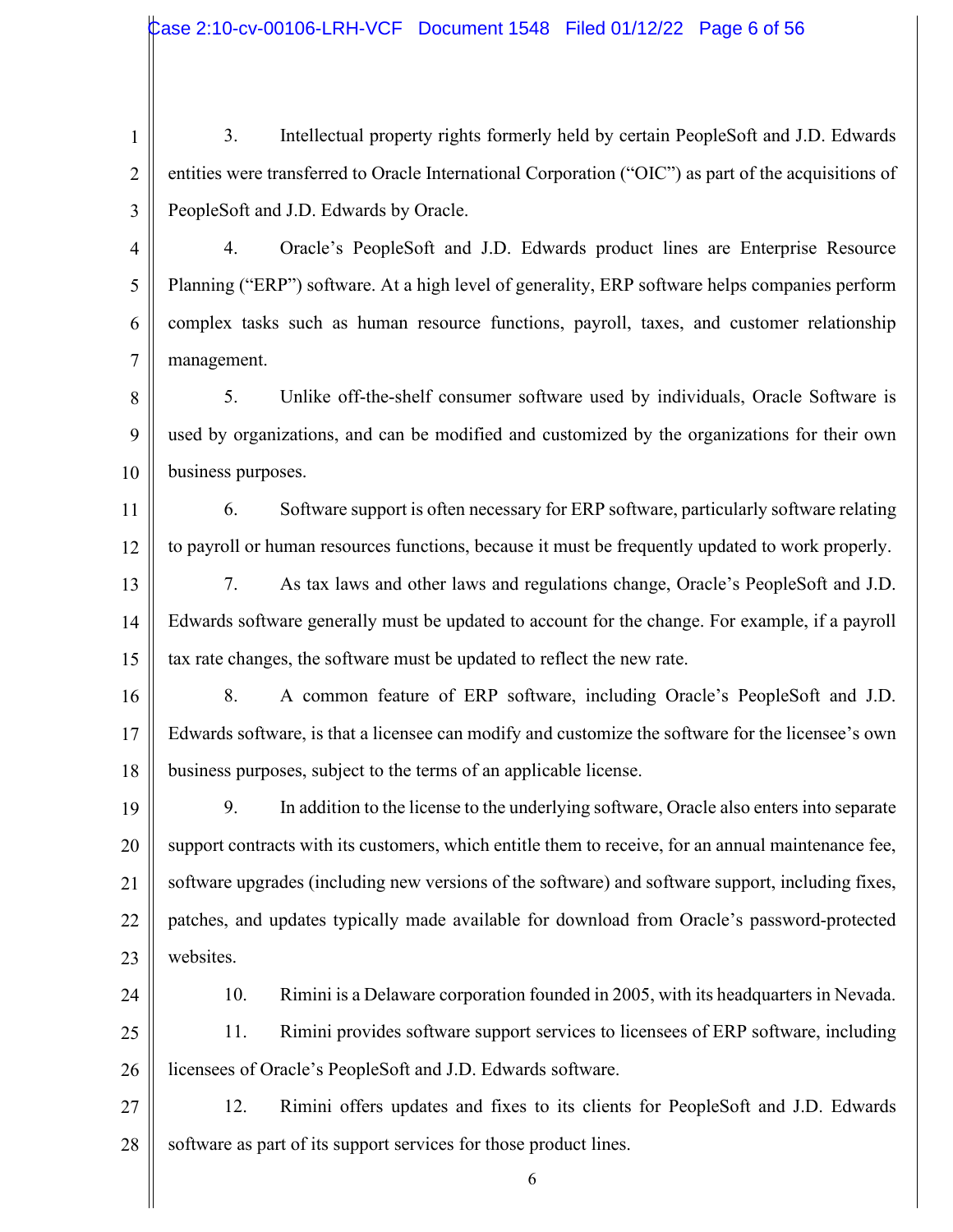13. The Court entered the Permanent Injunction on August 15, 2018.

2 3 4 5 6 14. On August 16, 2018, Rimini filed an Emergency Motion to Stay Enforcement of the Permanent Injunction. On September 11, 2018, the Court temporarily stayed the Permanent Injunction for a period of up to sixty days to allow Rimini to seek a stay pending appeal from the Ninth Circuit. The Ninth Circuit denied Rimini's motion to stay the Permanent Injunction pending appeal on November 5, 2018.

7

15. The Permanent Injunction went into effect on November 5, 2018.

8 9 10 11 16. Rimini's PeopleSoft and J.D. Edwards clients related to the alleged injunction violations to be adjudicated at the evidentiary hearing entered into written license agreements with Oracle that granted these clients certain license rights to use Oracle's PeopleSoft and J.D. Edwards software.

12 13 17. Development environments are distinct from a production environment, which is the version of the software that members of the enterprise ultimately employ.

14 15 18. Rockefeller Group International became a Rimini client on or about December 21, 2018.

19. Home Shopping Network became a Rimini client on or about March 29, 2019.

- 17 **IV. DISPUTED ISSUES**
- 18 19

16

**i. Findings of Fact** 

**A. Issue 1: PeopleSoft Files Found on Rimini Systems**

#### 20 *R.R. Donnelley & Sons:*

21 22 23 24 25 1. On January 22, 2019, Rimini client R.R. Donnelley & Sons opened a case with Rimini: "We're getting an error message with paycheck modeler functionality. It was working fine before applying RS18P05 tax updates and we had compiled cobols as part of P05 updates. Please find attached the error message screen shot, same error occurs in both self service, admin pay check modeler page." OREX\_0013 at 2.

26 27 28 2. On January 23, 2019, Rimini engineer Venugopal Nabhi, responded stating: "I have taken over the case from Anil because one of my clients reported exactly the same issue. I will have Product Delivery add this case also to the fix they are working on." OREX 0013 at 3.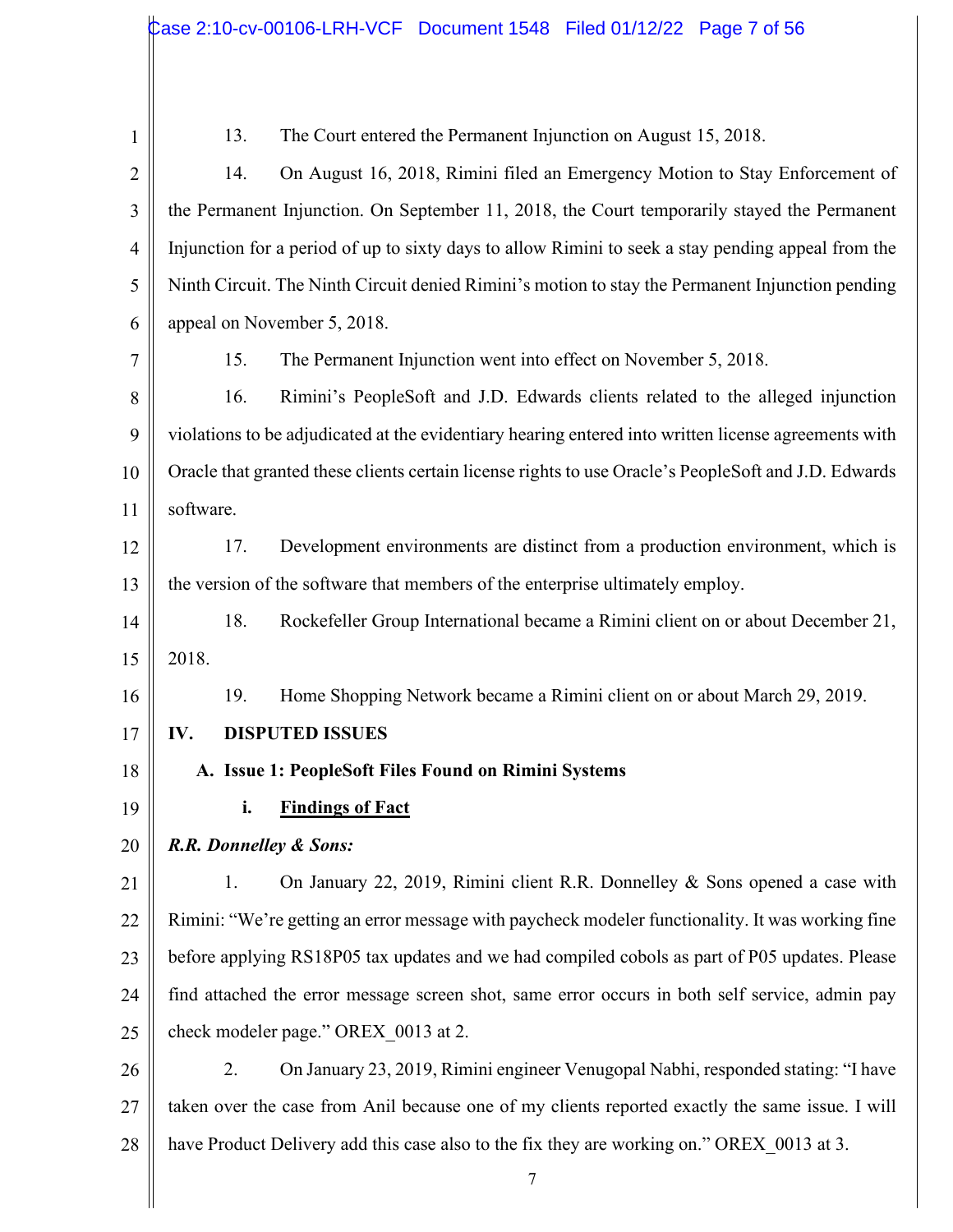3

4

3. On March 21, 2019, Jim Benge, Rimini's Vice President of PeopleSoft Development, emailed R.R. Donnelley & Sons: "To address this case, Individual Update HCM200417 has been posted to the C:\RiminiStreetUpdates folder on your machine named CWDAXD-HRTXUPD1." OREX\_0013 at 7.

5

6

7

8

9

10

4. The case was not resolved and on March 27, 2019, R.R. Donnelley & Sons emailed: "I am finding the psptaxdt.dms that Rimini delivered to fix this issue is a old version which is missing the 02/26/2019 RSI-HCM200347 updates[.] So I think that we do not need to apply this one or run this dms[.] I was able to fix the paycheck modeller issue in PSHRK without applying this dms, I applied everything else. The attached psptaxdt.dms is the current version in our production[.] Below is a screenshot LHS (prod version) RHS delivered as part of this fix." OREX\_0013 at 8; DTX-111-001.

12

11

13 14 15 16 5. In response, Rimini engineer Venugopal Nabhi emailed: "I can see only one DMS script (psptaxdt) that you have attached and it has a change log that reads as '09/05/2018 RSI-HCM200069'. I am not able to see any LHS or RHS screenshots that you have mentioned about. Can you please clarify? I will check with Product Delivery once I have your inputs. Further, what is PSHRK environment?" OREX\_0013 at 9.

17

18 19 20 21 6. R.R. Donnelley & Sons responded: "I have attached the screenshot of the patch psptaxdt.dms (RHS) and our prod version (LHS)[.] Our current prod version of psptaxdt.dms is also attached. We would like to confirm if the prod version is the latest version of psptaxdt.dms inclusive of the changes in this paycheck modeller patch[.] In that case we do not need to apply the Paychek [sic] modeller patch psptaxdt.dms version." OREX\_0013 at 9–10.

22

23

24 7. From this email exchange, the Court finds that R.R. Donnelley & Sons sent the Oracle copyrighted PeopleSoft file, psptaxdt.dms, to Rimini. By receiving this copyrighted material, Rimini therefore had PeopleSoft copyrighted material on its systems.

25 26 27 28 8. In order to respond to R.R. Donnelley & Sons, Rimini engineer Venugopal Nabhi reviewed the prohibited attached file, responding to the client: "The LHS version has a time stamp of Feb 2019, so certainly that is the latest. But I will check with Product Delivery as to why they provided the fix in an earlier version. I guess they provided the fix to other clients in the older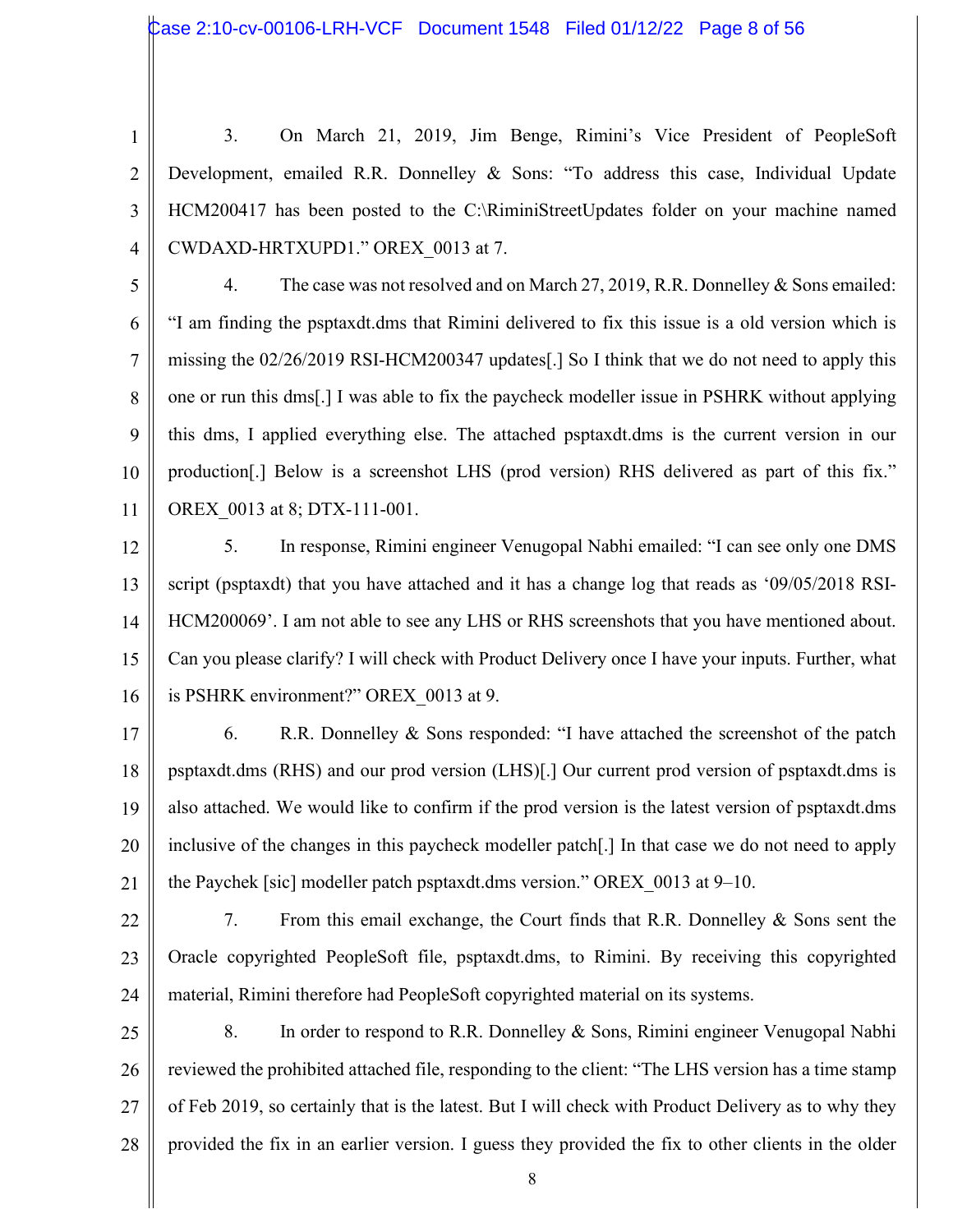# Case 2:10-cv-00106-LRH-VCF Document 1548 Filed 01/12/22 Page 9 of 56

| $\mathbf{1}$   | version, but as they were having issues with your environment, they could not deliver the fix                                                                                                                                 |  |
|----------------|-------------------------------------------------------------------------------------------------------------------------------------------------------------------------------------------------------------------------------|--|
| $\overline{2}$ | [un]till recently. In the meantime, another version seems to have been rolled out." OREX 0013 at                                                                                                                              |  |
| 3              | 10. When Venugopal Nabhi reviewed the file, further copies of the prohibited file were created on                                                                                                                             |  |
| $\overline{4}$ | Rimini systems.                                                                                                                                                                                                               |  |
| 5              | On April 15, 2019, R.R. Donnelley & Sons wrote that the case could be closed, and<br>9.                                                                                                                                       |  |
| 6              | that the paycheck modeler issue had been resolved. OREX 0013 at 12.                                                                                                                                                           |  |
| $\overline{7}$ | Nowhere during this exchange between Rimini engineers and R.R. Donnelley &<br>10.                                                                                                                                             |  |
| 8              | Sons did Rimini email or otherwise inform R.R. Donnelley & Sons not to send Oracle files to                                                                                                                                   |  |
| 9              | Rimini. See OREX 0013; ECF No. 1538 at 222.                                                                                                                                                                                   |  |
| 10             | The Court finds that the record does not support a finding that this prohibited<br>11.                                                                                                                                        |  |
| 11             | document was ever reported to Rimini's security or compliance department even though, under                                                                                                                                   |  |
| 12             | Rimini's own Acceptable Use Policy, <sup>6</sup> it should have been. ECF No. 1538 at 222.                                                                                                                                    |  |
| 13             | 12.<br>The Court finds, and the parties agree, that this was a violation of Rimini's                                                                                                                                          |  |
| 14             | Acceptable Use Policy. ECF No. 1538 at 220 ("We should not have Oracle files on our system,                                                                                                                                   |  |
| 15             | and this was a case where the client clearly sent us one file that contained stored procedures for a                                                                                                                          |  |
| 16             | program.").                                                                                                                                                                                                                   |  |
| 17             | Rimini employees did not immediately quarantine the prohibited file. ECF No.<br>13.                                                                                                                                           |  |
| 18             | 1538 at 222–23. <sup>7</sup> The file was ultimately quarantined, by at least August 28, 2019, approximately                                                                                                                  |  |
| 19             | five months after the offending conduct. ECF No. 1542 at 120; OREX 0013 at 8. <sup>8</sup>                                                                                                                                    |  |
| 20             | $\frac{1}{1}$                                                                                                                                                                                                                 |  |
| 21             |                                                                                                                                                                                                                               |  |
| 22             | $6$ Rimini adopted an Acceptable Use Policy ("AUP"), which prohibits storing Oracle's software, files, code,<br>or any other intellectual property on its systems. ECF No. 1537 at 179; OREX 0017.                            |  |
| 23             | 7Q<br>The – and you're not aware that this file was quarantined in any respect, are you?                                                                                                                                      |  |
| 24             | The compliance department would handle that. If it was reported, it would be quarantined.<br>A<br>And, to your knowledge, this wasn't reported.<br>Q                                                                          |  |
| 25             | Not to my knowledge.<br>$\mathbf{A}$                                                                                                                                                                                          |  |
| 26             | <sup>8</sup> Rimini Senior Vice-President of Global Support, Craig Mackereth testified that he could tell the file had<br>been quarantined because the case was last modified by Maurya Priyadarshi, a member of the IT Sales |  |
| 27             | Force Administration Team, who would have no reason to modify the files as she is not a member of the                                                                                                                         |  |

28 support team. *See* OREX\_0013 at 8; ECF No. 1542 at 120 ("When information is flagged through one of our processes that it's potentially third-party intellectual property, the IT team will intervene and quarantine these files which has happened here.").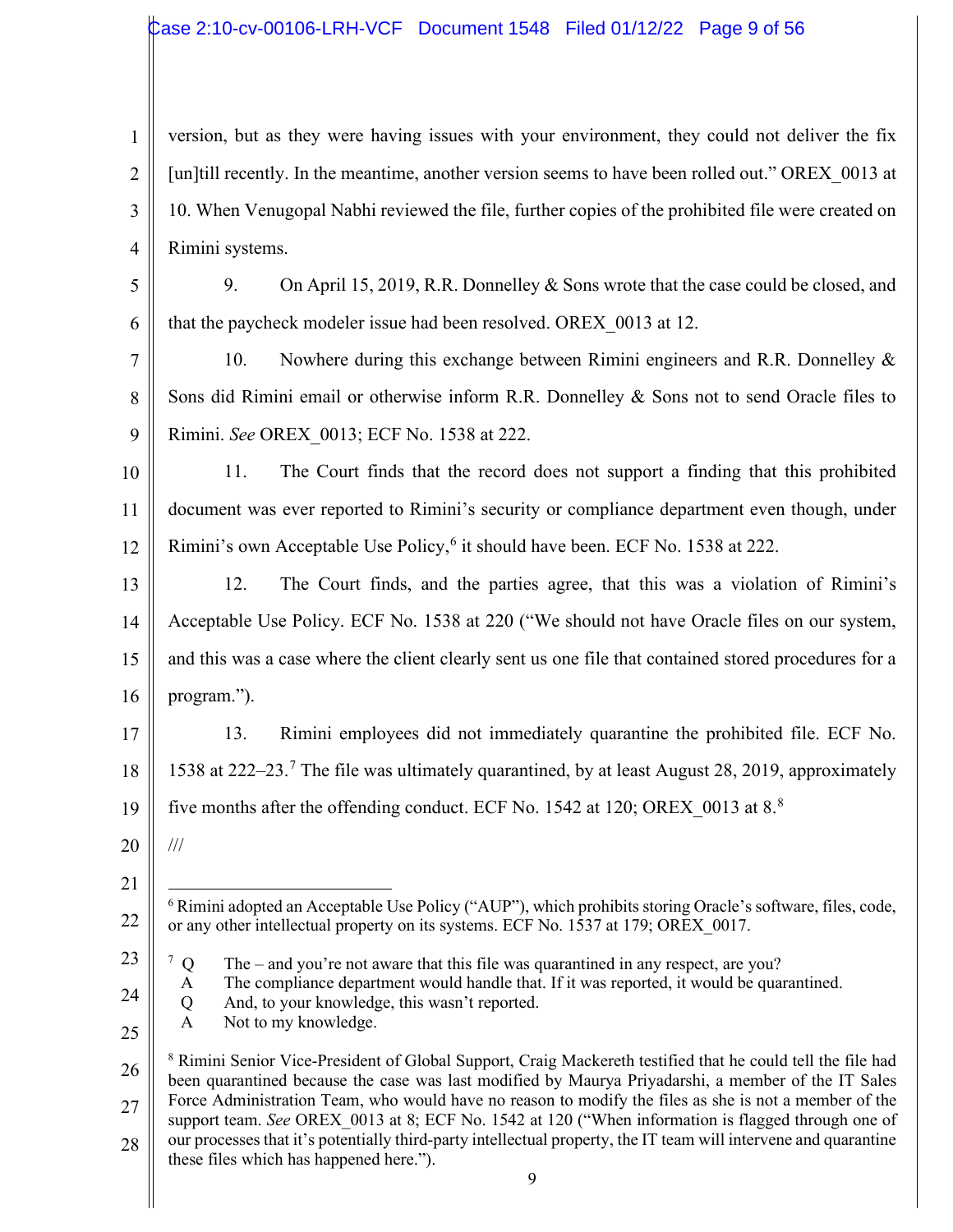# *G-6 Hospitality:*

1

2 3 4 5 6 14. On November 27, 2018, G-6 Hospitality emailed Rimini to inquire if there was anything needed of them. Rimini responded asking, in part, if the "PUM 28 documentation" was on the "shared file." DTX\_0100-005. "PUM" means "product update documentation" and "shared file" means the "shared location on the Dev and QA machine where [Rimini] can remotely access it over the internet." ECF No. 1538 at 98.

7 8 9 10 15. G-6 Hospitality responded to this email by attaching the "image 28 documentation" to the SalesForce email. DTX\_0100-004. When Rimini received this email with the associated attachments, it resulted in copies of Oracle's copyrighted PeopleSoft materials being made on Rimini's systems.

11 12 13 14 16. Upon receiving this information, Rimini employee Kelly Day emailed G-6 Hospitality to inform them that Rimini did not have the "means" to copy the documentation to the Rimini workstation and asked for G-6 Hospitality to place the file on "S-DAL01-RIMIW71." DTX-100-002–003.

15 16 17 18 17. On that same day, Rimini Onboarding Account Manager Barbara MacEachern emailed G-6 Hospitality asking for the "Functional user documentation." DTX-0100-002. These documents are PeopleSoft files that describe the "last tax update" G-6 Hospitality received from Oracle before joining Rimini. ECF No. 1538 at 96–97.

19 20 21 22 18. G-6 Hospitality again responded by attaching the documents related to "Payroll for image 28"<sup>9</sup> to the SalesForce email. DTX-0100-001. When Rimini received this email with the associated attachments, it resulted in copies of Oracle's copyrighted PeopleSoft materials being made on Rimini's systems.

23 24 25 26 19. Upon receiving this second attachment, Rimini Onboarding Account Manager Barbara MacEachern forwarded the G-6 Hospitality email, containing eight file attachments, to Rimini employees Shelley Blackmarr and Jim Benge, with the text: "We seem to have a problem getting the client to place these on the shared file. The main Contact Ravi is on vacation."

27

28

<sup>9</sup> "Image 28" documentation and "PUM 28" documentation are the same thing. ECF No. 1538 at 100.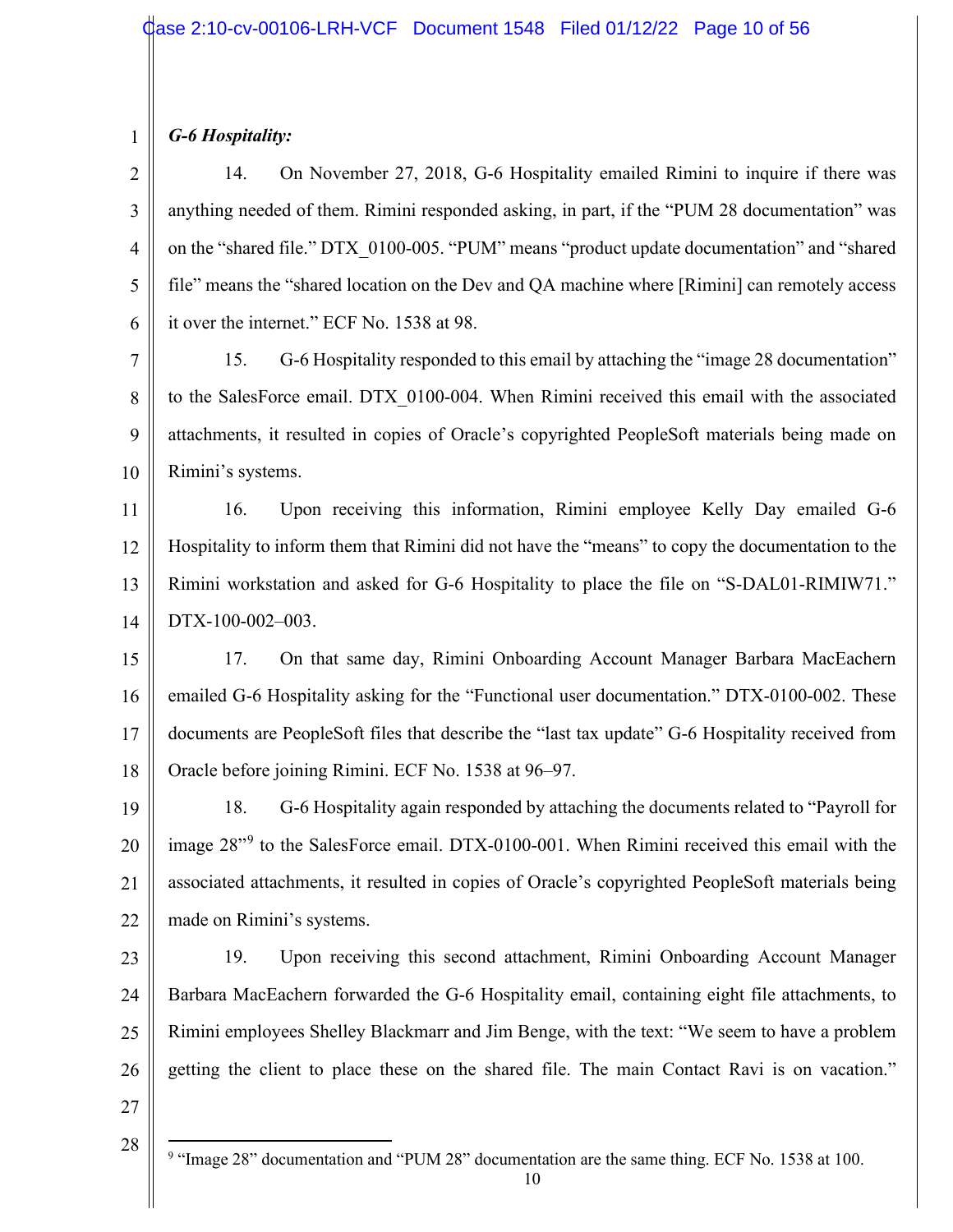DTX-0100-001. When Barbara MacEachern forwarded the email with the associated attachments, it resulted in copies of Oracle's copyrighted PeopleSoft materials being made on Rimini's systems.

3 4 5 6 7 20. The email chain and the attachments sent to Rimini occurred during G-6 Hospitality's "onboarding process"; (the period of time when the new client has signed on for Rimini support and Rimini is establishing environments, setting up remote connectivity, and understanding "where the client left off support from Oracle" so that Rimini does not overlap updates). ECF No. 1538 at 97–98.

8 9 21. The Court finds, and Rimini agrees, that the forwarding of these Oracle documents was a violation of Rimini's Acceptable Use Policy. ECF No. 1538 at 100, 217.

10 11 12 13 22. Other than Kelly Day's email to G-6 Hospitality indicating that Rimini did not have the "means" to copy the files to Rimini workstations, the record does not support that Rimini employees emailed or otherwise informed G-6 Hospitality during this email exchange not to send Oracle files to Rimini.

14 15 16 23. This violation of Rimini's Acceptable Use Policy was not sent to Rimini's security or the compliance department, even though under the policy, it should have been. ECF No. 1538 at 100, 102, 216–17.

17 18 19 20 21 22 24. Jim Benge, a Rimini employee copied on the prohibited email, was disciplined with a formal warning for failing to report that he had "been copied on something that contained Oracle files." ECF No. 1538 at 100–01. While the email occurred in November 2018, the warning comprising his discipline did not occur until 2020. ECF No. 1538 at 216.<sup>10</sup> Rimini provided no documentation that Jim Benge was given a formal warning, nor did it present any documentation regarding the supposed investigation into the misconduct.

23 ///

24 ///

///

- 25
- 26

<sup>27</sup> 28 <sup>10</sup> Jim Benge testified that he believes Barbara MacEachern was also disciplined for this incident and her consequences were more severe due to her conduct of forwarding the email; however, no documentation was provided to support this testimony and Ms. MacEachern did not testify. ECF No. 1538 at 101, 216.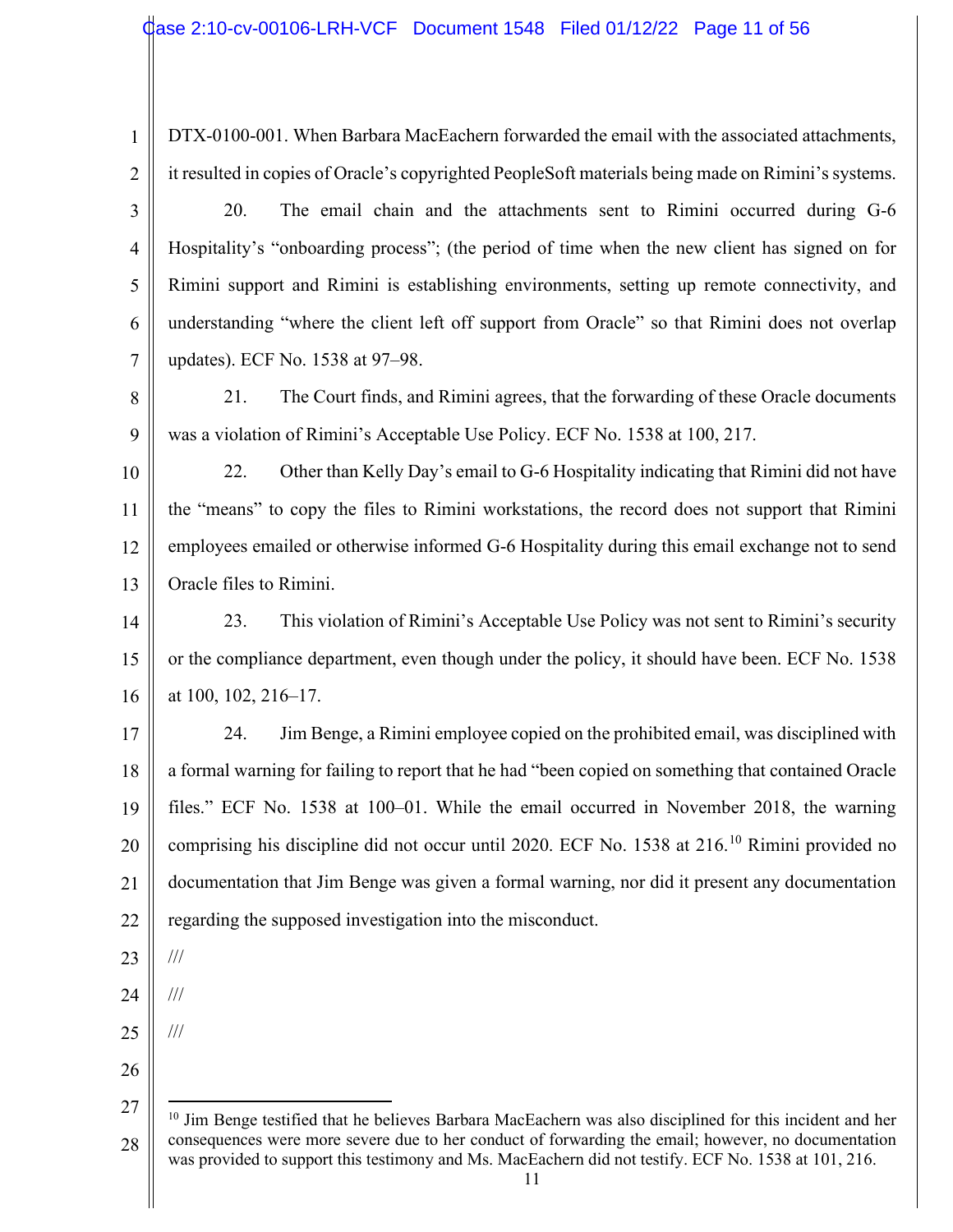|                | Case 2:10-cv-00106-LRH-VCF Document 1548 Filed 01/12/22 Page 12 of 56                                                                                                                                                                                                                                                                         |
|----------------|-----------------------------------------------------------------------------------------------------------------------------------------------------------------------------------------------------------------------------------------------------------------------------------------------------------------------------------------------|
|                |                                                                                                                                                                                                                                                                                                                                               |
| $\mathbf{1}$   | Nothing in the record supports a finding that Rimini quarantined the prohibited files<br>25.                                                                                                                                                                                                                                                  |
| $\overline{2}$ | once they were on Rimini's systems. <sup>11</sup>                                                                                                                                                                                                                                                                                             |
| 3              | <b>Texas Children's Hospital:</b>                                                                                                                                                                                                                                                                                                             |
| $\overline{4}$ | On January 18, 2019, Texas Children's Hospital emailed Thomas Glazer, a Senior<br>26.                                                                                                                                                                                                                                                         |
| 5              | Global Client Environments Engineer at Rimini, attaching the "18-E release notes." DTX-0110-                                                                                                                                                                                                                                                  |
| 6              | 005.                                                                                                                                                                                                                                                                                                                                          |
| $\overline{7}$ | Thomas Glazer responded: "Awesome, thanks Eric. We'll check it out. ".<br>27.                                                                                                                                                                                                                                                                 |
| 8              | DTX-110-005.                                                                                                                                                                                                                                                                                                                                  |
| 9              | These files contained Oracle PeopleSoft copyrighted material and when Rimini<br>28.                                                                                                                                                                                                                                                           |
| 10             | received the files, a copy was created on Rimini's systems. OREX 0094; ECF No. 1535 at 153,                                                                                                                                                                                                                                                   |
| 11             | 156.                                                                                                                                                                                                                                                                                                                                          |
| 12             | The record does not support a finding that these prohibited files were quarantined. <sup>12</sup><br>29.                                                                                                                                                                                                                                      |
| 13             | Rather, the metadata for file "2019 US Tax Table Updates.docx" (OREX_0096) shows that it was                                                                                                                                                                                                                                                  |
| 14             | moved to folder "Rimini Street/User Share/Thomas Glazer/TCH" on Rimini systems on November                                                                                                                                                                                                                                                    |
| 15             | 30, 2019, approximately 10 months after it was received. OREX 0097 at 1. This conduct resulted                                                                                                                                                                                                                                                |
| 16             | in additional copies of the prohibited files on Rimini's systems. <sup>13</sup> ECF No. 1535 at 156.                                                                                                                                                                                                                                          |
| 17             | 30.<br>During discovery, Oracle located these files on Rimini's ShareFile on its systems.                                                                                                                                                                                                                                                     |
| 18             | ECF No. 1535 at 154.                                                                                                                                                                                                                                                                                                                          |
| 19             | 31.<br>From the email exchange in evidence, the record does not support that Rimini                                                                                                                                                                                                                                                           |
| 20             | employees emailed or otherwise informed Texas Children's Hospital not to send Rimini Oracle                                                                                                                                                                                                                                                   |
| 21             | files.                                                                                                                                                                                                                                                                                                                                        |
| 22             |                                                                                                                                                                                                                                                                                                                                               |
| 23             | <sup>11</sup> While Rimini Vice President Craig Mackereth testified that there is a procedure for automatically<br>informing Rimini security of a potential violation, he did not specifically discuss that this occurred with the                                                                                                            |
| 24             | documents sent to Rimini, nor was any evidence presented to support a finding that Rimini engineers used<br>the "check-box" functionality in SalesForce to automatically inform the security or compliance departments                                                                                                                        |
| 25             | and quarantine the prohibited files. See ECF No. 1542 at 112–13.                                                                                                                                                                                                                                                                              |
| 26             | $12$ See note 11.                                                                                                                                                                                                                                                                                                                             |
| 27<br>28       | <sup>13</sup> This file was discussed during the hearing in relation to the G-6 Hospitality files. See ECF No. 1538 at<br>218–19. However, from the metadata, it appears that this file is associated with "18-E" notices in relation<br>to the Texas Children's Hospital files. OREX 0096; OREX 0097. Accordingly, the Court considers it as |
|                | such.<br>12                                                                                                                                                                                                                                                                                                                                   |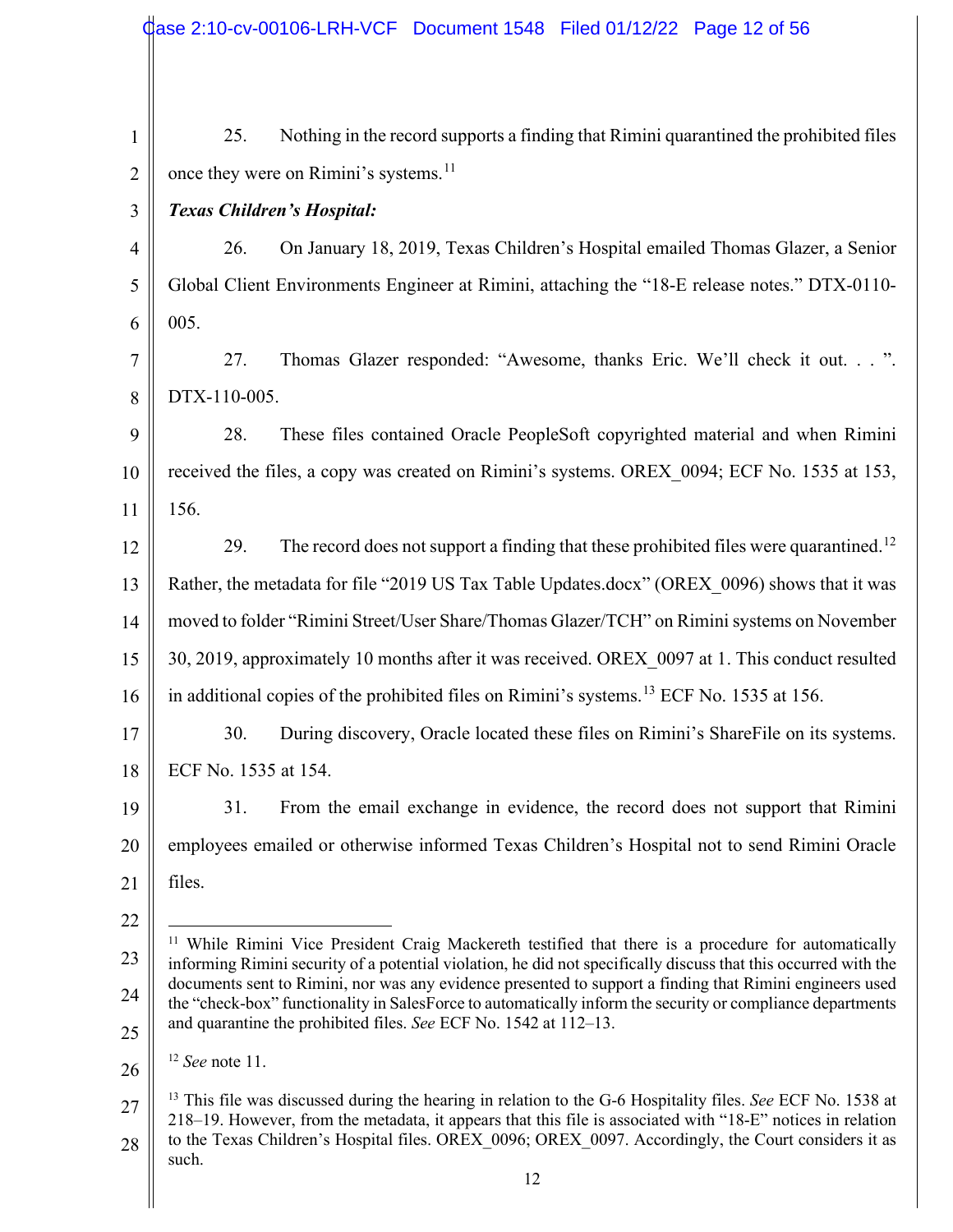| $\mathbf{1}$   | <b>Additional Instances:</b> <sup>14</sup> Evergreen                                                                                                                                                                                                                                                                                                                                                                                                                                         |
|----------------|----------------------------------------------------------------------------------------------------------------------------------------------------------------------------------------------------------------------------------------------------------------------------------------------------------------------------------------------------------------------------------------------------------------------------------------------------------------------------------------------|
| $\overline{2}$ | On May 16, 2019, Rimini PeopleSoft Environments Engineer Manjula Hosalli<br>32.                                                                                                                                                                                                                                                                                                                                                                                                              |
| 3              | emailed client Evergreen asking them to compile certain COBOL files. OREX 0100 at 5.                                                                                                                                                                                                                                                                                                                                                                                                         |
| $\overline{4}$ | Evergreen is a Rimini client, and it uses another third-party company, SpearMC, <sup>15</sup><br>33.                                                                                                                                                                                                                                                                                                                                                                                         |
| 5              | to provide additional support. ECF No. 1542 at 106, 108.                                                                                                                                                                                                                                                                                                                                                                                                                                     |
| 6              | Evergreen responded that it received an error message and sent Manjula Hosalli a<br>34.                                                                                                                                                                                                                                                                                                                                                                                                      |
| $\tau$         | screenshot of the message. OREX 0100 at 3-4.                                                                                                                                                                                                                                                                                                                                                                                                                                                 |
| 8              | 35.<br>Manjula Hosalli requested that Evergreen place the "PSPTCALC.lis" file                                                                                                                                                                                                                                                                                                                                                                                                                |
| 9              | somewhere in server 10.2.251.108 and share the location with Rimini so that an engineer could                                                                                                                                                                                                                                                                                                                                                                                                |
| 10             | investigate the error. OREX 0100 at 3.                                                                                                                                                                                                                                                                                                                                                                                                                                                       |
| 11             | Evergreen then attached the file and sent it to Manjula Hosalli. OREX 0100 at 1.<br>36.                                                                                                                                                                                                                                                                                                                                                                                                      |
| 12             | This file contained Oracle PeopleSoft copyrighted material and when Rimini received the file and                                                                                                                                                                                                                                                                                                                                                                                             |
| 13             | opened it, a copy was created on Rimini's systems. OREX 0099; ECF No. 1535 at 170–71.                                                                                                                                                                                                                                                                                                                                                                                                        |
| 14             | On May 24, 2019, Rimini Lead Developer Syed Abdul Khari emailed that the issue<br>37.                                                                                                                                                                                                                                                                                                                                                                                                        |
| 15             | with the file had been fixed and shared the location of the updated files. OREX 0100 at 1. From                                                                                                                                                                                                                                                                                                                                                                                              |
| 16             | this exchange, the Court finds that Rimini used the prohibited file to fix Evergreen's problem                                                                                                                                                                                                                                                                                                                                                                                               |
| 17             | which resulted in additional copies of the prohibited document being made on Rimini's systems.                                                                                                                                                                                                                                                                                                                                                                                               |
| 18             | From the email exchange in evidence, the record does not support that Rimini<br>38.                                                                                                                                                                                                                                                                                                                                                                                                          |
| 19             | employees emailed or otherwise informed Evergreen not to send Oracle files to Rimini.                                                                                                                                                                                                                                                                                                                                                                                                        |
| 20             | 39.<br>Nothing in the record supports a finding that the prohibited COBOL file was                                                                                                                                                                                                                                                                                                                                                                                                           |
| 21             | quarantined. See ECF No. 1542 at 189 ("There is nothing here that tells me how the document was                                                                                                                                                                                                                                                                                                                                                                                              |
| 22             | treated once it was received by Rimini Street."). <sup>16</sup>                                                                                                                                                                                                                                                                                                                                                                                                                              |
| 23             | $\frac{1}{1}$                                                                                                                                                                                                                                                                                                                                                                                                                                                                                |
| 24<br>25<br>26 | <sup>14</sup> The Court previously held that while the Court would not expand its previous ruling to add additional<br>contempt violations (beyond those related to R.R. Donnelley & Sons, G-6 Hospitality, and Texas Children's<br>Hospital), the Court would consider additional violations to determine if Rimini is substantially complying<br>with the Permanent Injunction and Rimini's diligence and good faith efforts to comply in assessing<br>sanctions. See ECF No. 1503 at 4–5. |

27 <sup>15</sup> When Rimini emailed Evergreen, it was communicating with SpearMC, acting on behalf of Evergreen. SpearMC is an "AMS provider" that is part of Oracle's "partner network." ECF No. 1542 at 106–08.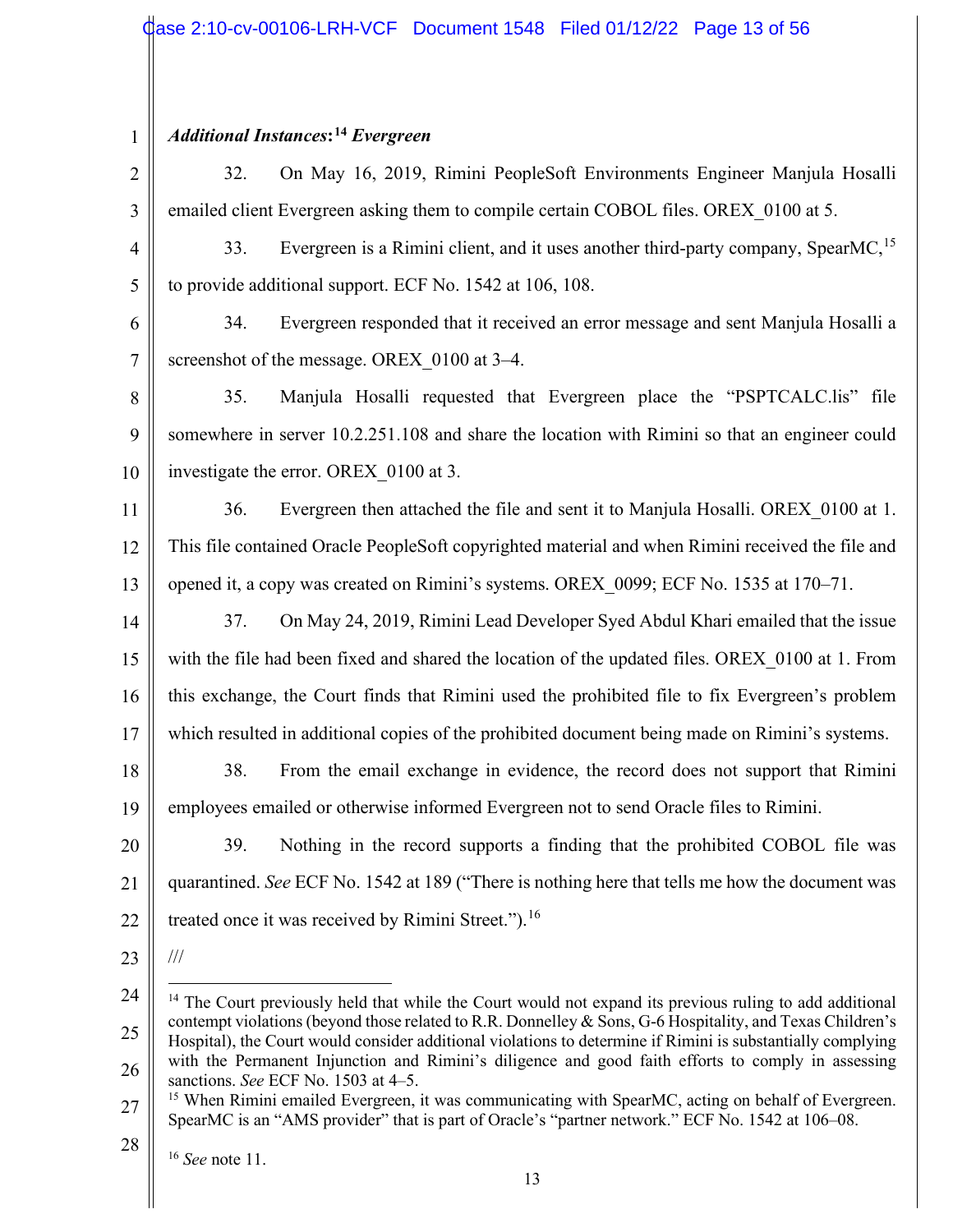40. The Court finds, and the parties agree, that this was a violation of Rimini's Acceptable Use Policy. ECF No. 1538 at 224.

3

# *Additional Instances: Guest Services, Inc.*

4 5 6 7 8 41. On January 2, 2019, Rimini client Guest Services, Inc. uploaded PeopleSoft file "GETTXDTA.sqc" to the Rimini SalesForce system. OREX\_0103 at 4; ECF No. 1535 at 172–74. This filed contained Oracle copyrighted material, and when it was uploaded to SalesForce, a copy of the prohibited file was created on Rimini's systems. ECF No. 1535 at 174–78. Nothing in the record supports a finding this prohibited file was quarantined. *See* ECF No. 1535 at 178.

9 10 11 12 13 42. Less than a month later, on January 28, 2019, Guest Services, Inc. uploaded another PeopleSoft file, "getstdta.sqc.txt," to the SalesForce system. OREX\_0104 at 1. This file contained Oracle copyrighted material, and when it was uploaded to SalesForce, a copy of the prohibited file was created on Rimini's systems. ECF No. 1535 at 180. Nothing in the record supports a finding that this prohibited file was quarantined. *See* ECF No. 1535 at 184.

14 15 43. The record does not support a finding that Rimini instructed Guest Services, Inc. not to send Rimini such prohibited files. ECF No. 1535 at 178, 183–84.

#### 16 *Additional Instances: University of Oklahoma Health Sciences Center*

17 18 44. On February 13, 2019, Rimini client University of Oklahoma Health Sciences Center ("OHS"), opened a case due to error with their new W2c tax update. OREX\_0105 at 1.

19 20 21 22 23 45. On February 26, 2019, Rimini employee Jai Ramachandran asked OHS to provide Rimini with the "last modified date for the 3 SQRs." OREX\_0105 at 11. OHS responded by sending 4 files—"tax920.txt," "tax921us.txt," "tax922us.txt," and "tax923us.txt"—to Rimini as attachments in the SalesForce system. OREX  $0105$  at 6, 11–13. These documents contained Oracle copyrighted material. ECF No. 1535 at 187–90, 196–98.

24 25 26 46. From this email exchange, the Court finds that Rimini employee Jai Ramachandran must have at least looked at these four attached files (even if he did not download the files to his

- 27
- 28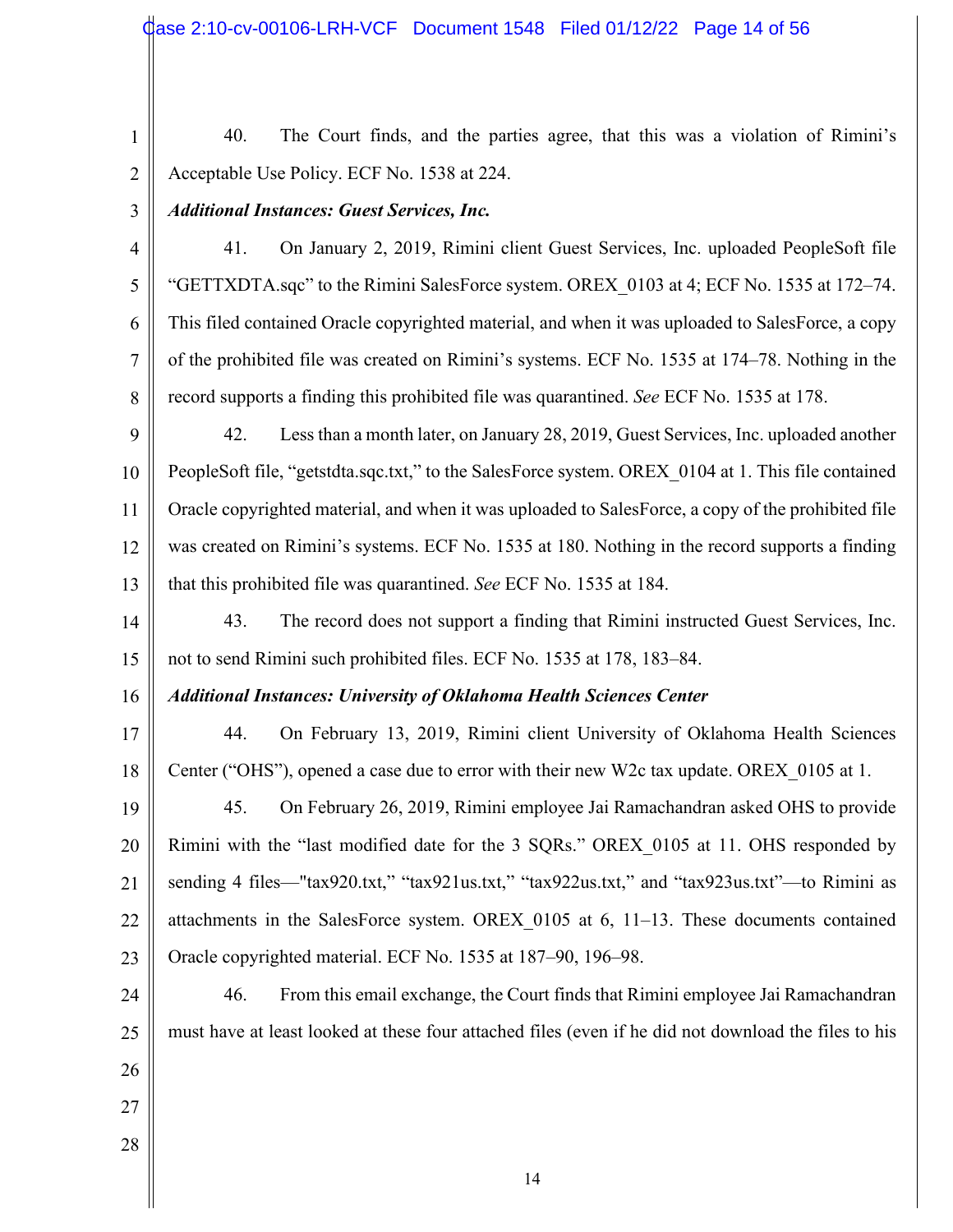3

5

6

PC) in order to provide OHS guidance, again creating copies of the prohibited files on Rimini's systems. OREX\_0105 at 13;<sup>17</sup> ECF No. 1535 at 200.

4 47. Jai Ramachandran then proceeded to request OHS to "upload a dump of the PS\_RC\_TAX920 as it is now." OREX\_0105 at 13. In response, OHS uploaded the "PS\_RS\_TAX920USTexport.xlsx" table. OREX\_0105 at 13–14. This file contained Oracle copyrighted material and when Rimini received the file, copies were created on Rimini systems.

7 8 9 48. On March 26, 2019, OHS sent file "Case 00164037 W2c Reprint – fix.docx" to Rimini via the SalesForce system. OREX\_0105 at 18. This file contained Oracle copyrighted material and when Rimini received the file, copies were created on Rimini systems.

10 11 12 13 49. During this approximately month-long exchange, the record does not support a finding that Rimini employees emailed or otherwise informed OHS not to send Rimini Oracle files. To the contrary, the exchange shows Rimini engineers soliciting such materials and not asking the client to place the requested documents in a remote access shared file.

14 15 16 50. The record does not support a finding that Rimini employees immediately quarantined any of the prohibited files. The files were ultimately quarantined by at least August 23, 2019. ECF No. 1542 at 115–18; OREX\_0105.<sup>18</sup>

17 *Substantial Compliance:*

18 19 20 21 51. Following the Court's July 2014 Summary Judgment Order, Rimini changed its PeopleSoft support practice to what it calls "Process 2.0." As Process 2.0 is the subject of *Oracle v. Rimini*, 14-cv-1699-LRH-DJA ("*Rimini II*"), the Court makes no further findings on the topic. 52. Rimini has taken the following steps in an attempt to ensure third-party intellectual

- 22 property is not on its systems:
- 23

24

a. When a new client begins support with Rimini (the "onboarding process"), clients are provided guidance on Rimini's controls to protect third-party intellectual property and client confidentiality. ECF No. 1542 at 93–94.

25 26

<sup>27</sup> <sup>17</sup> Jai Ramachandran only indicates that "I cannot use the attached SQR as I am not allowed to download the SQR to my PC due to copy right restrictions." OREX\_0105 at 15.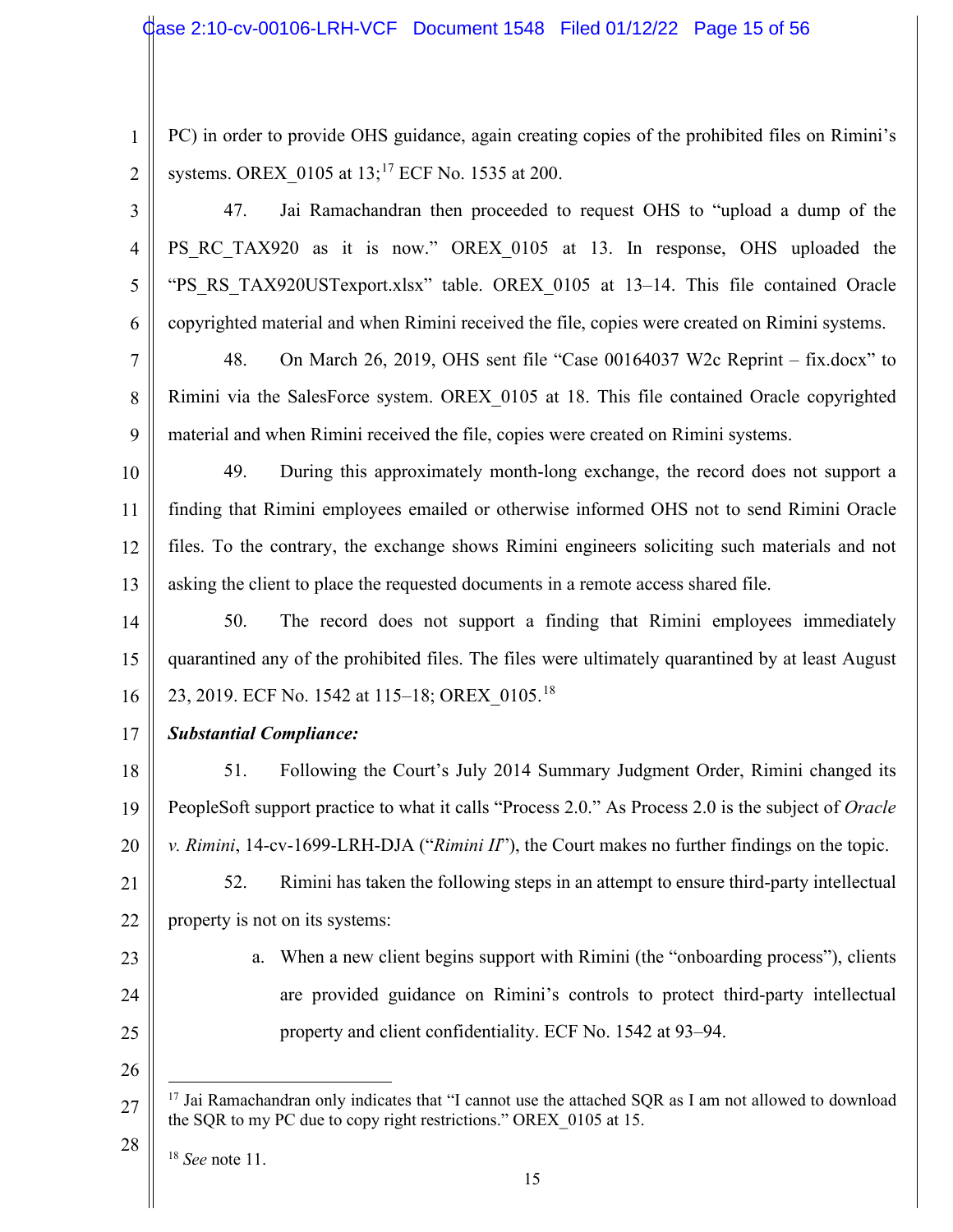$\parallel$ 

| 1              |    | b. Rimini uses a program called SalesForce to communicate with clients; the client                                                                                                                                              |
|----------------|----|---------------------------------------------------------------------------------------------------------------------------------------------------------------------------------------------------------------------------------|
| $\overline{2}$ |    | side of program is called "Street Central Portal" and the client uses this system to                                                                                                                                            |
| 3              |    | log cases and open tickets for support. ECF No. 1542 at 98–99.                                                                                                                                                                  |
| $\overline{4}$ | c. | In this system, before a client can submit a case or upload documentation, a warning                                                                                                                                            |
| 5              |    | is displayed:                                                                                                                                                                                                                   |
| 6              |    | Important Information: Please do not upload any third party software (for                                                                                                                                                       |
| 7              |    | example, code contained in either documentation, trace files or screen<br>shots), or any other third party intellectual property or confidential data                                                                           |
| 8              |    | to this client portal or send such information to Rimini Street via email,<br>unless Rimini Street has demonstrated authorization for Rimini Street to                                                                          |
| 9              |    | possess a copy of such material. Additionally, Rimini Street does not<br>recommend clients upload their confidential production data (for                                                                                       |
| 10             |    | example, personally identifiable information) on this client portal or send<br>such data via any mechanism to Rimini Street, however, if you choose<br>to so upload or send such data you are authorizing Rimini Street to have |
| 11             |    | access and use such data for the purpose of resolution of your particular<br>request for support. All access to your supported products will be via the                                                                         |
| 12             |    | Remote Access established during your onboarding process.                                                                                                                                                                       |
| 13             |    | ECF No. 1538 at 222; ECF No. 1542 at 95-96, 101; DTX-0040-014; DTX-0008-                                                                                                                                                        |
| 14             |    | 002; DTX-0041 (produced in native form).                                                                                                                                                                                        |
| 15             |    | d. During onboarding, Rimini gives new clients the "Support Engagement Call"                                                                                                                                                    |
| 16             |    | presentation which shows clients how to "log a case" and the "Important" notice                                                                                                                                                 |
| 17             |    | not to upload third-party software or intellectual property. DTX-0040-014;                                                                                                                                                      |
| 18             |    | DTX-0040-021; ECF No. 1542 at 94–96, 98, 102.                                                                                                                                                                                   |
| 19             |    | During onboarding, Rimini gives new clients the "Remote Access Working                                                                                                                                                          |
| 20             |    | Session" presentation which shows clients the "Important" notice language not to                                                                                                                                                |
| 21             |    | upload third-party software or intellectual property. DTX-0031-021; ECF No. 5142                                                                                                                                                |
| 22             |    | at 96–97.                                                                                                                                                                                                                       |
| 23             | f. | Rimini employees complete training on the company's Acceptable Use Policy                                                                                                                                                       |
| 24             |    | every six to twelve months. ECF No. 1542 at 93. This training includes watching a                                                                                                                                               |
| 25             |    | video, reviewing documentation, and then signing certifying that they have done                                                                                                                                                 |
| 26             |    | so. ECF No. 1538 at 107-08; ECF No. 1542 at 93.                                                                                                                                                                                 |
| 27             | g. | In approximately September 2020 (after these violations occurred), Rimini began                                                                                                                                                 |
| 28             |    | using a SalesForce "plug-in" called "KONA" to scan materials coming in from                                                                                                                                                     |
|                |    | 16                                                                                                                                                                                                                              |
|                |    |                                                                                                                                                                                                                                 |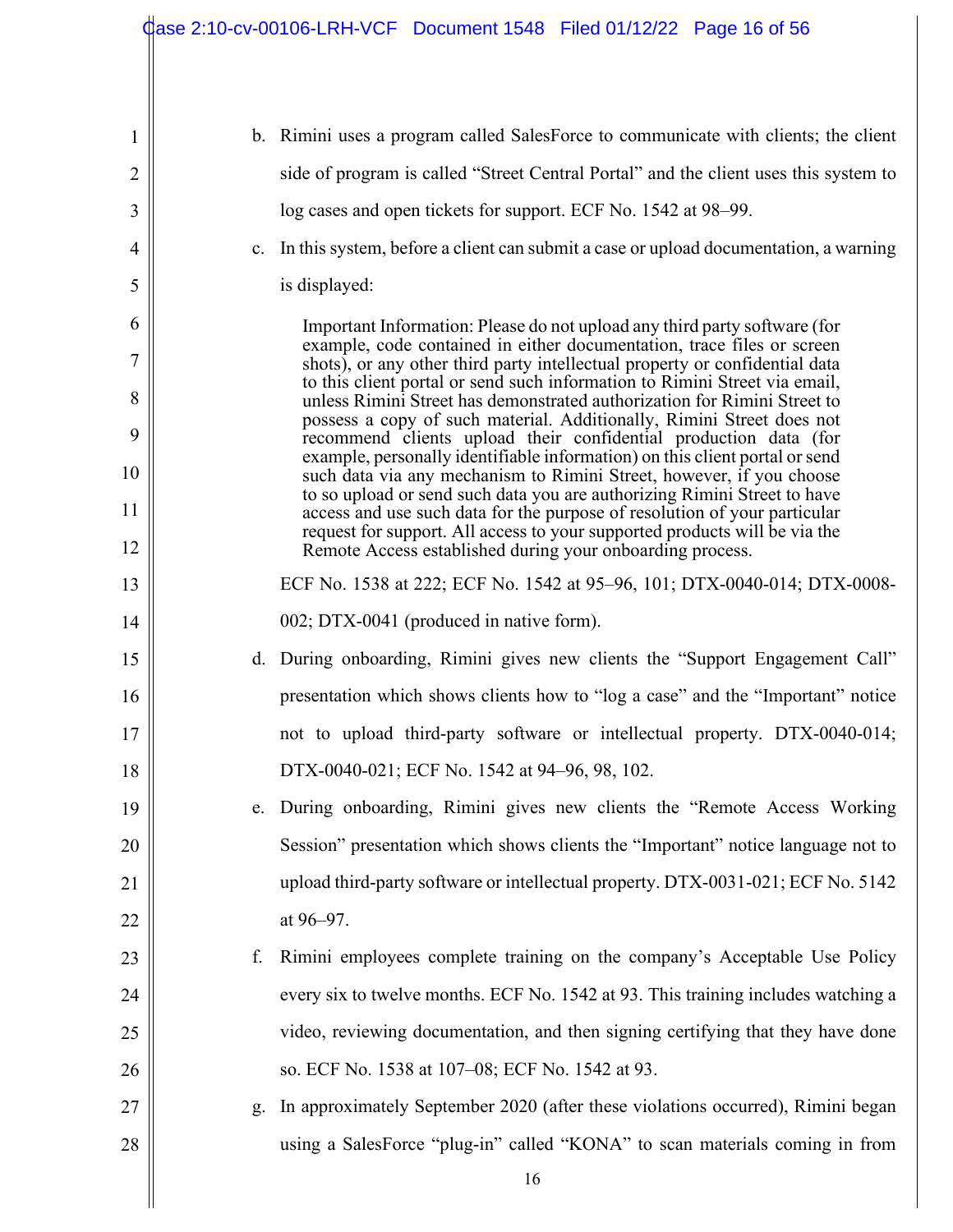| $\mathbf{1}$   |                                                 | clients via the SalesForce/Street Central Portal communication system. ECF                                          |
|----------------|-------------------------------------------------|---------------------------------------------------------------------------------------------------------------------|
| $\overline{2}$ |                                                 | No. 1542 at 120–24. <sup>19</sup> KONA quarantines any improper files and flags it, so it is                        |
| 3              |                                                 | not available for the team to work with. ECF No. 1542 at 124.                                                       |
| 4              |                                                 | h. Rimini's compliance department has a process for scanning its own systems for                                    |
| 5              |                                                 | third-party intellectual property; this includes scanning network locations, engineer                               |
| 6              |                                                 | laptops, and anywhere files can be stored, including the contents of .zip files. ECF                                |
| 7              |                                                 | No. 1542 at 120–21.                                                                                                 |
| 8              | i.                                              | Rimini's SalesForce system has a function that allows employees to check a box                                      |
| 9              |                                                 | when potentially prohibited material is uploaded or sent to them, automatically                                     |
| 10             |                                                 | informing the Rimini security and/or compliance departments and quarantining the                                    |
| 11             |                                                 | prohibited files. ECF No. 1542 at 112-13.                                                                           |
| 12             | ii.                                             | <b>Conclusions of Law</b>                                                                                           |
| 13             | 1.                                              | The Court previously held by clear and convincing evidence (and it is even more                                     |
| 14             |                                                 | clear from the recent hearing), that in the three circumstances related to R.R. Donnelley & Sons,                   |
| 15             |                                                 | G-6 Hospitality, and Texas Children's Hospital, Rimini had prohibited Oracle copyrighted content                    |
| 16             |                                                 | on its systems. ECF No. 1459 at 22–23.                                                                              |
| 17             | 2.                                              | To do so was a clear violation of Paragraph 5 of the operative Permanent Injunction:                                |
| 18             |                                                 | "Rimini Street shall not reproduce, prepare derivative works from, or use PeopleSoft software or                    |
| 19             |                                                 | documentation on, with, or to any computer systems other than a specific licensee's own computer                    |
| 20             | systems." ECF No. $1166 \text{ }\mathsf{ }75$ . |                                                                                                                     |
| 21             | 3.                                              | Initially, Rimini's conduct in these three instances was not will ful—the prohibited                                |
| 22             |                                                 | material was sent to Rimini by clients, either unsolicited (R.R. Donnelley & Sons and Texas                         |
| 23             |                                                 | Children's Hospital) or against instructions that the material be placed in a shared folder (G-6                    |
| 24             |                                                 | Hospitality). As to G-6 Hospitality and Texas Children's Hospital, the Court finds that Rimini's                    |
| 25             |                                                 | conduct became willful when it forwarded the prohibited materials to other Rimini employees and                     |
| 26             |                                                 | saved the prohibited materials to a share drive on Rimini's systems, respectively. While the Court                  |
| 27             |                                                 | <sup>19</sup> Rimini Vice President Craig Mackereth testified that the KONA plug-in was implemented in part because |

<sup>28</sup> it was a common situation to have clients uploading prohibited third-party intellectual property to the system. ECF No. 1542 at 123–24.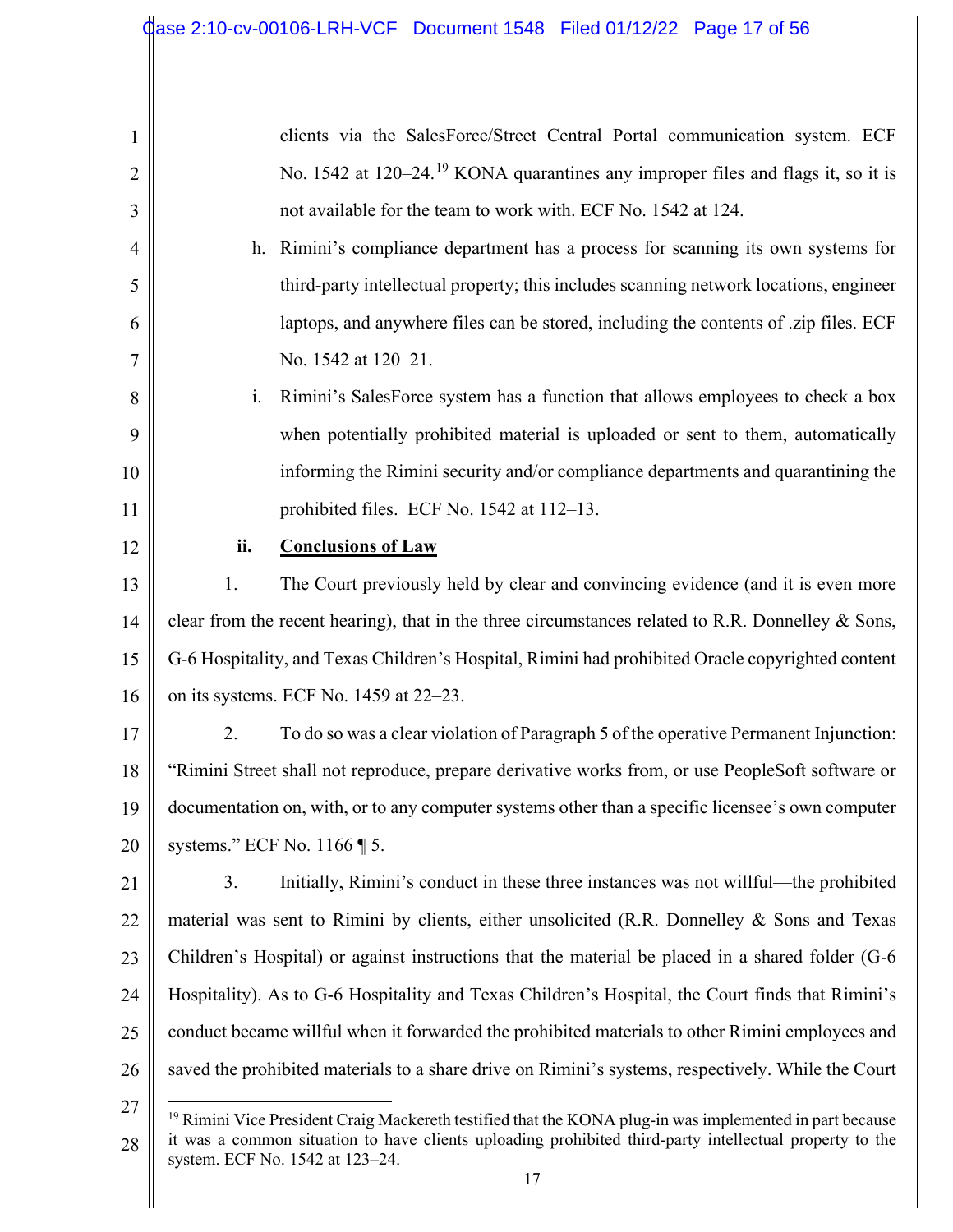2

3

finds that Rimini's additional conduct as to R.R. Donnelley and Sons was not willful, "[t]he absence of willfulness does not relieve from civil contempt." *McComb v. Jacksonville Paper Co.*, 336 U.S. 187, 191 (1949).

4 5 6 7 8 9 10 11 12 13 14 15 16 17 4. The Court finds based on the evidence presented that the three violations do not show "substantial compliance" with the Court's Order. Rimini clients frequently attached prohibited materials to SalesForce. Even with such great instances, Rimini employees never clearly articulated to clients that they were prohibited from sending such material to Rimini. In only two instances did Rimini employees even marginally articulate their responsibilities under the Permanent Injunction to keep Oracle copyrighted material off its systems. Once the prohibited materials were on Rimini's systems, the record fails to show that Rimini ever followed its own Acceptable Use Policy and reported the materials to Rimini's security and/or compliance departments. Further, once the material was on Rimini's systems, it was not promptly quarantined. While Vice-President of Global Support Craig Mackereth testified that in certain circumstances the materials were ultimately quarantined, that did not occur until a significant amount of time after the prohibited Oracle materials were found on Rimini's systems, and that only occurred after discovery by Oracle had begun. In some circumstances, Rimini even moved the prohibited files to other locations on its systems and/or used the prohibited documents to support its work.

18 19 20 21 22 23 24 25 5. The Court recognizes that Rimini has taken steps in an attempt to comply with the Court's Order. However, Rimini's steps have clearly proven inadequate. Rimini's annual training on its Acceptable Use Policy has not created a corporate environment where employees are clear on the prohibitions put in place by the Permanent Injunction. Even after knowing that violations were occurring with regularity, Rimini did not implement protective protocols, like the compliance department's scanning protocols or "plug-ins" like KONA, until after Oracle discovery had begun for this contempt proceeding and it was clear Rimini was not complying with the Permanent Injunction.

26 27 28 6. The additional instances of misconduct related to Evergreen and University of Oklahoma Health Sciences Center also weigh heavily on the Court's decision that Rimini is not substantially complying with the Court's Order. Rather, they show the Court that the initial three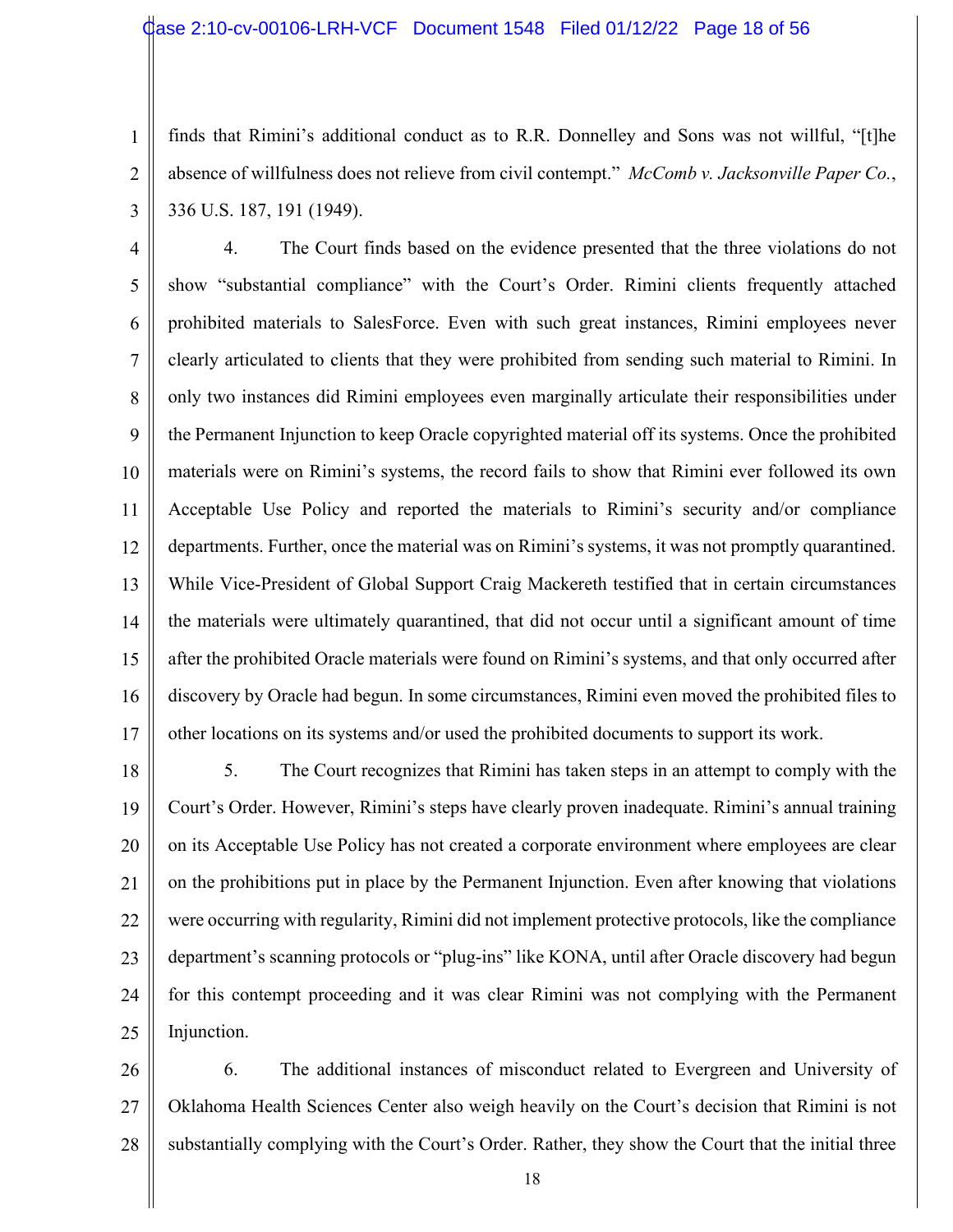1 2 3 4 5 instances are not isolated incidents of misconduct but are a pattern of noncompliance. Specifically related to OHS, Rimini engineers (1) solicited prohibited materials from clients, and (2) even after four prohibited files were uploaded to the SalesForce system, Rimini employees never clearly articulated to OHS that the materials should be deposited in a shared folder that Rimini would remotely access.

6 7 8 9 10 11 7. Even if each of these incidents, when taken separately, could be considered "minor" or "technical" violations as Rimini argues, taken together they show a pattern of noncompliance. *See Herb Reed Enters., Inc. v. Monroe Powell's Platters, LLC*, Case No. 2:11-CV-02010-PMP-NJK, 2014 WL 3894069, at \*8 (D. Nev. Aug. 8, 2014) ("Based on the string of violations, a history of noncompliance with the preliminary injunction beyond a few technical violations has been established.").

12

13 14 8. Nothing before the Court supports a finding that Rimini's noncompliance was the result of a good faith and reasonable interpretation of the Permanent Injunction. As to each incident, Rimini agrees that it was a violation of its own Acceptable Use Policy.

9. Accordingly, the Court finds Rimini in contempt of Court upon Issue 1.

**B. Issues 2 and 4: Matheson Trucking, Spherion and Smead** 

# 16

15

17

# **i. Findings of Fact**

18 19 1. Rimini update HCM200049 consists of three files: two GIF or image files<sup>20</sup> and SQR file "rsi940a.sqr." OREX\_021 at 2; DTX-0412-002.

20 21 22 23 2. File "rsigation-squar" is a Rimini written program<sup>21</sup> used to print the federal IRS Form 940, Schedule A, a form used "by a business to calculate credit reductions for federal unemployment tax." ECF No. 1538 at 30. The parties agree that this SQR file is Rimini written code. ECF No. 1536 at 40; ECF No. 1538 at 31.

24

25

<sup>20</sup> These GIF files are Adobe .pdf files of the IRS 940 Form, Schedule A that Rimini downloads from the IRS website, and the SQR file uses those image files to print the form. ECF No. 1538 at 32–33.

<sup>27</sup> 28  $21$  Rimini Vice President of PeopleSoft Development, Jim Benge, testified that it is the company's practice and understanding that programs (like rsi940a.sqr) that Rimini writes from scratch are its work product and can be kept on Rimini's systems and distributed to multiple clients. In contrast, Oracle or PeopleSoft files that Rimini has modified must be maintained on the client-hosted environment and siloed. ECF No. 1538 at 148–49.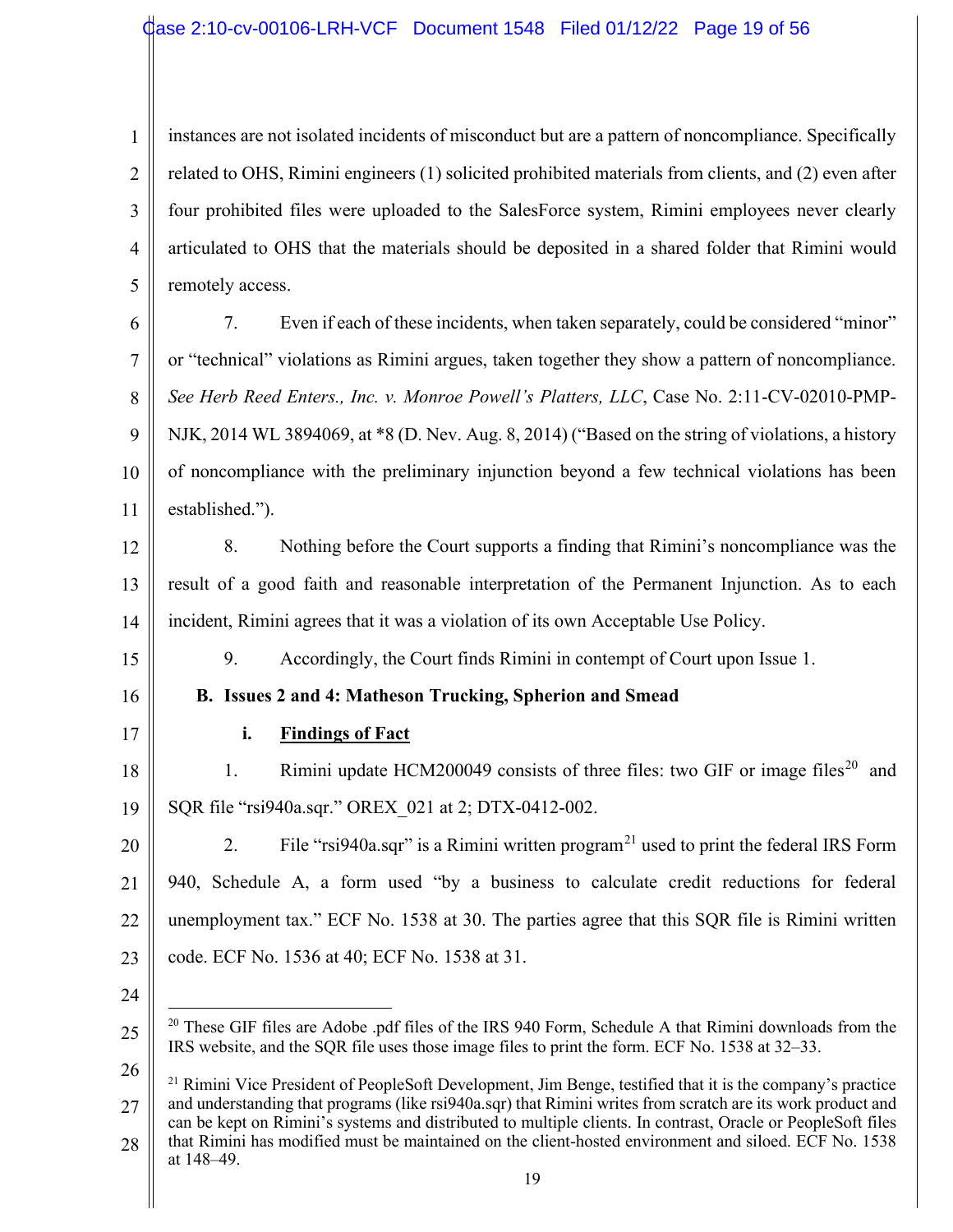| $\mathbf{1}$   | Beginning in July 2018, Rimini contemplated that this update would need to be<br>3.                                                                                                                                                   |
|----------------|---------------------------------------------------------------------------------------------------------------------------------------------------------------------------------------------------------------------------------------|
| $\overline{2}$ | given to all its U.S. based clients that had not received the Oracle 2018-B update. See                                                                                                                                               |
| 3              | DTX-0414-001 ("INCL: $\leq$ 2018-B"). <sup>22</sup> Rimini uses a third-party software program called JIRA to                                                                                                                         |
| 4              | track its development work. ECF No. 1538 at 38. In July 2018, Rimini Senior PeopleSoft                                                                                                                                                |
| 5              | Developer Don Sheffield set the scope <sup>23</sup> for this update in JIRA as "INCL: US". DTX-0401-007;                                                                                                                              |
| 6              | OREX 0021 at 1.                                                                                                                                                                                                                       |
| 7              | The IRS updates its 940, Schedule A form annually. In November 2018, the IRS<br>4.                                                                                                                                                    |
| 8              | provided instructions for its form, articulating that the only credit reduction state was the U.S.                                                                                                                                    |
| 9              | Virgin Islands. OREX 1351 at 1.                                                                                                                                                                                                       |
| 10             | 5.<br>On January 15, 2019, Laurie Gardner, Rimini Senior Manager Business                                                                                                                                                             |
| 11             | Solutions, $24$ changed the scope of this update in JIRA from "US" to "SPH" (meaning Spherion). $25$                                                                                                                                  |
| 12             | ECF No. 1538 at 42, 174; DTX-0401-004. <sup>26</sup>                                                                                                                                                                                  |
| 13             | On approximately January 23, 2019, Rimini became aware of an alignment issue<br>6.                                                                                                                                                    |
| 14             | (the required input was not printing in the designated box) after applying the new 940 A 2018 GIF                                                                                                                                     |
| 15             | files for Rimini clients Spherion and Smead ("SME"). OREX_021 at 8, 12-16; ECF No. 1536                                                                                                                                               |
| 16             | at 45; ECF No. 1538 at 172.                                                                                                                                                                                                           |
| 17             | $/ \! / \! /$                                                                                                                                                                                                                         |
| 18             |                                                                                                                                                                                                                                       |
| 19             | <sup>22</sup> Jim Benge explained that this exhibit is a "tech client doc artifact for the change" which tells the client<br>that Rimini will be "modifying this SQR" and "describing that its being updated so that the alignment of |
| 20             | the data printed will match with the 2019 version of the form image." ECF No. 1538 at 37–38. The City of<br>Eugene is a Rimini client within this scope. ECF No. 1538 at 43.                                                          |
| 21             | <sup>23</sup> The JIRA scope shows a "point-in-time," meaning, that "if there's a situation in time where [Rimini is]                                                                                                                 |
| 22             | producing a release for a group of clients, the scope will be set to that group of clients. If that update needs<br>to go to an additional group of clients, the scope would be changed after [Rimini gets] the first release out     |
| 23             | the door, and [Rimini would] set the scope for the next group of clients that are going to be receiving that<br>update." ECF No. 1538 at 42–43.                                                                                       |
| 24             | <sup>24</sup> Jim Benge testified that she is the "manager of Rimini's business analysts." ECF No. 1538 at 42. Laurie                                                                                                                 |
| 25             | Gardner's email block provides her title is "Senior Manager Business Solutions." OREX 0030 at 1.                                                                                                                                      |
|                | <sup>25</sup> Other documentation refers to this client as "Randstad professionals LIS LP (SET Group/Spherion)"                                                                                                                       |

<sup>26</sup> 27 Other documentation refers to this client as "Randstad professionals US, LP (SFT Group/ Spherion). *See e.g.*, DTX-0406-001. For clarity, the Court refers to it as Spherion.

<sup>28</sup> <sup>26</sup> Jim Benge testified that the scope in Jira was changed because "Spherion ... logged a case, and there was contemplation of preparing an update for them." ECF No. 1538 at 176. However, Laurie Gardner did not testify and there is no documentation supporting that this was why the scope was changed.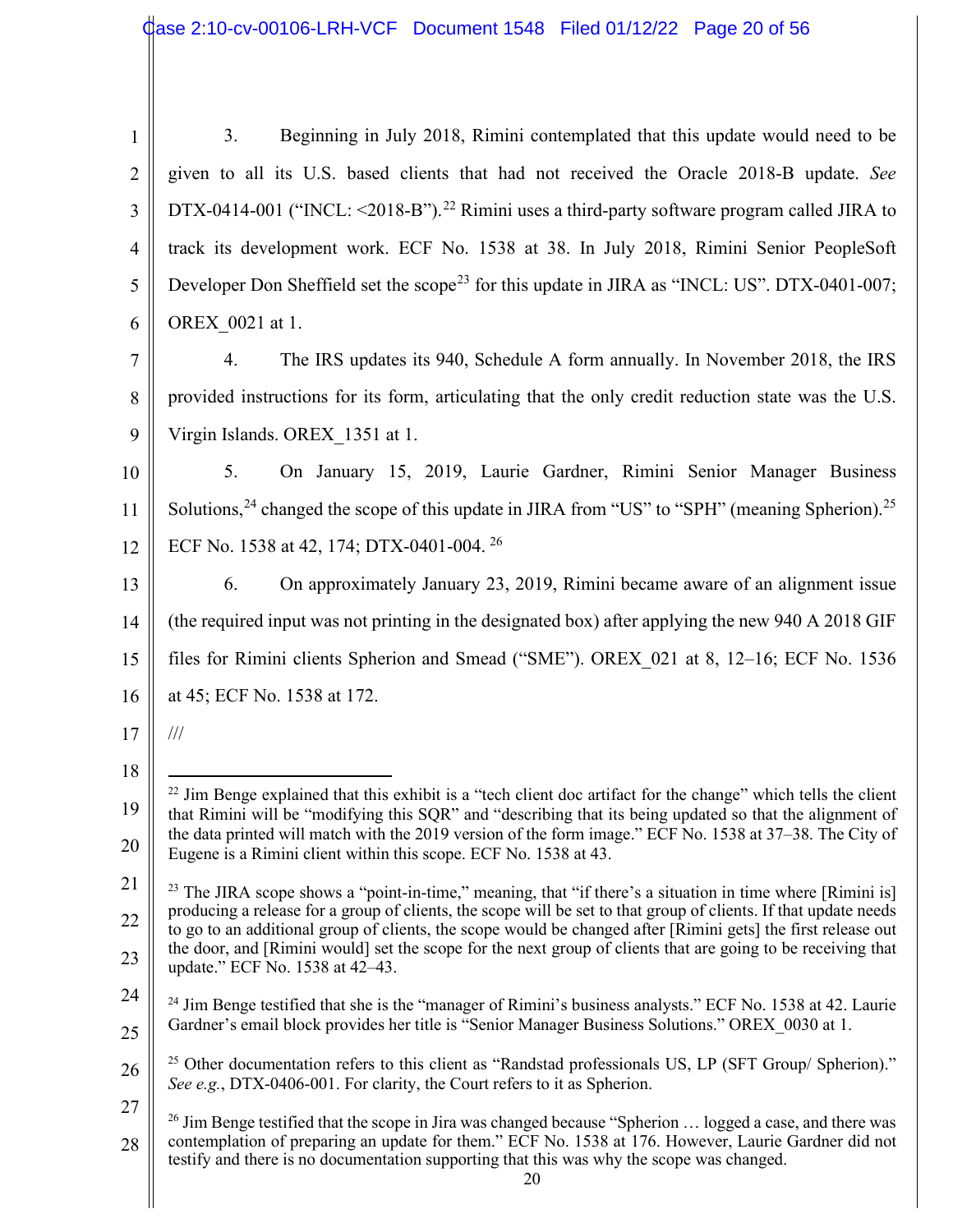1 2 3 4 7. Rimini Senior PeopleSoft Developer Don Sheffield attempted to fix the issue by making modifications to the GIF files. However, this proved ineffective, and he determined that he needed to modify the SQR file to make the alignment work. OREX\_21 at 6–12; ECF No. 1536 at 45.

5 6 7 8 9 10 8. To modify the SQR, Don Sheffield "went into City of Eugene's environment and made the changes in City of Eugene to the SQR." ECF No. 1538 at 42–43; ECF No. 1536 at 46. On January 24, 2019, at 9:56 p.m., Don Sheffield told Rimini business analysist Timothy Pringle that the update had been "tested in COEX" (meaning City of Eugene's Development Environment). OREX 0021 at 3; ECF No. 1538 at 48. At this time, the scope in JIRA was set to Spherion only. *See* DTX-0401-004; ECF No. 1538 at 42–43.

11 12 13 14 15 16 17 18 19 20 21 9. On January 25, 2019 (at 5:21 a.m.), Don Sheffield changed the scope from Spherion to "US"; changed it back 7 minutes later; changed it again to "US" 3 minutes later; and finally changed it back to Spherion 3 minutes later (at 5:34 a.m.). DTX-0401-004. Later that day, Don Sheffield again told Timothy Pringle: "I have completed the testing in COEX and I have now rolled the 2 GIF files and the modified version of the rsi940a.sqr program out to all US clients (excluding those that got Oracle update 2018-B). . . . I also noticed that the Scope in Jira for HCM200049 is set to just SPH. I changed it temporarily to "US" so that I could use the CreateUpdateFolders tool for all US clients that will ultimately get this update, but I changed it back afterward. Shouldn't this scope also include  $SME$ <sup>27</sup> OREX 0021 at 2–3; ECF No. 1543 at 72. By 3:45 p.m., Don Sheffield reported that the update was in the development folders of Smead and Spherion. OREX\_0021 at 1.

22 23 24 10. At the time Don Sheffield was testing the update in City of Eugene's environment,<sup>28</sup> the Spherion and Smead environments were inaccessible. OREX\_0028 at 2; ECF No. 1538 at 165, 181.

25

///

<sup>26</sup> 27  $27$  Not all clients to whom the HCM200049 update was sent (the 2 GIF files and the SQR file) received the update. ECF No. 1538 at 53.

<sup>28</sup> <sup>28</sup> Rimini client City of Eugene never received this update. ECF No. 1538 at 166. There is also no evidence to support that City of Eugene needed the update. ECF No. 1536 at 52; ECF No. 1543 at 72.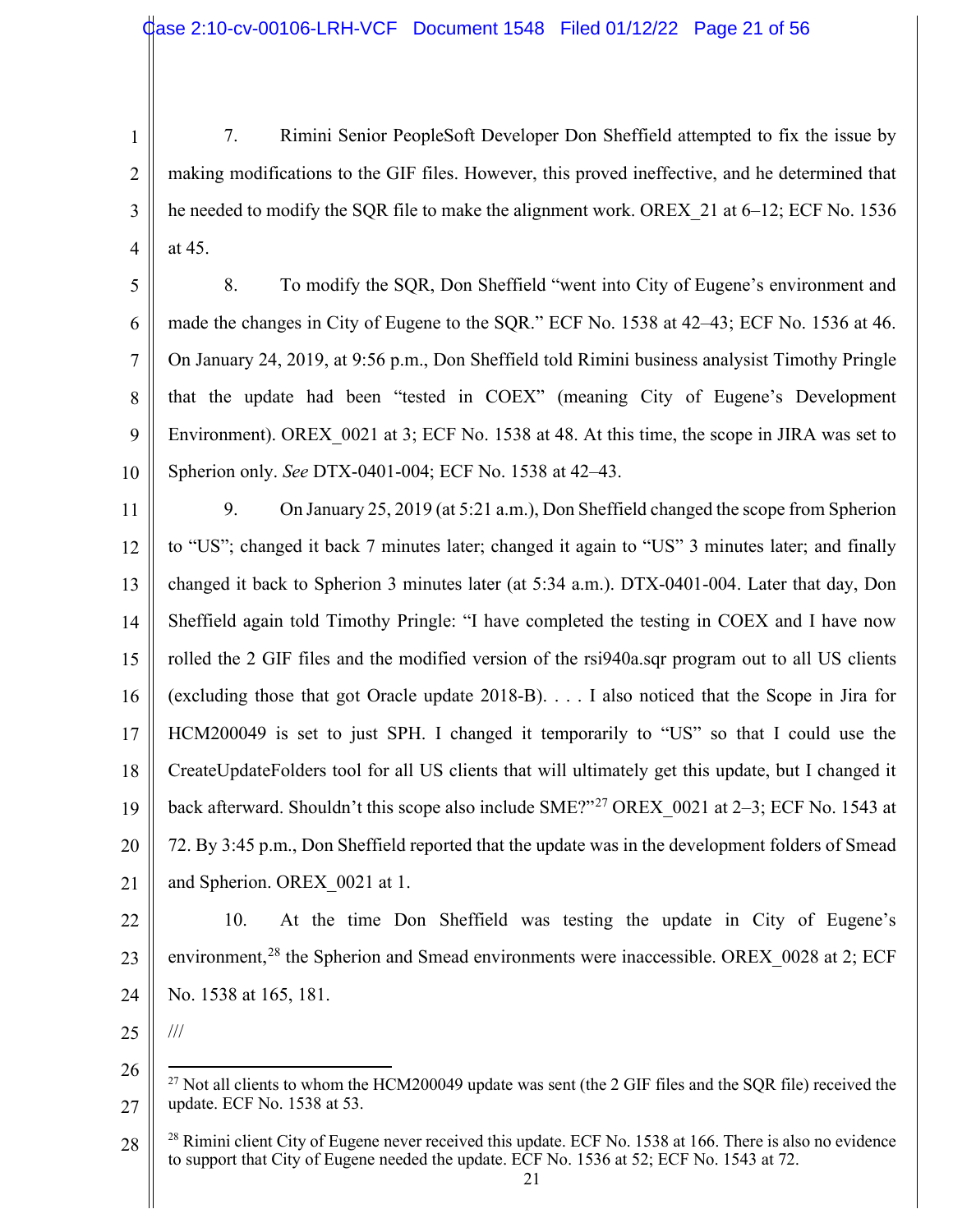3

4

5

6

11. On January 25, 2019, Timothy Pringle told Jim Benge that "Don finalized the update for the 940A gif file and sqr modifications (HCM200049). He has moved it to Dev for all clients in scope. I have not specifically test [sic] in SPH or SME due to issues accessing these clients. I have tested in KICX and COEX however and the results look good." OREX\_ 0028 at 2. "KICX" means Kichler Lighting's development environment, another Rimini client. ECF No. 1538 at 182.

7 8 9 10 11 12 13 14 15 12. Rimini delivered HCM200049 to Spherion and Smead on January 25, 2019, as an "informal update." *See* OREX\_0081; OREX\_0082; DTX-0405; DTX-0406; ECF No. 1527-4; ECF No. 1538 at 165; ECF No. 1539 at 39–43. An "informal update" means that the update delivered is a work in progress and a result of the client raising a case for an error or issue that is occurring in their system. ECF No. 1538 at 18. The client picks up the update from their development environment. ECF No. 1538 at 51. This is contrasted with a "formal update" (the "normal" delivery process for providing a fix or update) that the client picks up from their QA environment after development, testing, documentation, and packaging. ECF No. 1538 at 17–18, 51.29

16 17 18 13. On January 25, 2019, Rimini client Matheson Trucking also opened a case with Rimini reporting an error with the same Rimini program, rsi940a.sqr. DTX-0204-001; ECF No. 1538 at 114.

19 20 21 14. After receiving the case, Rimini business analysist Timothy Pringle emailed Jim Benge, Rimini's Vice President of PeopleSoft Development, to request that update HCM200049 be delivered informally to Matheson Trucking. OREX\_0022 at 3–4; ECF No. 1538 at 116–17.

22 23 24 25 26 15. On January 28, 2019, Jim Benge provided that he was unsure if the update was either developed or tested for Matheson Trucking and sought guidance from additional Rimini employees. OREX 0022 at 3. Don Sheffield, Senior PeopleSoft Developer, responded that he did complete development for Matheson Trucking. OREX\_0022 at 1–3. "Development" of this update for Matheson Trucking consisted of running the "Create Update Folders" utility, transferring the

<sup>27</sup>

<sup>28</sup>  $29$  Rimini ultimately "formally" delivered this update to Smead; however, Spherion did not receive the formal update because it "went inactive and dropped support" with Rimini "before the formal delivery was made available." ECF No. 1538 at 52; ECF No. 1539 at 45.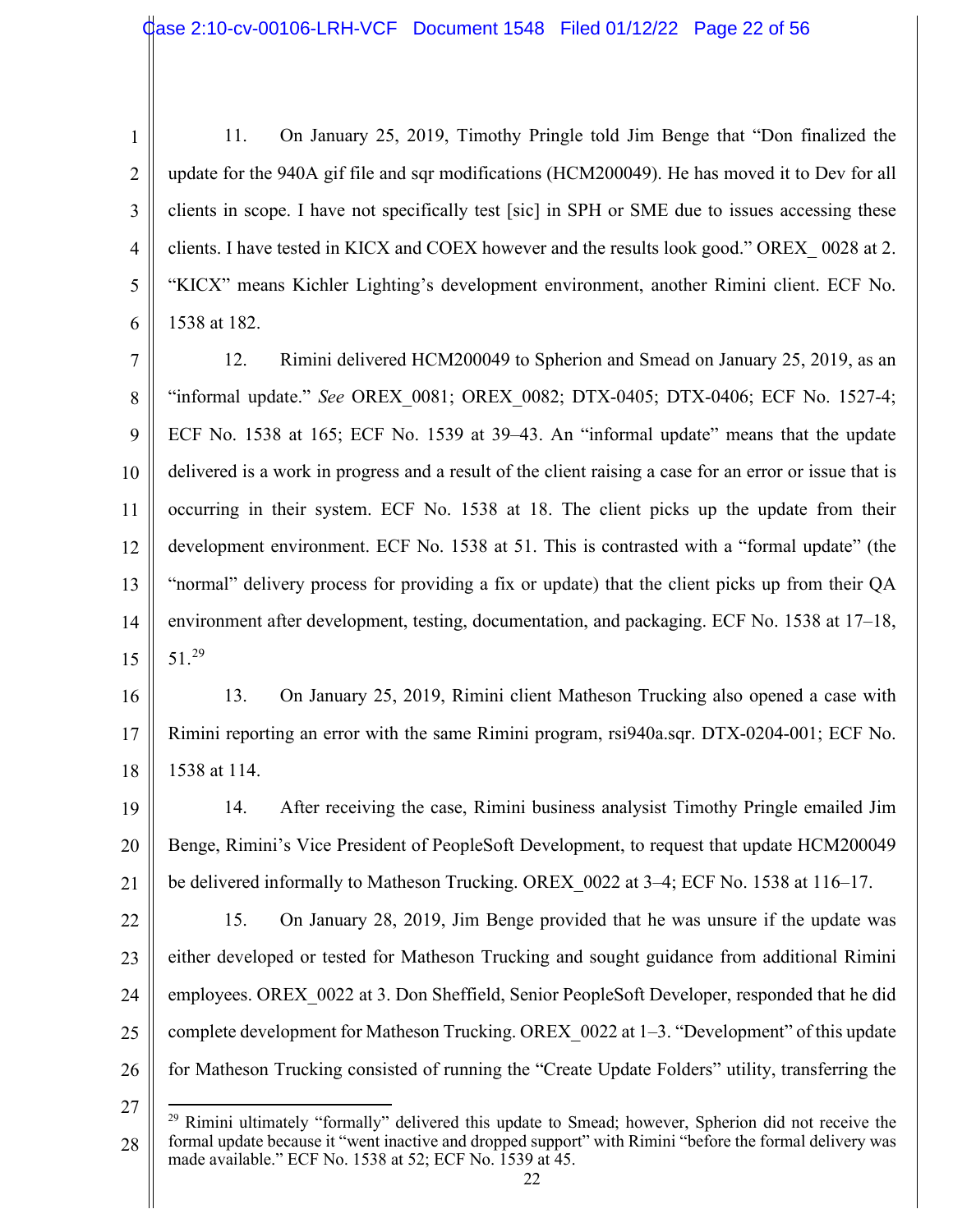1 2 3 4 5 already modified Rimini SQR file and 2 image files to the Matheson Trucking environment, and unit testing.<sup>30</sup> ECF No. 1538 at 116. While Jim Benge testified that Don Sheffield saying the update was "ready to go" meant that the update had been unit tested (ECF No. 1538 at 118–19), the Court finds no evidence in the record to suggest that this testing occurred (ECF No. 1543 at 82–84; ECF No. 1538 at 165–66; OREX\_0084).<sup>31</sup>

6

7 8 9 10 11 16. Also on January 28, 2019, at 8:51 a.m., Timothy Pringle changed the scope in JIRA to "US < 2018-B". DTX-0401-004. That same day, at 2:44 p.m., Jim Benge authorized informal delivery of the update to Matheson Trucking, and provided the folder locations where Matheson Trucking could pick up the files on their development machine. OREX\_0084 at 1. On January 30, 2019, Matheson Trucking responded that the update had been successfully retrieved and tested and that the case could be closed. DTX-0205-001.

12 13 14 15 16 17. On January 29, 2019, Laurie Gardner wrote to Teresa Hintz (Rimini's Regional Manager – US West, Global Service Delivery), that "Only Virgin Islands have a credit reduction for 2018, so we suspect that then [sic] need will be rather limited." OREX 0030 at 1; DTX-0407-001. It was not until February 26, 2019, that the scope in JIRA reflected that the update was due to only four Rimini clients: "CMC, MAT, SME, SPH." DTX-0401-003.<sup>32</sup>

17

## **ii. Conclusions of Law**

18 19 20 21 22 23 1. In its Order to Show Cause, the Court determined that when Rimini tested "rsi940a.sqr" in City of Eugene's environment and then sent it to multiple clients, it appeared to be a classic example of unlawful cross use and Rimini using one client's environment under color of license for another client. However, because of the conflicting expert reports, the Court ordered an evidentiary hearing to determine if Rimini's conduct violated the Permanent Injunction. ECF No. 1459 at 19–20.

<sup>24</sup> 25  $30$  Jim Benge testified that he agreed transferring the files to Matheson Trucking's environment was not the same as developing the SQR file. ECF No. 1538 at 192–93.

<sup>26</sup> 27 <sup>31</sup> Evidence in the record supports a finding that the update for Matheson Trucking was later QA tested (DTX-0200; ECF No. 1538 at 165), and formally delivered in the RS-19PO2 bundle (ECF No. 1538 at 122).

<sup>28</sup>  $32$  Spherion was removed from the scope on March 7, 2019, when it went "inactive" with Rimini service. DTX-0401-003. To the Court's knowledge, Rimini client CMC is not involved in the pending issues.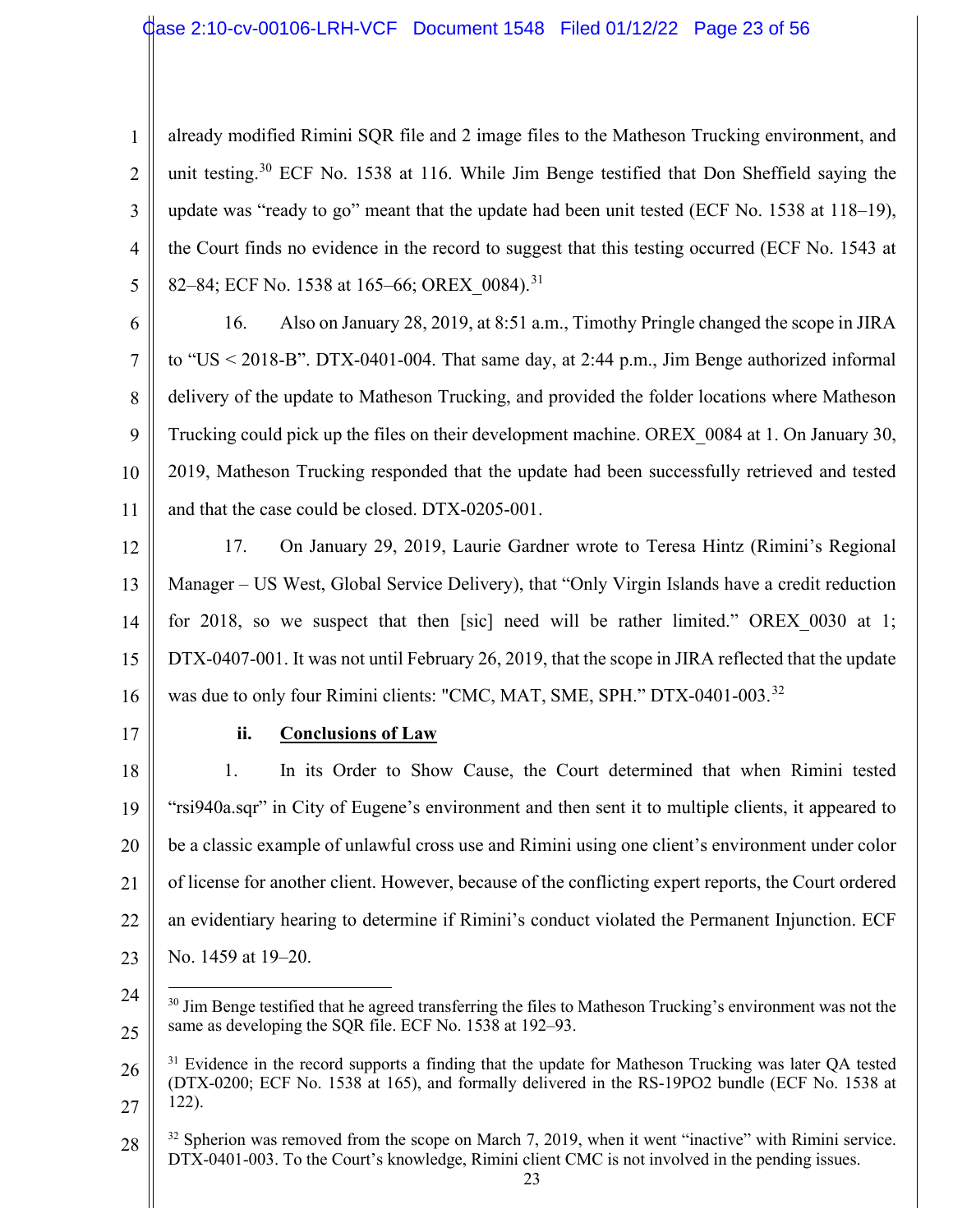3

4

2. The Court also held, by clear and convincing evidence, that when update HCM200049 was delivered to Matheson Trucking without any indication it was either developed or tested in the client's environment, Rimini violated the Permanent Injunction. ECF No. 1459 at 26–27.

5 6 7 8 9 10 11 12 13 14 3. Oracle seeks the Court to find that "rsi940a.sqr" is a derivative work.<sup>33</sup> The Court declines to reach this point as Rimini's conduct is clearly cross use prohibited by Paragraphs 4 and 6 of the Permanent Injunction. ECF No. 1166 ¶ 4 ("Rimini Street shall not reproduce, prepare derivative works from, or use a specific licensee's PeopleSoft software or documentation other than to support the specific licensee's own internal data processing operations[.]"); ECF No. 1166 ¶ 6 ("Rimini Street shall not reproduce, prepare derivative works from, or use PeopleSoft software or documentation on one licensee's computer systems to support, troubleshoot, or perform development or testing for any other licensee, including, specifically, that Rimini Street shall not use a specific licensee's PeopleSoft environment to develop or test software updates or modifications for the benefit of any other licensee[.]").

15

16 17 18 19 20 21 4. Cross-use is "the creation of development environments, under color of license of one customer, to support *other* customers. . . . In its narrowest form, 'cross use' is the making of development environments, under color of license held by one identifiable customer of Rimini, for another identifiable customer of Rimini that also holds a license. It may also include the creation of development environments under a given license for other customers of Rimini that may themselves hold licenses or even for licensees who have yet to become customers of Rimini." *Oracle USA, Inc. v. Rimini St., Inc.*, 879 F.3d 948, 956 (9th Cir. 2018).

22

///

<sup>24</sup> 25 26 27 28 <sup>33</sup> In *Rimini II*, the Court determined for the first time that a stand-alone update is a derivative work if the update substantially incorporated protected material from the preexisting work, *i.e.*, it was created using Oracle tools and the update could not be used with any software programs other than PeopleSoft. *Rimini II*, ECF No. 1253 at 51–53; *Rimini St., Inc. v. Oracle International Corp.*, 473 F. Supp. 3d 1158 (D. Nev. 2020). Under the Court's decision in *Rimini II*, "rsi940a.sqr" is likely a derivative work. However, the definition of derivative works as applied here was neither decided nor argued in this case, and the Court's ruling on derivative works in *Rimini II* was issued after the operative Permanent Injunction. Further, Oracle's argument goes directly to whether Rimini's support Process 2.0 is unlawful, which is directly at issue in *Rimini II*. Therefore, the Court declines to find that the update is a derivative work in these contempt proceedings.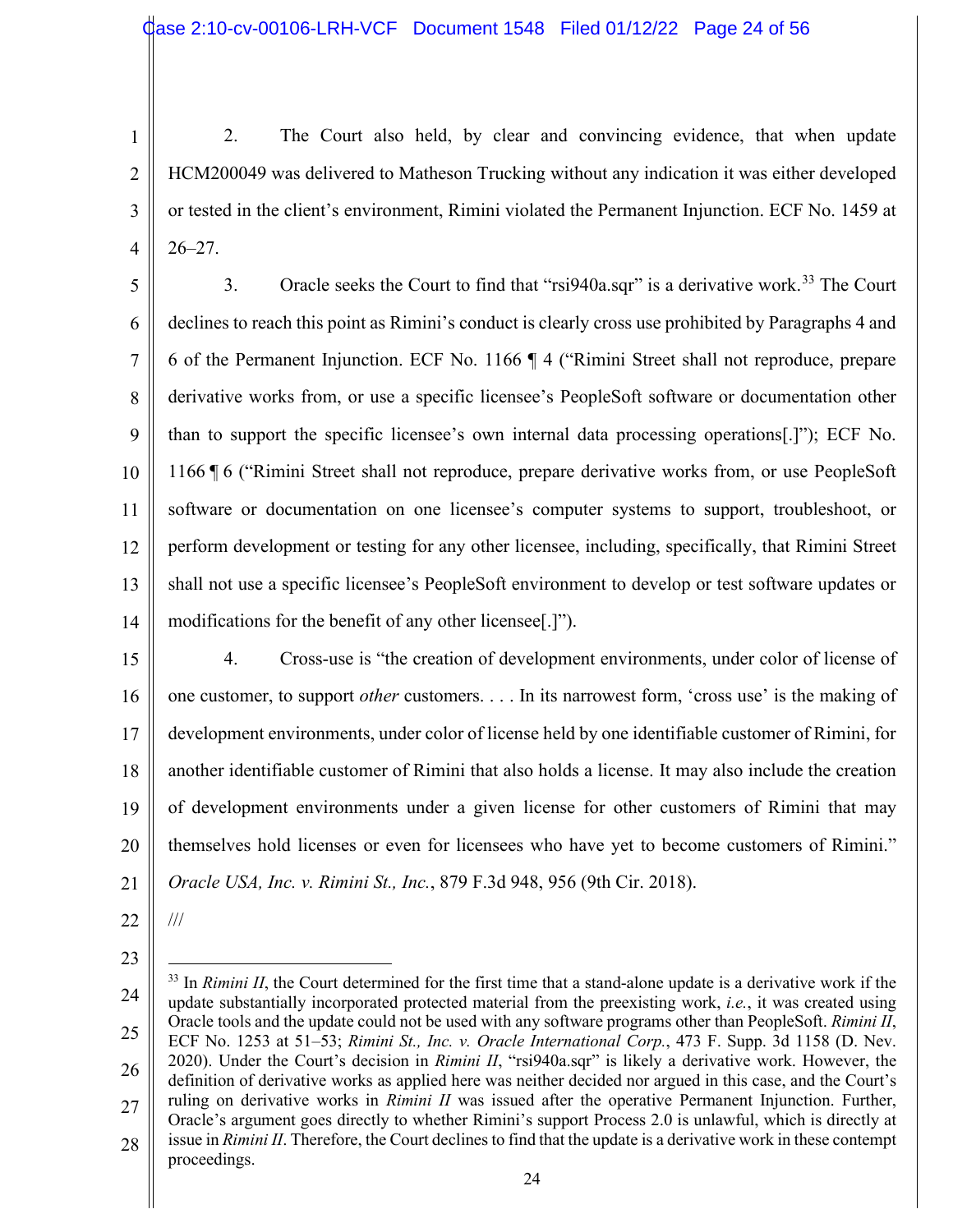2

3

4

5. The Court finds by clear and convincing evidence that Rimini cross used City of Eugene's development environment to support other clients, specifically, Spherion, Smead, and Matheson Trucking, and that Rimini's use of City of Eugene's environment was not for the licensee's own internal data processing operations.

5 6 7 8 9 10 11 12 13 14 15 16 17 18 19 6. When Spherion and Smead reported a problem with rsi940a.sqr, Rimini did not have access to those client environments, and therefore, could not develop the fix for them in their own environments, as was required by the Oracle license agreements. Rather, Rimini developed the fix by entering City of Eugene's development environment, modifying its SQR file in City of Eugene's environment, and testing the modification in City of Eugene's development environment to ensure the modifications would fix the reported problems. When Rimini completed this work in City of Eugene's environment, there was no indication that City of Eugene was reporting this problem or otherwise needed the update, nor was City of Eugene in scope for this update, as reflected by the JIRA records. While Rimini suggests that it believed the update was needed for and developed for all U.S. clients, the record supports that Rimini became aware the update would be limited to clients operating in the U.S. Virgin Islands by at least January 15, 2019, when Laurie Gardner updated the scope in JIRA to Spherion. The Court is not convinced that Rimini developer Don Sheffield changed the scope in JIRA to "US" because he thought the update was going to all U.S. clients. Rather, the Court finds that it was changed so that Rimini engineers could send the update to multiple clients without completing the development work in those environments.

20 21 22 23 24 25 26 7. After Rimini determined what change was needed to its SQR file and tested those modifications in City of Eugene's environment, it modified the SQR file on its own system with the changes developed and tested in City of Eugene's environment and tested in Kichler Lighting's environment. Rimini then took that modified SQR file and sent it to clients Spherion, Smead, and Matheson Trucking without any separate development or testing of the SQR file. The Court finds that simply creating folders on a client's machine and sending them a file developed and tested on another client's machine is not the same as development of the update or fix.

27 28 8. The Court finds based on the evidence presented that Rimini is not substantially complying with the Court's Order. At base, the underlying case found that Rimini was using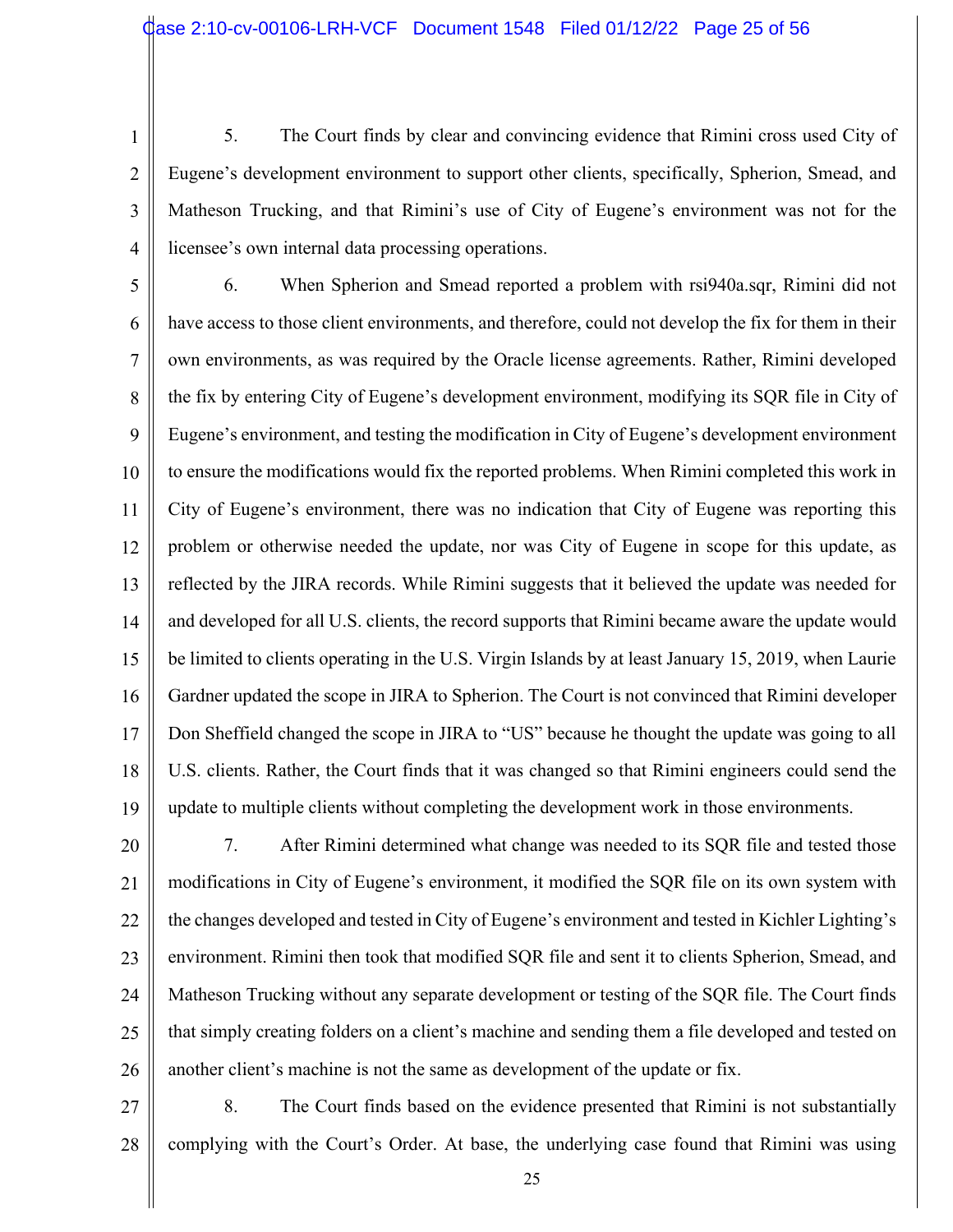1 2 3 4 generic development environments to develop and create updates used to support multiple Rimini clients. Rimini's conduct here, using City of Eugene's development environment to develop a fix for clients Spherion, Smead, and Matheson Trucking, is essentially the same as the prohibited conduct previously held unlawful and prohibited by the Permanent Injunction.

5 6 7 8 9 10 11 9. The Court does not find that Rimini's violations of Paragraphs 4 and 6 of the Permanent Injunction here are either "minor" or "technical." Rather, Rimini's conduct shows a return to the use of generic environments in this instance, which is clearly prohibited by the Permanent Injunction. Nothing before the Court supports a finding that Rimini's noncompliance was the result of a good faith and reasonable interpretation of the Permanent Injunction. Rather, given the evidence presented, the Court finds Rimini's unlawful conduct and violations of the Permanent Injunction were willful.

12

10. Accordingly, the Court finds Rimini in contempt of Court upon Issues 2 and 4.

- 13
- 14

#### **i. Findings of Fact**

**C. Issue 3: Johnson Controls**

15 16 17 1. On January 23, 2019, Johnson Controls ("JHN")<sup>34</sup> reported that its payroll team was having an issue printing its data in Box 14 of the W-2 Form. OREX 0027 at 15–16; DTX-0303-015–0016; ECF No. 1538 at 19–20.

18 19 20 21 22 23 2. To fix this "bug," Rimini engineers first provided Johnson Controls with a "shrunken font template," which is an Adobe Acrobat .pdf file of the W-2 form. OREX\_0027 at 7–15; ECF No. 1536 at 62. This template modified the form to reduce the font size so that the full values would print within the borders of the box. ECF No. 1538 at 23. This change did not involve any Oracle software or code, and Oracle does not allege this conduct violated the Permanent Injunction. ECF No. 1538 at 23; ECF No. 1536 at 62.

24 25 26 3. After applying this fix, Johnson Controls no longer experienced the Box 14 problem, but Box 17 was printing incorrectly. Jai Ramachandran, Rimini Senior PeopleSoft Support Engineer, reached out to his colleagues inquiring whether "reducing the pic size on the

<sup>28</sup> <sup>34</sup> Emails from this client also use the three-letter code "JCI" to refer to Johnson Controls. *See* ECF No. 1536 at 61.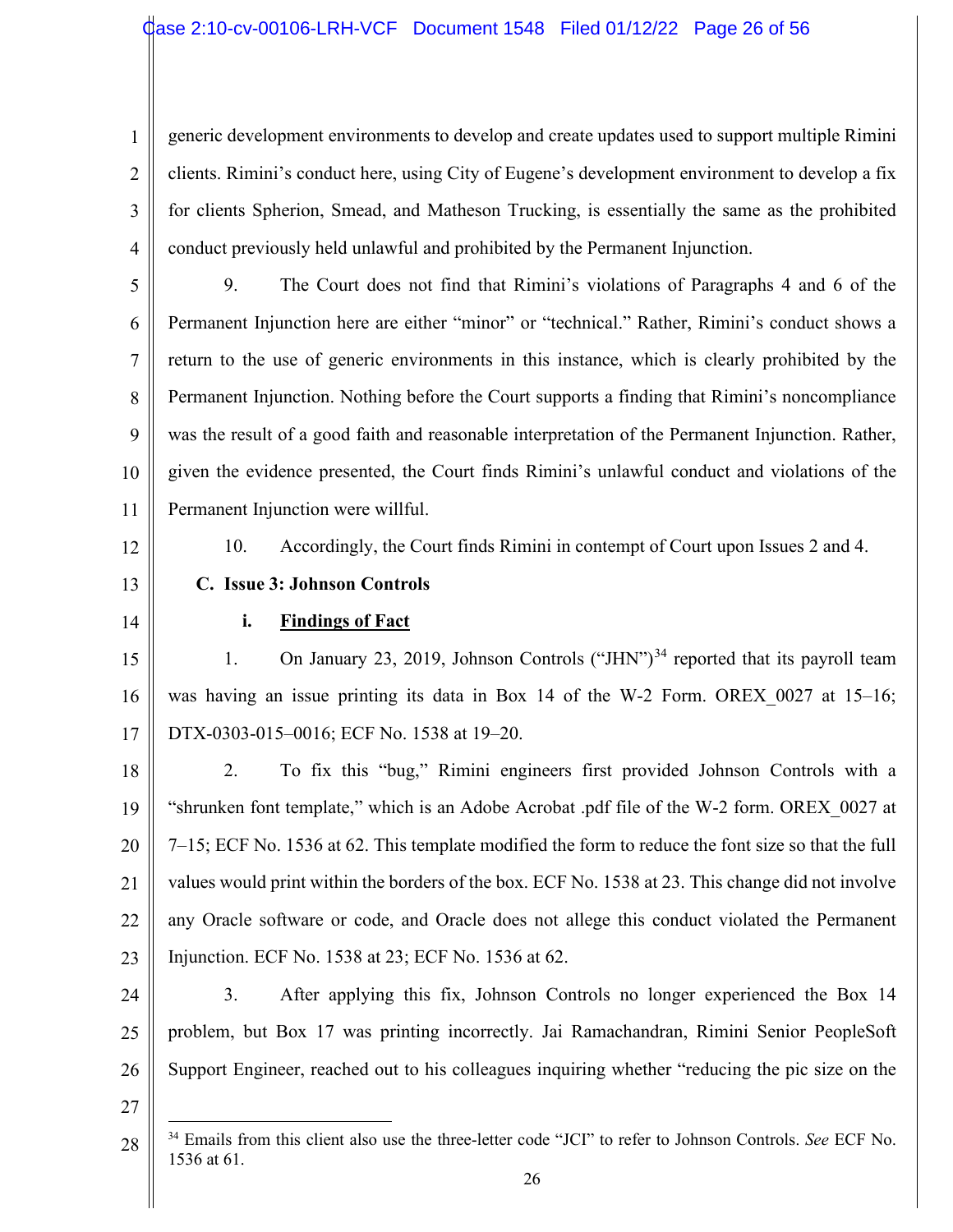1 2 3 4 Print parameters for XMLP" would solve the problem. OREX 0027 at 5. Jai Ramachandran emailed his colleague Don Sheffield, Rimini Senior PeopleSoft Developer, a few minutes later saying: "The XMLP print parameters<sup>35</sup> for Box 17 are blank. So where is the format for the numbers being picked up?" OREX 0027 at 4.

5 6 7 8 9 10 4. Don Sheffield then sent Jai Ramachandran a screen shot of a PeopleSoft user interface, highlighting the "Print Format" box with its included value, and asked if this box was also blank.<sup>36</sup> OREX 0027 at 2; ECF No. 1536 at 64. Jai responded by attaching his own screen shot of a PeopleSoft interface indicating that the "Print Format" box was blank. DTX-0302-004. To take the screen shot of the user interface, the PeopleSoft software must have been run. ECF No. 1536 at 65.

11 12 13 14 15 16 5. Don Sheffield instructed Jai Ramachandran to have Johnson Controls enter "B999999.99"<sup>37</sup> into the Print Format box, providing that he believed this solution would work because he "tested it here locally on COEX," meaning in City of Eugene's development environment. OREX 0027 at  $1-2$ ; DTX-0302-003; ECF No. 1538 at 24. A print parameter is entered using the "PeopleTools environment," through one of the "graphical user interfaces." ECF No. 1536 at 64; ECF No. 1539 at 158.

17 18 19 6. Rimini implemented the bug fix to Box 17 by calling Johnson Controls and instructing them how to change the print parameters on their own machine. ECF No. 1538 at 25– 26. This solution fixed Johnson Controls' issue. ECF No. 1538 at 26; DTX-302-002.

- 20 ///
- 21 ///
- 22 ///
- 23 ///

<sup>24</sup> 25 <sup>35</sup> Oracle expert Barbara Frederiksen-Cross testified that a "print parameter" is "the number of fields the print is expected to -- or that particular field is expected to accommodate." ECF No. 1536 at 62–63.

<sup>26</sup> 27 <sup>36</sup> It is not clear from the record what Rimini client's PeopleSoft user interface Don Sheffield is in when he took the screenshot; however, it is clear that it is not from Johnson Controls' environment. ECF No. 1536 at 65.

<sup>28</sup> <sup>37</sup> This change "tells the software to print a numeric value, right justified, with two decimal places, padded with blanks to the left." ECF No. 1538 at 23.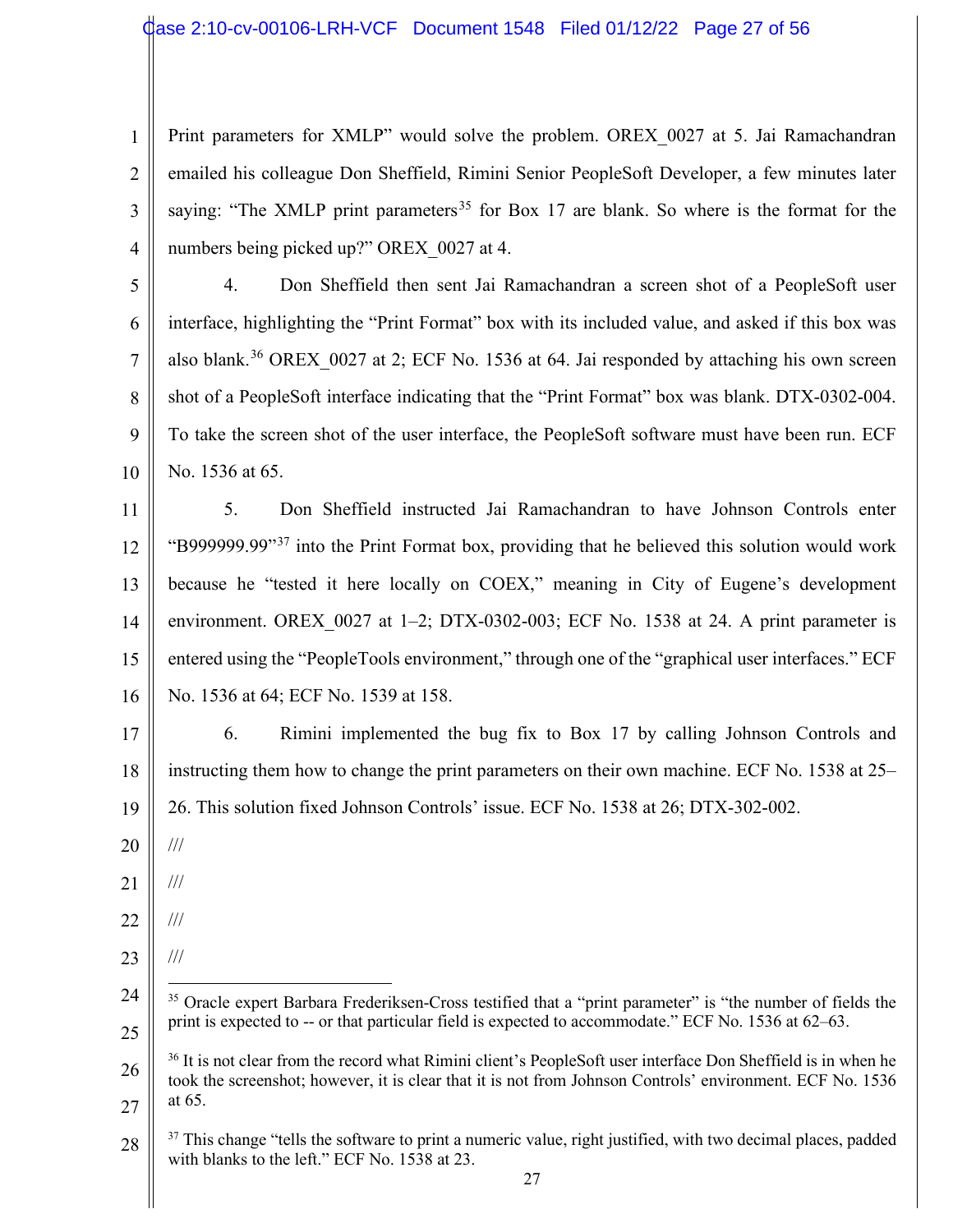1 2 3 4 5 6 7 8 9 10 11 12 13 7. The Court acknowledges that because the "bug" affected a W-2 form for print functionality, it may have caused the same issue for all of Rimini's U.S. clients that use this form.<sup>38</sup> ECF No. 1538 at 20–21. However, the record does not support a finding that Rimini believed other clients were impacted when it created the fix for Johnson Controls. DTX-302-001-002 ("GPD--Please let me know after you scope if you think other clients *could* be impacted." (emphasis added)). The record does not support that any client, other than Johnson Controls, reported this problem or needed the fix at the time Don Sheffield tested the solution in City of Eugene's environment. In particular, the record does not support a finding that City of Eugene ever reported data that it was experiencing the same problem printing its W-2 forms. ECF No. 1536 at 66–67; ECF No. 1537 at 7; ECF No. 1538 at 160–61. And Rimini did not deliver this fix to any other client, including the City of Eugene.<sup>39</sup> ECF No. 1538 at 26. Rimini further acknowledged that the fix would only be provided on a case-by-case basis depending on the data its clients reported. DTX-0302-001.

14

#### **ii. Conclusions of Law**

15 16 17 18 19 20 21 1. In its Order to Show Cause, the Court found that City of Eugene's environment was used for the general purpose of testing updates for other customers—in particular, the Court looked at Barbara Frederiksen-Cross's report which provided that the W-2 update was tested in City of Eugene's environment for Rimini client Johnson Controls. ECF No. 1459 at 19 (citing ECF No. 1368-1-s ¶ 70). However, due to the conflicting opinion of Rimini's expert Owen Astrachan, the Court held that an evidentiary hearing was necessary to determine if Rimini's testing was cross use and prohibited by the Permanent Injunction. ECF No. 1459 at 20.

- 22 ///
- 23

///

<sup>24</sup> 25 26 <sup>38</sup> Rimini argues that when it did work in City of Eugene's environment, that was because it believed this issue "could be a potential problem for all new clients switching from tax960us to rsi960us." DTX-0302- 002; OREX 0023 at 2. Rimini file "rsi960us" is a quarantined file that none of its new clients receive. ECF No. 1538 at 188. Because "rsi960us" has no bearing on the Court's ultimate conclusion here, the Court declines to reach any finding on the lawfulness of Rimini's potential use of the file at this time.

<sup>28</sup> <sup>39</sup> The bug fix was ultimately delivered to other clients the following tax year because "although this was a bug that needed to be addressed for [Rimini's] clients, the symptoms of it only showed up in rare circumstances." ECF No. 1538 at 26–27.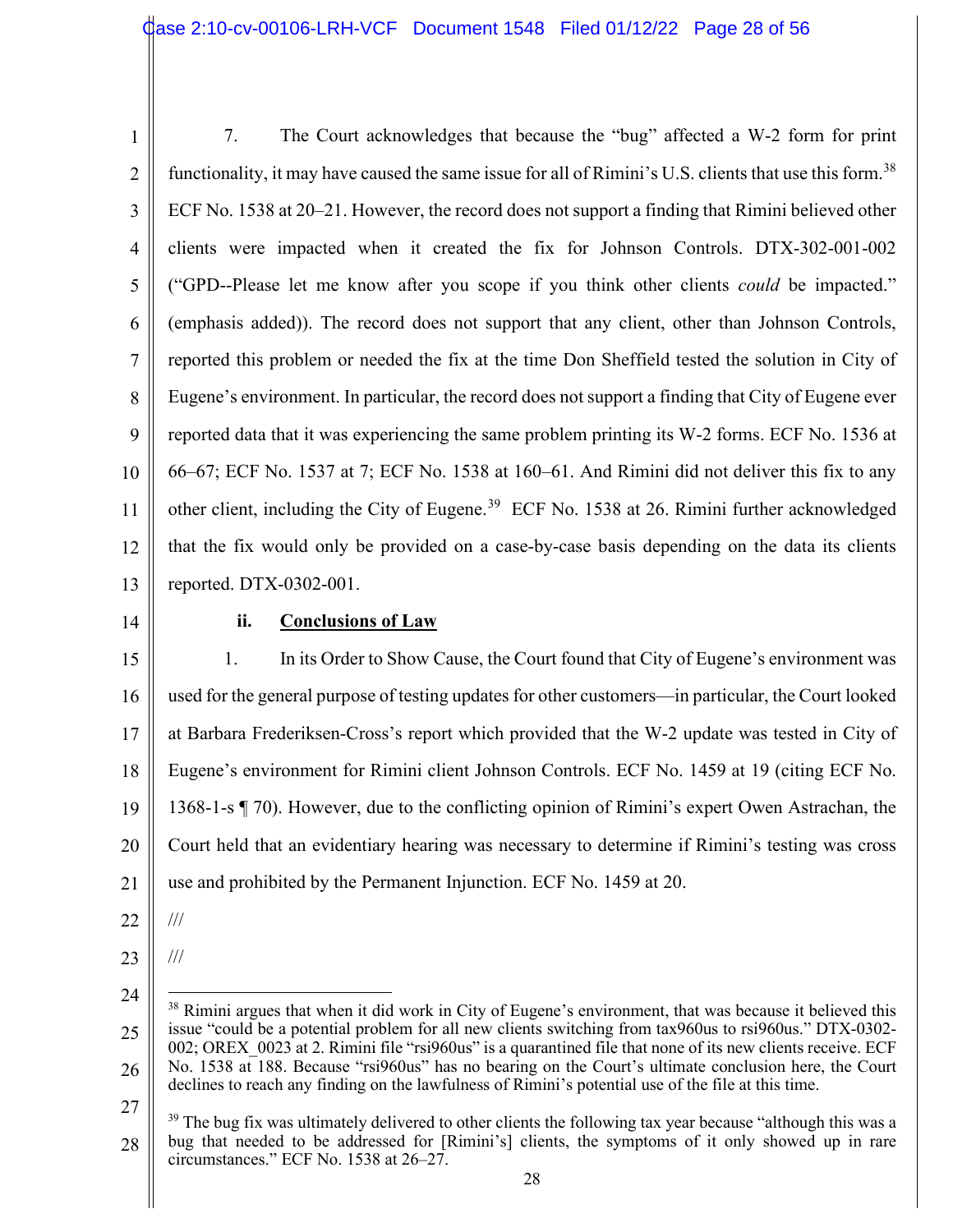- 1
- 2

2. The Court finds by clear and convincing evidence that Rimini cross used City of Eugene's development environment to support client Johnson Controls, and its use of City of Eugene's environment was not for their own internal data processing operations.

4 5 6 7 8 9 10 11 12 3. Paragraphs 4 and 6 of the Permanent Injunction clearly prohibit Rimini's conduct. ECF No. 1166 ¶ 4 ("Rimini Street shall not reproduce, prepare derivative works from, or use a specific licensee's PeopleSoft software or documentation other than to support the specific licensee's own internal data processing operations."); ECF No. 1166 ¶ 6 ("Rimini Street shall not reproduce, prepare derivative works from, or use PeopleSoft software or documentation on one licensee's computer systems to support, troubleshoot, or perform development or testing for any other licensee, including, specifically, that Rimini Street shall not use a specific licensee's PeopleSoft environment to develop or test software updates or modifications for the benefit of any other licensee.").

13 14 15 16 17 18 19 20 21 22 4. Here, one of Rimini's clients, Johnson Controls, reported an issue. When one of Rimini's engineers could not fix the issue on his own, he sought guidance and help from colleagues. While such collaboration may not always be prohibited conduct, it clearly became so when Don Sheffield entered another client's environment in search of the solution to this issue. While in City of Eugene's environment, Don Sheffield learned how to fix the bug that Johnson Controls was having, tested that his solution would fix the issue, and took screenshots of the running PeopleSoft software to show other engineers. The Court finds by clear and convincing evidence that this conduct was not for City of Eugene's own internal data processing operations. Rather, his work in City of Eugene's environment was to troubleshoot the problem for Johnson Controls.

23 24 25 26 27 28 5. Rimini's conduct goes beyond the simple "reuse of knowledge or know-how" that Rimini argues. Don Sheffield did not have the knowledge or know-how to fix this problem when Jai Ramachandran sought his guidance. Rather, he had to develop this knowledge and know-how and did so by entering another client's environment; a client that had not reported a problem nor sought help resolving the issue. To say Rimini was developing a fix for all its U.S. clients when Don Sheffield completed this work is an ad hoc rationalization of the prohibited conduct.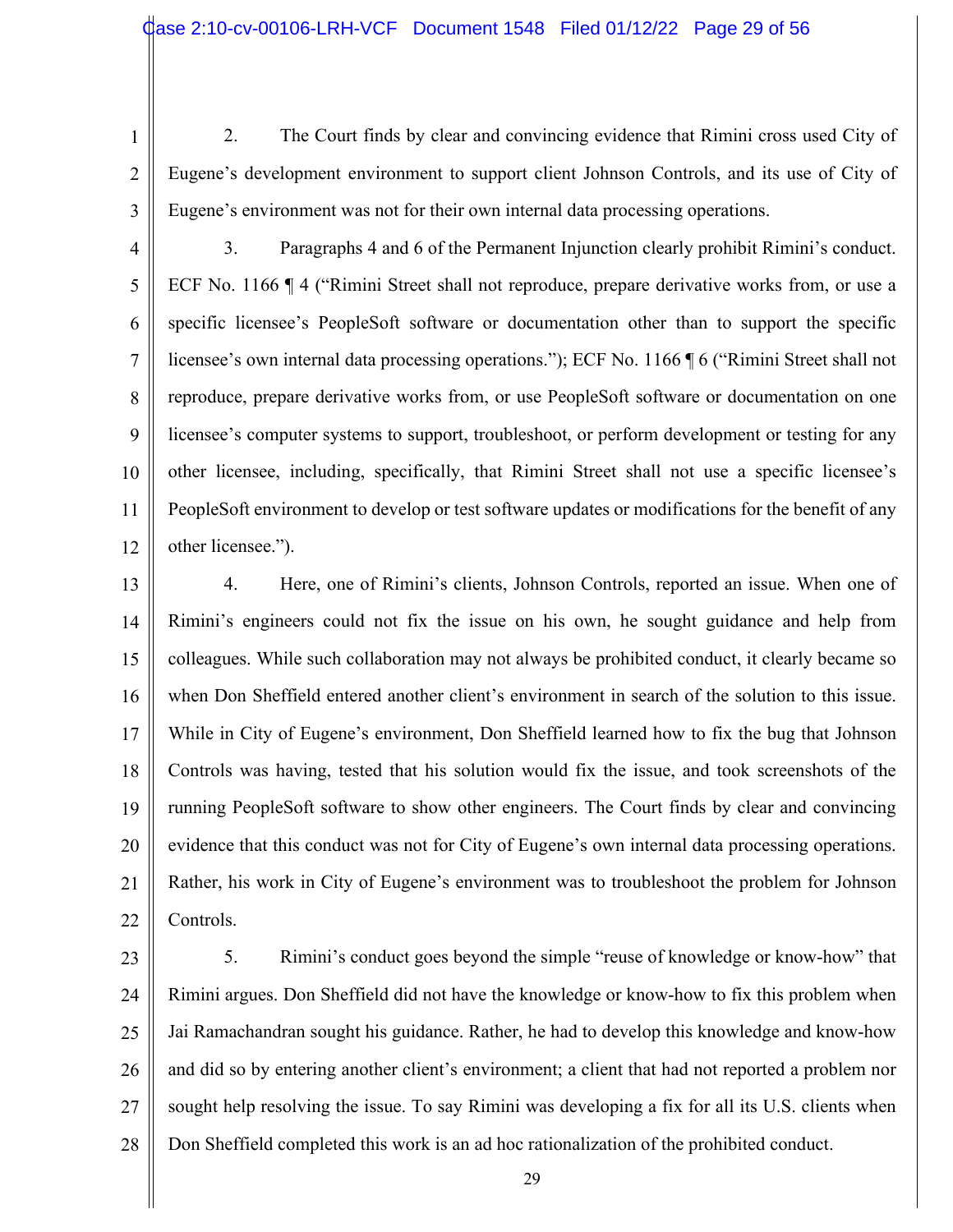3

4

5

6

6. The Court finds based on the evidence presented that Rimini is not substantially complying with the Court's Order. At base, the underlying case found that Rimini was using generic development environments to develop and create updates used to support multiple Rimini clients. Rimini's conduct here, using City of Eugene's development environment to develop, test, and trouble shoot a fix for Johnson Controls, is essentially the same as the prohibited conduct held unlawful previously and prohibited by the Permanent Injunction.

7 8 9 10 11 12 7. The Court does not find that Rimini's violation of Paragraphs 4 and 6 of the Permanent Injunction here are either "minor" or "technical." Rather, Rimini's conduct shows a return to the use of generic environments in this instance, which is clearly prohibited by the Permanent Injunction. Nothing before the Court supports a finding that Rimini's noncompliance was the result of a good faith and reasonable interpretation of the Permanent Injunction. Rather, the evidence presented supports a finding that Rimini's unlawful conduct was willful.

13

8. Accordingly, the Court finds Rimini in contempt of Court upon Issue 3.

14

15

# **i. Findings of Fact**

**D. Issue 5: Rimini file "RSPCMPAY.cbl"**

16 17 18 19 20 1. During discovery in this case, Oracle discovered file "RSPCMPAY.cbl" on Rimini's systems. File "RSPCMPAY.cbl" is a PeopleSoft COBOL program that, in part, "augments TARRY by breaking out common pay in more detail." OREX\_0175 at 1. The Modification Log for the program provides that on January 29, 2018, the program was "[a]dapted from RSI Built RSPCPYTD for newer clients." OREX 0225; DTX-0502; OREX 0175 at 3.<sup>40</sup>

21 22 23 24 2. "TARRY" refers to Oracle file "PSPTARRY.cbl", a PeopleSoft COBOL program that loads the "tax array with the YTD balances." OREX 0175 at 3. "YTD" means "year-to-date." The parties agree that Rimini's file "RSPCMPAY.cbl" augments the functionality of Oracle's file "PSPTARRY.cbl." ECF No. 1539 at 99–100; ECF No. 1535 at 206. While the two files are

<sup>25</sup> 26 27 28 <sup>40</sup> This exhibit shows both the Oracle and Rimini files side by side—Oracle file "PSPTARRY.cbl" appears on the left-hand side of the document; Rimini file "RSPCMPAY.cbl" appears on the right-hand side of the document. The purple highlighting "indicates a line that has some similarities and some differences" between the two programs; the green highlighting reflects lines that are present in the Rimini file but not present in the Oracle file; the salmon or light-orange highlighting reflects lines that are present in the Oracle file but not present in the Rimini file; and no highlighting indicates the text is the same. ECF No. 1535 at 207.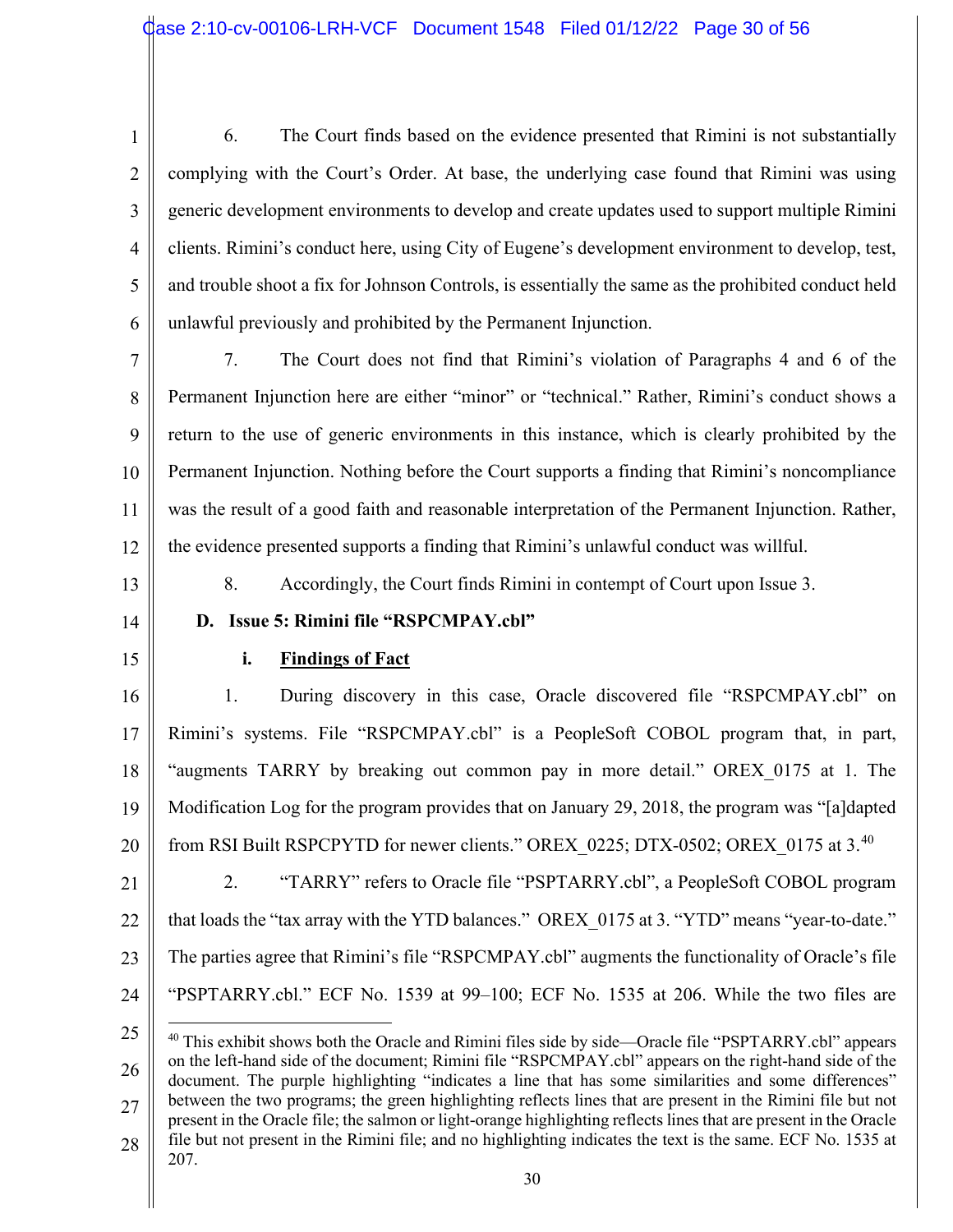similar—both are accessing the same PeopleSoft database—the two files are loading different data from the database. ECF No. 1539 at 99–100.

3

4 5 6 7 8 9 3. To determine if the Oracle file and the Rimini file are "substantially similar," Oracle's expert, Barbara Frederiksen-Cross, analyzed the files using "normalized line matching" or "normalized line set count." This means the files are converted to the same case (i.e., no upperand lower-case distinctions), extra white space is removed (i.e., instead of four spaces there would only be one), and the lines of code are treated as a set (i.e., they're "unordered"). These collections of lines are then compared to the other program to see how many lines match. ECF No. 1535 at 134; ECF No. 1539 at 107.

10 11 12 13 14 15 16 17 4. To complete her analysis, Barbara Frederiksen-Cross also used ARAXIS MERGE, a tool that displays two files side-by-side and highlights the similarities or differences of the two files. ECF No. 1535 at 134, 205. Based on her analysis, she estimated that roughly a third of the gross number of lines of code in the two files matched, but she did not opine as to how many of those matching lines were protectable expression. ECF No. 1535 at 208; ECF No. 1539 at 136. This percentage of matching lines was determined prior to filtering for constraints. ECF No. 1537 at 84. "Constraint" means the code is dictated by "a lack of creativity because [the programmer] must do things a certain way[.]" ECF No. 1539 at 103–04.

18 19 20 21 22 23 24 25 26 5. Having reviewed the matching lines, Barbara Frederiksen-Cross determined the two files were "substantially similar," meaning "they are similar without any explanation that can be attributed to constraint or specific invention." ECF No. 1536 at 19–20. The files contained: some of the same variable names<sup>41</sup> and defined "things in the same order with the same descriptions for the fields" (ECF No. 1535 at 208–09; ECF No. 1536 at 7); the same value for "programming switches" (ECF No. 1535 at 209–10); non-functional similarities in spacing that she opined have no "programming requirement" (ECF No. 1535 at 209–10); and similar placement of the "error section" in the Rimini file (ECF No. 1536 at 8–9). Barbara Frederiksen-Cross found the similarities in the "flower boxes," lines of asterisks that form a box and set apart the code from

<sup>28</sup> <sup>41</sup> Examples of variable names that Barbara Frederickson-Cross opined are discretionary of the programmer included "FETCH-YTD," "SQL-CURSOR," and "SQL-STMT." ECF No. 1536 at 12–14.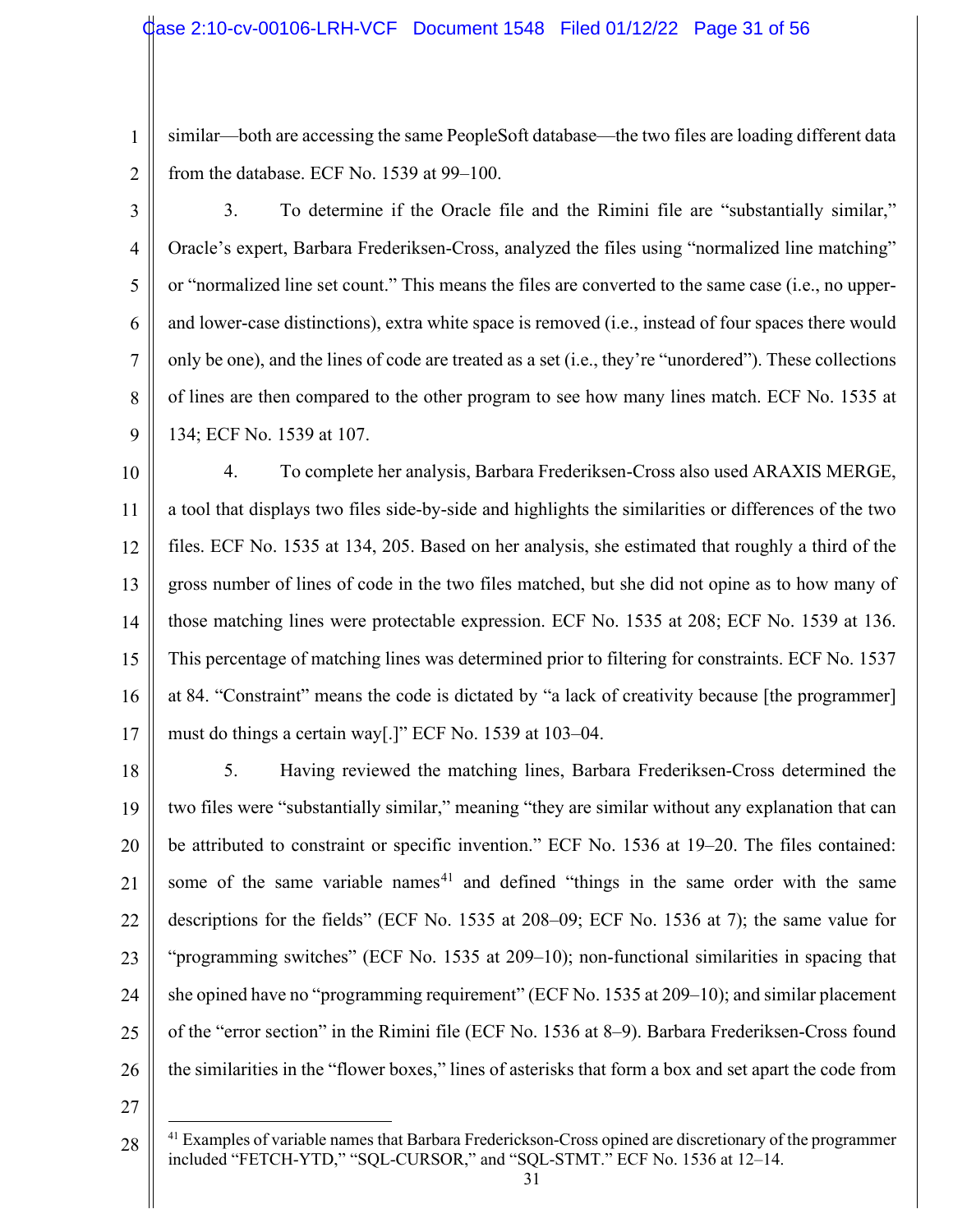| 1              | the programmers' comments, suggests copying because the Rimini file flower boxes sometimes                                                                                                                                   |
|----------------|------------------------------------------------------------------------------------------------------------------------------------------------------------------------------------------------------------------------------|
| $\overline{2}$ | started with a "slash asterisk" $(\hat{a}, \hat{b})$ , while in other instances, the box simply started with an asterisk                                                                                                     |
| 3              | (*), as similarly found in the Oracle file. ECF No. 1536 at $6-8$ . <sup>42</sup>                                                                                                                                            |
| $\overline{4}$ | 6.<br>In completing her analysis, Barbara Frederiksen-Cross discounted certain                                                                                                                                               |
| 5              | similarities, including: (1) certain names required by the COBOL program, such as an "Oracle-                                                                                                                                |
| 6              | supplied subprogram," and (2) "filler" or "generic COBOL" language. ECF No. 1536 at 17-19;                                                                                                                                   |
| 7              | ECF No. 1536 at 18.43                                                                                                                                                                                                        |
| 8              | 7.<br>The parties also agree that that the two programs are constrained by the Oracle                                                                                                                                        |
| 9              | PeopleSoft SQL Application Programming Interface ("API") for COBOL. ECF No. 1536 at 15,                                                                                                                                      |
| 10             | 18–19; ECF No. 1539 at 114–16. The API is a "document that a programmer would look at to                                                                                                                                     |
| 11             | understand how to write COBOL in a PeopleSoft environment," including how the programmer                                                                                                                                     |
| 12             | "must do specific things in specific orders to achieve" specific results. ECF No. 1539 at 114–15.                                                                                                                            |
| 13             | 8.<br>Conversely, Rimini's expert, Owen Astrachan conducted "analytic dissection" to                                                                                                                                         |
| 14             | determine if the matching lines of code in the two programs being compared consist of protected                                                                                                                              |
| 15             | expression. ECF No. 1539 at 101.44                                                                                                                                                                                           |
| 16             | $\frac{1}{1}$                                                                                                                                                                                                                |
| 17             | $\frac{1}{1}$                                                                                                                                                                                                                |
| 18             | $\frac{1}{1}$                                                                                                                                                                                                                |
| 19             | $\frac{1}{1}$                                                                                                                                                                                                                |
| 20             |                                                                                                                                                                                                                              |
| 21             | <sup>42</sup> Barbara Frederiksen-Cross also initially testified that the Rimini flower boxes appeared to have "orphan"                                                                                                      |
| 22             | asterisks similar to those appearing in the Oracle file. ECF No. 1536 at 10–12. However, she retracted this<br>opinion on rebuttal after analyzing the file using a "fixed width font" as discussed by Rimini's expert, Owen |
| 23             | Astrachan. ECF No. 1539 at 95–97; ECF No. 1543 at 91. Owen Astrachan opined that while the comment<br>boxes are not required by the language, in "COBOL all comments must begin with an asterisk or a slash in               |
| 24             | column number 7, and by convention, they go across the screen until the end of the line"; therefore, these<br>boxes are neither creative nor protected expression and not indicative of copying. ECF No. 1539 at 109-        |
| 25             | 111.                                                                                                                                                                                                                         |
| 26             | <sup>43</sup> Rimini's expert agrees that the programs are constrained by both requirements of the COBOL language<br>and "filler" statements. ECF No. 1539 at 102, 117.                                                      |
| 27             | <sup>44</sup> Under Owen Astrachan's analysis, if there is no protected matching expression, he'd say there is no                                                                                                            |
| 28             |                                                                                                                                                                                                                              |

 $\parallel$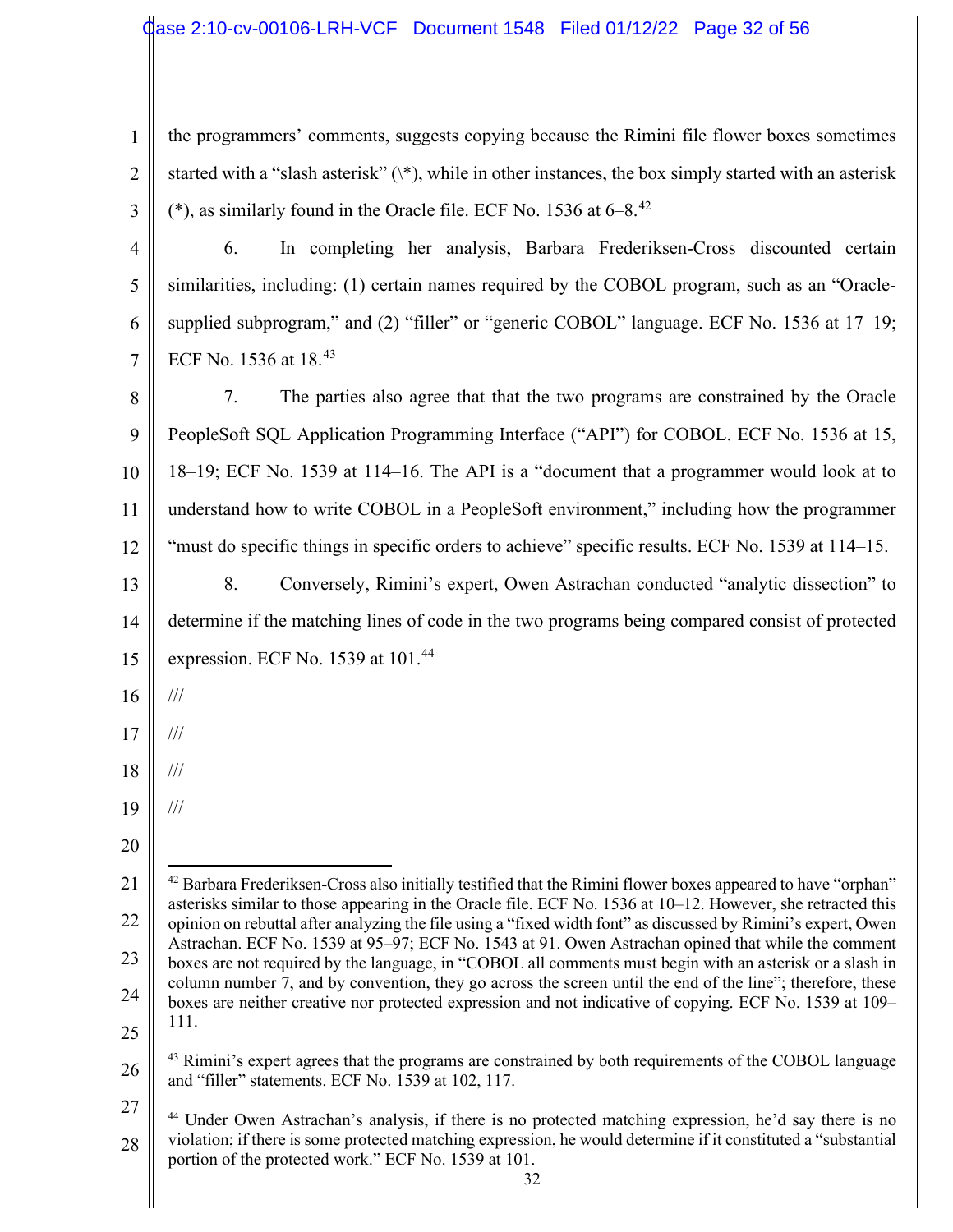| $\mathbf{1}$   | 9.<br>In his review of the matching portions of code, Owen Astrachan, like Barbara                                                                                                                                                                                                                                       |
|----------------|--------------------------------------------------------------------------------------------------------------------------------------------------------------------------------------------------------------------------------------------------------------------------------------------------------------------------|
| $\overline{2}$ | Frederiksen-Cross, determined that certain portions of the matching code were constrained and                                                                                                                                                                                                                            |
| 3              | had to be filtered out: (1) lines of code that are "specific to the programming language," COBOL <sup>45</sup>                                                                                                                                                                                                           |
| $\overline{4}$ | (ECF No. 1539 at 102); (2) portions of the code "constrained by the function of the software," i.e.,                                                                                                                                                                                                                     |
| 5              | both programs are accessing the same database and using COBOL language, syntax, particular                                                                                                                                                                                                                               |
| 6              | functions, structure, and characters <sup>46</sup> (ECF No. 1539 at 102, 108–09, 114); (3) portions of the code                                                                                                                                                                                                          |
| 7              | are "constrained by logic or efficiency" <sup>47</sup> (ECF No. 1539 at 103); (4) standard programming terms                                                                                                                                                                                                             |
| 8              | and standard development conventions, such as the naming of standard variables <sup>48</sup> (ECF No. 1539)                                                                                                                                                                                                              |
| 9              | at 104, 122); and (5) portions of code that are the same, but can't be matching because each                                                                                                                                                                                                                             |
| 10             | program's code does a different function (ECF No. 1539 at 119). Owen Astrachan opined that                                                                                                                                                                                                                               |
| 11             | these constraints are either required and/or are not creative, and therefore, must be filtered out as                                                                                                                                                                                                                    |
| 12             | unprotected. ECF No. 1539 at 102, 119.                                                                                                                                                                                                                                                                                   |
| 13             | The file transfer log for Rimini's file shows that this file was distributed fourteen<br>10.                                                                                                                                                                                                                             |
| 14             | times to seven clients. ECF No. 1536 at 20.                                                                                                                                                                                                                                                                              |
| 15             | ii.<br><b>Conclusions of Law</b>                                                                                                                                                                                                                                                                                         |
|                |                                                                                                                                                                                                                                                                                                                          |
| 16             | It is well settled that not all copying violates the Copyright Act, but rather, a<br>1.                                                                                                                                                                                                                                  |
| 17             | plaintiff must prove "copying of protectable expression beyond the scope of the license." MAI Sys.                                                                                                                                                                                                                       |
| 18             | Corp. v. Peak Comput., Inc., 991 F.2d 511, 517 (9th Cir. 1993) (cleaned up). "Copying may be                                                                                                                                                                                                                             |
| 19             |                                                                                                                                                                                                                                                                                                                          |
| 20             | <sup>45</sup> Owen Astrachan provided that "COBOL is a column-oriented language," that requires certain statements<br>to begin in specific columns. ECF No. 1539 at 96. Barbara Frederiksen-Cross agrees that a "a programmer"                                                                                           |
| 21             | might align things visually to make the program easier on the eye," but disputes that there is a "constraint"<br>in COBOL as to what column" the programmer must choose. ECF No. 1543 at 96-97.                                                                                                                          |
| 22             | <sup>46</sup> For example, "in COBOL, you have to say 'End-If' instead of just 'If'". ECF No. 1539 at 108.                                                                                                                                                                                                               |
| 23             | <sup>47</sup> For example, in the database context, if a connection fails and there is an error, "logic would dictate you                                                                                                                                                                                                |
| 24             | have to handle that error," and that "would be unprotected because it's constrained by the logic of needing<br>to deal with the database." ECF No. 1539 at 103.                                                                                                                                                          |
| 25             |                                                                                                                                                                                                                                                                                                                          |
| 26             | $^{48}$ For example, Owen Astrachan testified that a programmer would not call a standard action like "FETCH"<br>a random name like "bowtie" or "go get 'em," even though the programmer has the discretion to make up                                                                                                   |
| 27             | such a variable name. ECF No. 1539 at 105; c.f., ECF No. 1536 at 15-16 (Barbara Frederiksen-Cross<br>opining that as long as the variable name is consistent throughout, it can be called anything). Additionally,<br>Owen Astrachan opined that certain variable names, such as YTD (year-to-date) and SQL-STMT (sequel |
| 28             | statement) are so common in programming that they cannot be considered creative or protectable. ECF No.<br>1543 167-68.                                                                                                                                                                                                  |
|                | 33                                                                                                                                                                                                                                                                                                                       |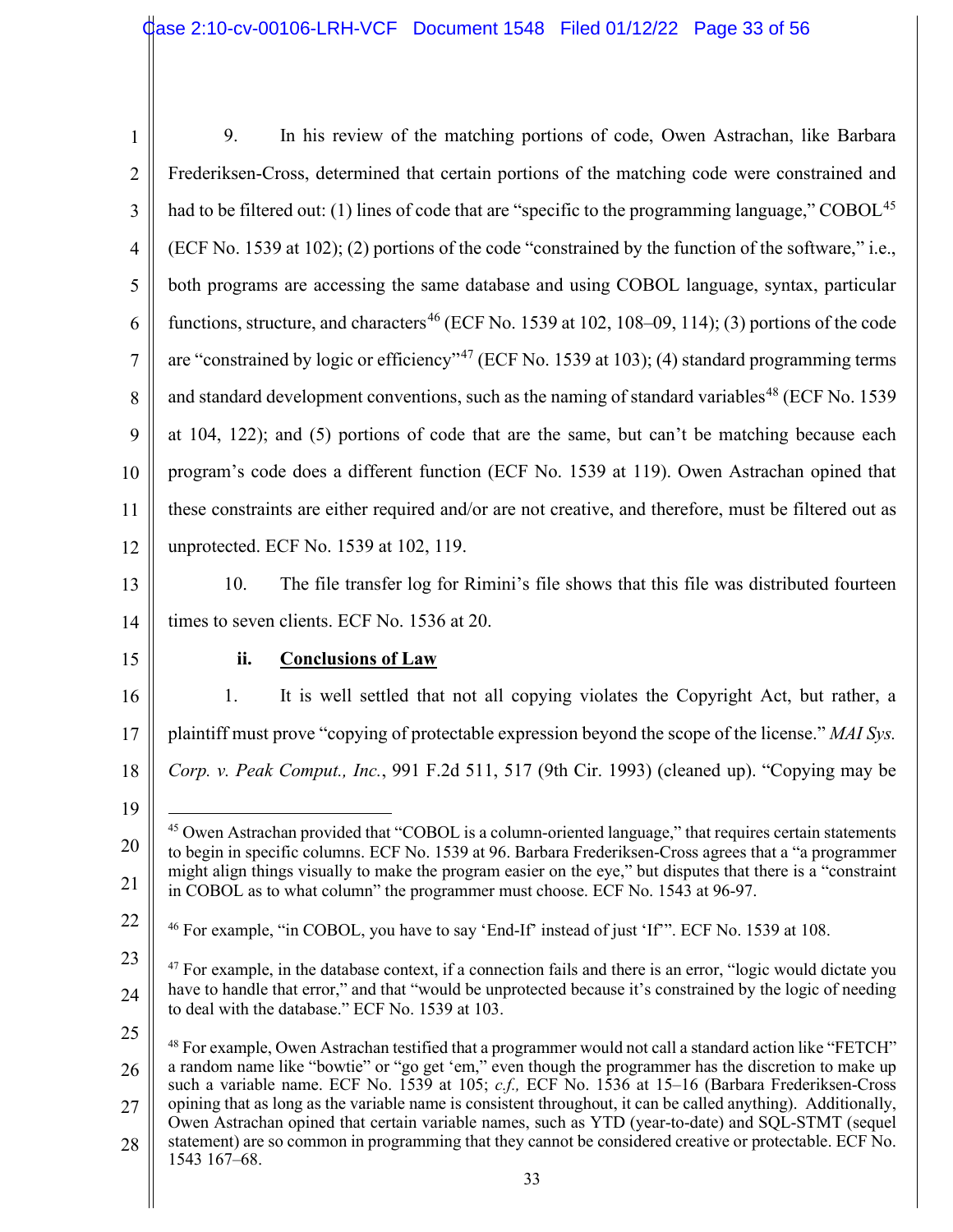1 2 3 4 5 6 7 shown by circumstantial evidence of access and substantial similarity of both the general ideas and expression between the copyrighted work and the allegedly infringing work." *Apple Comput. Inc. v. Microsoft Corp.*, 35 F.3d 1435, 1442 (9th Cir. 1994). "[W]orks cannot be substantially similar where analytic dissection demonstrates that similarities in expression are either authorized, or arise from the use of common ideas or their logical extensions." *Id.* at 1439. Analytic dissection refers to the process of determining whether the allegedly similar features are "elements of a work that are protectable and used without the author's permission[.]" *Id.* at 1442–43.

8 9 10 11 2. Given the conflicting expert reports regarding the "PSPTARRY.cbl" and "RSPCMPAY.cbl" files, the Court held that an evidentiary hearing on this issue was required, and the Court had to hear from the parties' experts to determine if Rimini's file contains protected Oracle expression that Rimini is prohibited from having on its systems. ECF No. 1459 at 22.

12 13 14 15 16 17 18 3. The Court has reviewed each expert's opinion regarding whether the two files are substantially similar. While each expert calls their analysis something different, the Court finds both experts conducted a form of analytic dissection—each considered the matching portions of the files and filtered for unprotected expression. Though each expert's methodology is open to criticism, as was exhaustively provided at the hearing, such criticism does not undermine either expert's overall methodology. The Court finds both experts' opinions helpful to its ultimate conclusions and therefore declines to disqualify either.

19 20 21 22 23 24 25 26 27 4. Following the Ninth Circuit's analysis, the Court does not find by clear and convincing evidence that the matching portions of Rimini's file "RSPCMPAY.cbl" are substantially similar to Oracle's file "PSPTARRY.cbl" under the "extrinsic test."<sup>49</sup> *Antonick v. Elec. Arts, Inc.*, 841 F.3d 1062, 1065–66 (9th Cir. 2016) ("The 'extrinsic test' is an objective comparison of specific expressive elements."). The Court is not convinced that the elements identified by Barbara Frederiksen-Cross that appear in both files are indicative of copying, or that at least some of them should not be filtered out as constrained or unprotectable. For example, the Court agrees that starting a comment flower box with either a  $(\dagger)$  or simply a  $(\dagger)$  is not protectable expression given that every comment flower box in COBOL must start with one or the other. *See*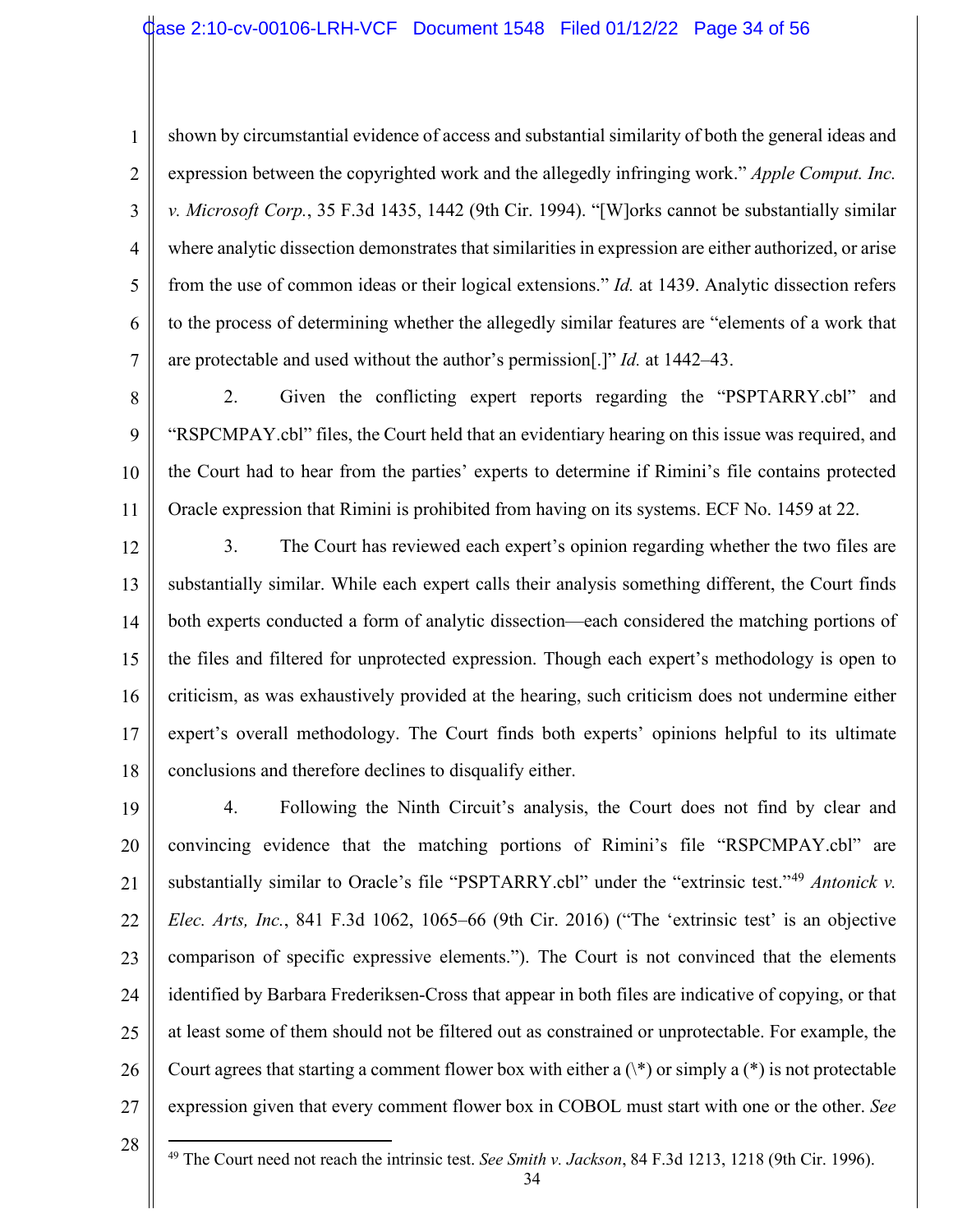1 2 ECF No. 1543 at 166. While it is clear that Rimini's file augments the Oracle file, Oracle presented no direct evidence of copying.

3 4 5 6 7 8 9 10 5. Oracle seeks a finding that Rimini file "RSPCMPAY.cbl" is a derivative work. Like the Court discussed above, in *Rimini II*, the Court determined for the first time what constituted a derivative work in this context. *Rimini II*, ECF No. 1253 at 51–53; *Rimini St., Inc. v. Oracle Int'l Corp.*, 473 F. Supp. 3d 1158 (D. Nev. 2020). Under the law of *Rimini II*, the Court would likely find that the Rimini file is a derivative work. However, because the definition of derivative work was neither decided nor argued in this case, and the Court's ruling on derivative works in *Rimini II* was issued after the operative Permanent Injunction, the Court declines to find the Rimini file is a derivative work in these contempt proceedings.

11 12 13 14 15 16 6. If this file is not derivative work, the Court cannot find by clear and convincing evidence that it was a violation of Paragraph 5 of the Permanent Injunction for the file to be on Rimini's systems or for Rimini to have delivered it to seven clients fourteen times. *See* ECF No. 1166 ¶ 5 ("Rimini Street shall not reproduce, prepare derivative works from, or use PeopleSoft software or documentation on, with, or to any computer systems other than a specific licensee's own computer systems.").

17

7. Accordingly, the Court discharges its Order to Show Cause on Issue 5.

18

**E. Issue 6: Easter Seals** 

19

# **i. Findings of Fact**

20 21 22 23 24 25 26 1. On January 3, 2019, Rimini Senior PeopleSoft Support Engineer Jeanie Ong delivered file "RS18F07\_EAS\_GA.zip.txt"<sup>50</sup> to Easter Seals. DTX-0610-001; OREX\_0090. This .zip file contained files used to provide Rimini's annual update for IRS Forms 1099-MISC, used for reporting miscellaneous income, and 1099-INT, used for reporting interest income. ECF No. 1538 at 58–59. The .zip file contained four .pdf files, which were Rimini's instructions and notes to the client applying the update; five GIF (image) files of the tax forms and instructions; two SQR files, "Rsi1099m.sqr", which prints IRS Form 1099-MISC, and "Rsi1099i.sqr", which prints IRS

<sup>27</sup> 28  $50$  "This is a zip file that contains [Rimini's] update. The RS stands for Rimini Street, 18 stands for the tax year, 2018, F stands for financials, 07 is just a sequence number, EAS is the client code for Easter Seals, GA stands for general availability." ECF No. 1538 at 58.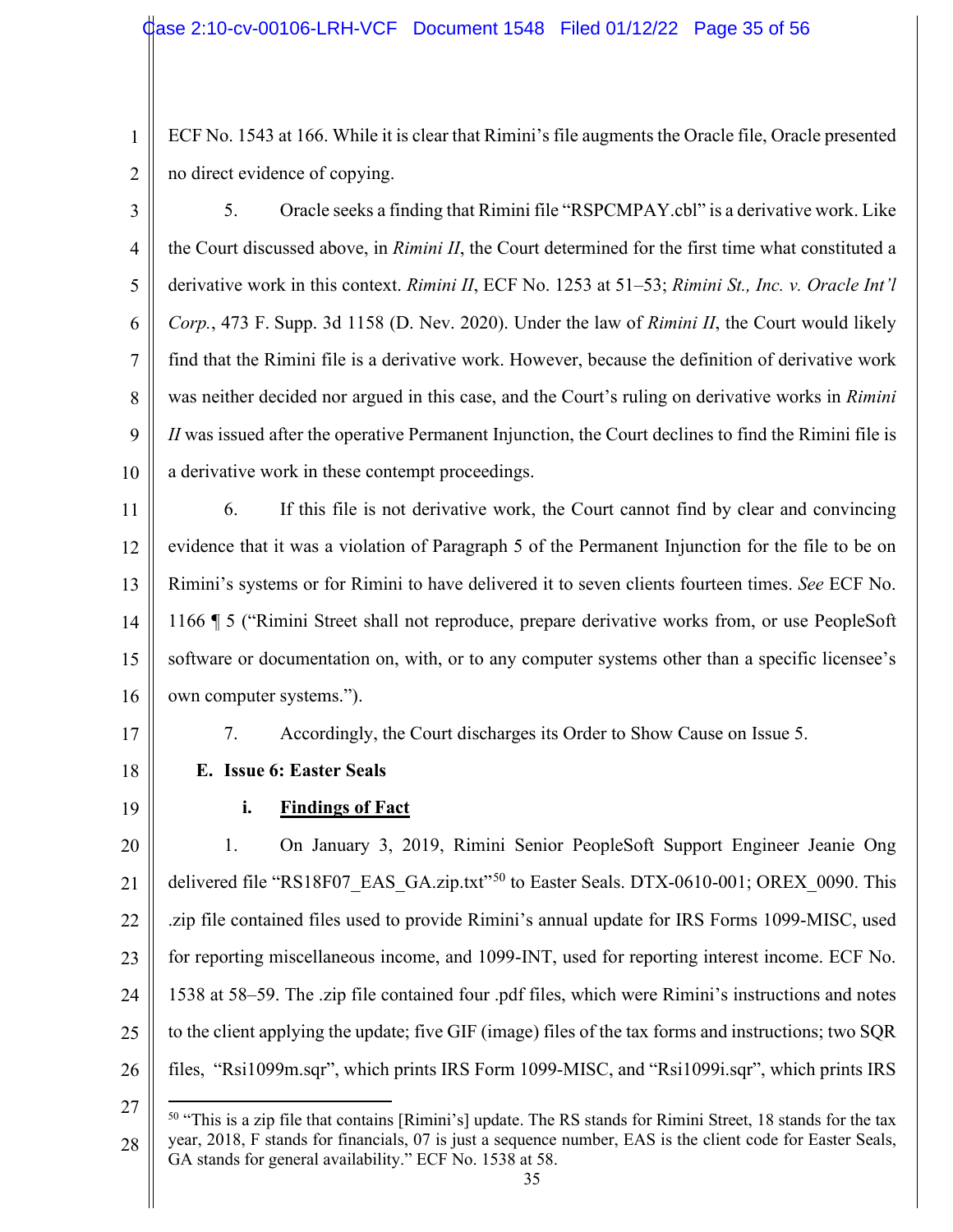Form 1099-INT; and four DMS files, "data mover scripts" used to do "table updates."<sup>51</sup> ECF No. 1538 at 59–60; DTX-0610-001; ECF No. 1527-5 at 63 (DDX-562).

3 4 5 6 7 8 2. The "Modification Log" for file Rsi1099i.sqr shows that it was last modified February 28, 2018. DTX-0619-002 ("Added code to print data in 2018 and Greater 1099-INT form layout."); ECF No. 1538 at 61. The "Modification Log" for file Rsi1099m.sqr shows it was last modified March 22, 2018. DTX-0620-002 ("Added code to print data in 2018 1099-MISC and Greater form layout."); ECF No. 1538 at 62–63. Both of these file revisions occurred prior to the Permanent Injunction going into effect.

9 10 11 12 13 14 15 16 17 18 3. It is not entirely clear from the record before the Court how Rimini developed these two SQR files. Rimini's Vice President of PeopleSoft Development Jim Benge testified that the files were not created using Oracle tools but were "created from scratch using a standard text editor like UltraEditor or NotePad," third-party tools, like a word processor, for writing code. ECF No. 1538 at  $60N61$ <sup>52</sup> Rimini points to its Technical Specification document<sup>53</sup> for update "FSCM100126," which revises the IRS 1099-INT SQR file, and shows "Development was completed in the EAS environment." DTX-0602<sup>54</sup>; ECF No. 1538 at 66–67. Similarly, Rimini's Technical Specification document for update "FSCM100127," which revises the IRS 1099-MISC SQR file, shows "[d]evelopment was completed in the EAS environment." DTX-0603; ECF No.

19

24  $52$  Oracle's expert testified that she did not know whether the SQR files were written within the PeopleTools environment or in a text editor. ECF No. 1537 at 77.

<sup>20</sup> 21 22 23 <sup>51</sup> "Data Mover scripts are used in the context of the database, so they allow you . . . [to] move information into the database, to modify information that's in the database, or select and extract information from the database for use by the program." ECF No. 1543 at 119. Barbara Frederiksen-Cross further testified that a DMS script is a "proprietary Oracle source language," but did not provide any documentation for the proprietary nature of the language. ECF No. 1536 at 23.

<sup>25</sup> 26 27 <sup>53</sup> A "technical specification" or "tech spec" is "[g]enerally prepared by the development team, [and] it's a document that describes the objects that are going to be affected and what changes to them are necessary." ECF No. 1538 at 65. It is Rimini's position that all technical specification documents are its work product. ECF No. 1538 at 66.

<sup>28</sup> <sup>54</sup> This "technical specification" document provides that the update occurred on March 1, 2017. Jim Benge testified this was a typographical error. ECF No. 1538 at 70–71.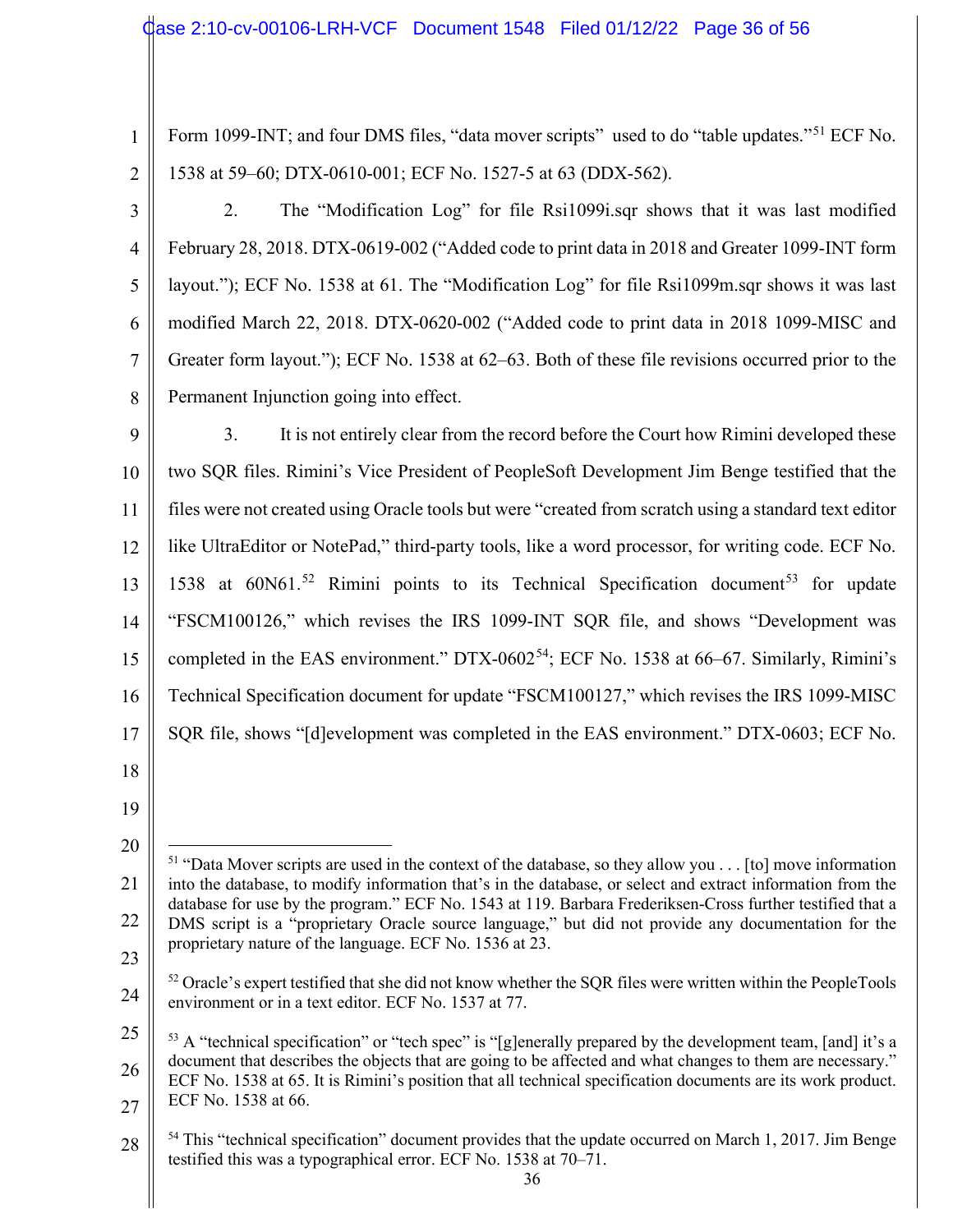1 2 3 4 5 6 7 1538 at 66–67. However, Jim Benge also testified that "development"<sup>55</sup> consisted of Rimini making revisions to the SQR files on Rimini systems, after which, the engineers transferred the files to Easter Seals environment and completed unit testing. ECF No. 1538 at 67–71; DTX-0602- 003; DTX-603-003. These SQR files were initially created in 2011 (see DTX-0619-002 & DTX-0620-002), but the record is not clear that these specific SQR files were created using the prohibited generic environments Rimini used to develop its updates prior to 2014. It is undisputed that Rimini maintains these SQR files on its systems. ECF No. 1538 at 67, 72.

8 9 10 11 12 4. The SQR files contain no Oracle code.<sup>56</sup> ECF No. 1536 at 24; ECF No. 1537 at 76; ECF No. 1539 at 174, 178. The SQR programs do include such commands as "#include", which is a "directive to the pre-compiler to do something when this code is on the client's PeopleSoft environment." ECF No. 1539 at 178–80. Because Rimini does not have any PeopleSoft software on its systems, this process would only occur in a client's environment. ECF No. 1537 at 82.

13 14 15 16 17 18 19 20 5. The record supports a finding that updates FSCM100126 and FSCM100127, which included both SQR files, were unit tested in Easter Seals environment. *See* DTX-0602-003; DTX-0603-003. Unit testing would involve the Rimini employee navigating through Easter Seal's PeopleSoft environment to run the program and print the 1099 forms. ECF No. 1538 at 68. The record also supports that these updates were quality assurance ("QA") tested. *See* DTX-0605; DTX-0606; ECF No. 1539 at 21–24. To QA test, a Rimini employee enters each client's environment and tests that the update, and/or bundle of updates, creates the expected outcome. ECF No. 1539 at 9–10.

21 22 23 24 6. Contained within the "RS18F07\_EAS\_GA.zip.txt" update bundle sent to Easter Seals, were four DMS files: RS18F07.DMS; FSCM100130 1.DMS; FSCM100130 2.DMS; and RS18F07.DMS. *See* ECF No. 1527-5 at 63 (DTX-562). Two files—FSCM100130\_1.DMS and FSCM100130 2.DMS—were modified on June 19, 2018, and June 22, 2018, as part of update

27 28 <sup>56</sup> Jim Benge testified that he knows the update contained no Oracle protected expression because the files were sent to Easter Seals by email, and Rimini would not have been permitted to send the update in that manner if it contained Oracle files. ECF No. 1538 at 60.

<sup>25</sup> 26 <sup>55</sup> These technical specification documents also refer to 6 GIF files. Like above, these GIF files are image files of the IRS forms that Rimini would download from the IRS website. ECF No. 1538 at 67. These GIF files are not the basis of Oracle's contempt claims.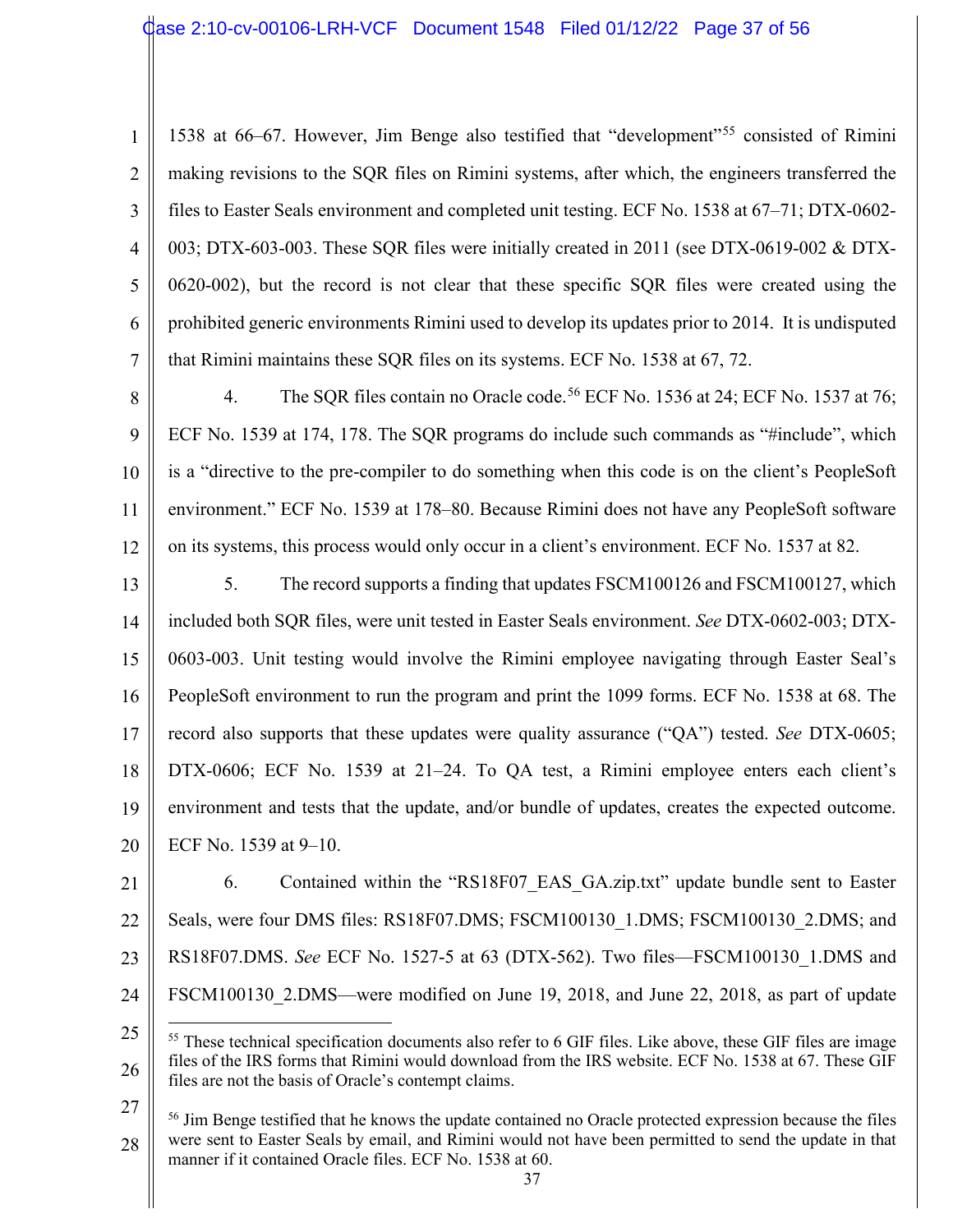1 2 3 4 5 6 7 8 9 10 11 12 HCM100130. DTX-0604-001. Rimini's technical specification document for update HCM100130 provides that "development" and "unit" testing occurred in "OAKs environment."<sup>57</sup> DTX-0604-002. Jim Benge testified that "development" in this technical specification means that the files "were transferred to City of Oakland's environment, put into development folders in City of Oakland's environment, and then tested there," but that the files were all Rimini work product. ECF No. 1538 at 200. It is not clear from the record how Rimini developed these DMS files: Oracle contends that Rimini must have used PeopleTools to write the scripts to capture the PeopleSoft database tables and entries recited therein" (ECF No. 1536 at 30–31; ECF No. 1543 at 119–20<sup>58</sup>), while Rimini contends that the scripts were written in a "standard text editor" on its own systems and are Rimini's work product (ECF No. 1538 at 200). To test and verify that the DMS files are working properly, the files must be tested in a PeopleTools environment. ECF No. 1543 at 119– 20, 122.

13 14 15 16 17 18 19 20 21 7. Rimini's update RS18F07 is a modification that extends the features and functionality of the client's PeopleSoft software. ECF No. 1536 at 24–25. The SQR programs "depend on the PeopleSoft environment and the presence of that PeopleSoft code in the program when run in order to be able to perform their operation. Without the PeopleSoft environment they" would not and cannot run. ECF No. 1536 at 24; ECF No. 1539 at 177–78. The DMS scripts rely on the framework and infrastructure of the PeopleSoft environment for their operation and cannot be run without using PeopleSoft. ECF No. 1543 at 116–17; ECF No. 1543 at 119. The parties agree that when Rimini's update is run on a client's environment, that client's environment is a derivative work. ECF No. 1539 at 177–79.

22 23 24 8. On November 15, 2018, Rimini emailed client EZCORP, Inc. update RS18F07, as attachment file "RS18F07\_EZP\_GA.zip". OREX\_0432 at 1. On November 28, 2018, Rimini emailed clients Texas Children's Hospital (OREX\_0430), and Pikeville Medical Center

<sup>25</sup> 26 <sup>57</sup> The record is unclear as to what client OAK refers—either City of Oakland (ECF No. 1538 at 200), or Oakland County, Michigan or Maryland (ECF No. 1543 at 121)—however, this distinction does not change the Court's analysis or factual findings as it is a Rimini client other than Easter Seals.

<sup>27</sup> 28 <sup>58</sup> The Court notes that while Barbara Frederiksen-Cross does not think it is "credible" that Rimini wrote the DMS files without Oracle tools, she did not say that Rimini "couldn't" have done so. ECF No. 1543 at 120–21.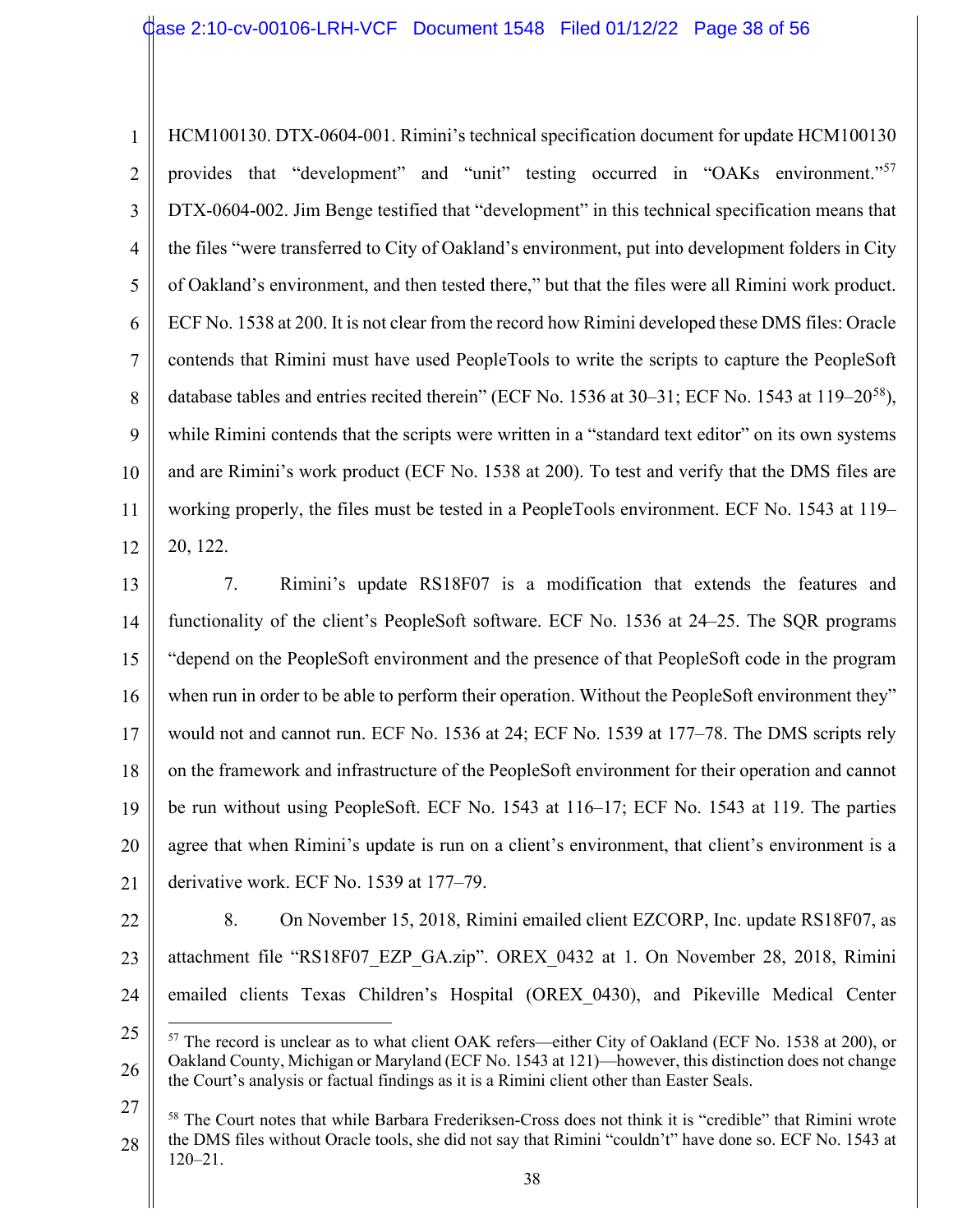$\parallel$ 

| 1              | (OREX 0431), update RS18F07. On December 20, 2018, Rimini emailed client The NASDAQ                                                                                                                                                                               |  |
|----------------|-------------------------------------------------------------------------------------------------------------------------------------------------------------------------------------------------------------------------------------------------------------------|--|
| $\overline{2}$ | OMX Group Inc update RS18F07. OREX 0429. The record is not clear as to whether the updates                                                                                                                                                                        |  |
| 3              | emailed to other Rimini clients before Easter Seals were the same update eventually emailed to                                                                                                                                                                    |  |
| $\overline{4}$ | Easter Seals in January 2019. Jim Benge testified that each of these updates were different; they                                                                                                                                                                 |  |
| 5              | were the same 1099 type update, but each contained "content customized to each client," and                                                                                                                                                                       |  |
| 6              | "documentation that's specific to each client." ECF No. 1538 at 204.                                                                                                                                                                                              |  |
| 7              | 9.<br>The Software License and Services Agreement between Oracle and Easter Seals                                                                                                                                                                                 |  |
| 8              | includes the following pertinent provisions:                                                                                                                                                                                                                      |  |
| 9              | 1.1<br>PeopleSoft grants Licensee a nonexclusive, nontransferable license to:                                                                                                                                                                                     |  |
| 10             | $(a) \ldots$<br>(b) access and use the Software and provide access to Designates;                                                                                                                                                                                 |  |
| 11             | (c) modify or merge the Software with other software, and use such<br>modified or merged software and otherwise create and use derivative works.                                                                                                                  |  |
| 12             | 2.1<br>Licensee shall not:                                                                                                                                                                                                                                        |  |
| 13             | (k) Except as expressly provided herein, or in any Schedule referencing this<br>Agreement, use the Software to create new applications, modules, products                                                                                                         |  |
| 14             | or services.                                                                                                                                                                                                                                                      |  |
| 15             |                                                                                                                                                                                                                                                                   |  |
| 16             | The Software and Documentation contain valuable intellectual property<br>4.1<br>rights and proprietary information. PeopleSoft (or its licensors) retains title to the                                                                                            |  |
| 17             | Software and Documentation, and all copyright and other rights to all portions of<br>the Software and Documentation, and all modifications and alterations thereto, and                                                                                           |  |
| 18             | derivative works thereof (collectively the "Modifications"), and all copies of any<br>of the foregoing. Licensee is granted license rights to use such Modifications, with                                                                                        |  |
| 19             | such rights consistent with those delineated in this Agreement. For such portions of<br>the Modifications that do not contain PeopleSoft intellectual property, this license                                                                                      |  |
| 20             | grant is not revocable. Except as specified herein, Licensee does not acquire any<br>rights, express or implied, in the Software and Documentation, other than as                                                                                                 |  |
| 21             | provided in this Agreement, and has no right to commercialize or transfer any<br>Software or Documentation, in whole or in part, or any Modifications thereto. No                                                                                                 |  |
| 22             | license, right, or interest in any PeopleSoft trademark, trade name, or service mark,<br>is granted pursuant to this Agreement.                                                                                                                                   |  |
| 23             |                                                                                                                                                                                                                                                                   |  |
| 24             | 14<br><b>DEFINITIONS</b>                                                                                                                                                                                                                                          |  |
| 25             | "Designates" means Licensee's customers, suppliers, vendors, benefits providers                                                                                                                                                                                   |  |
| 26<br>27       | and other such third parties providing goods or services to Licensee that Licensee<br>may provide with a right to access the Software to facilitate Licensee's use of the                                                                                         |  |
| 28             | Software consistent with the terms of this Agreement. In no event shall a Designate<br>have the right to (i) install the Software on a server workstation or other computer<br>for the purpose of processing the designates internal data, (ii) access or use the |  |
|                | 39                                                                                                                                                                                                                                                                |  |
|                |                                                                                                                                                                                                                                                                   |  |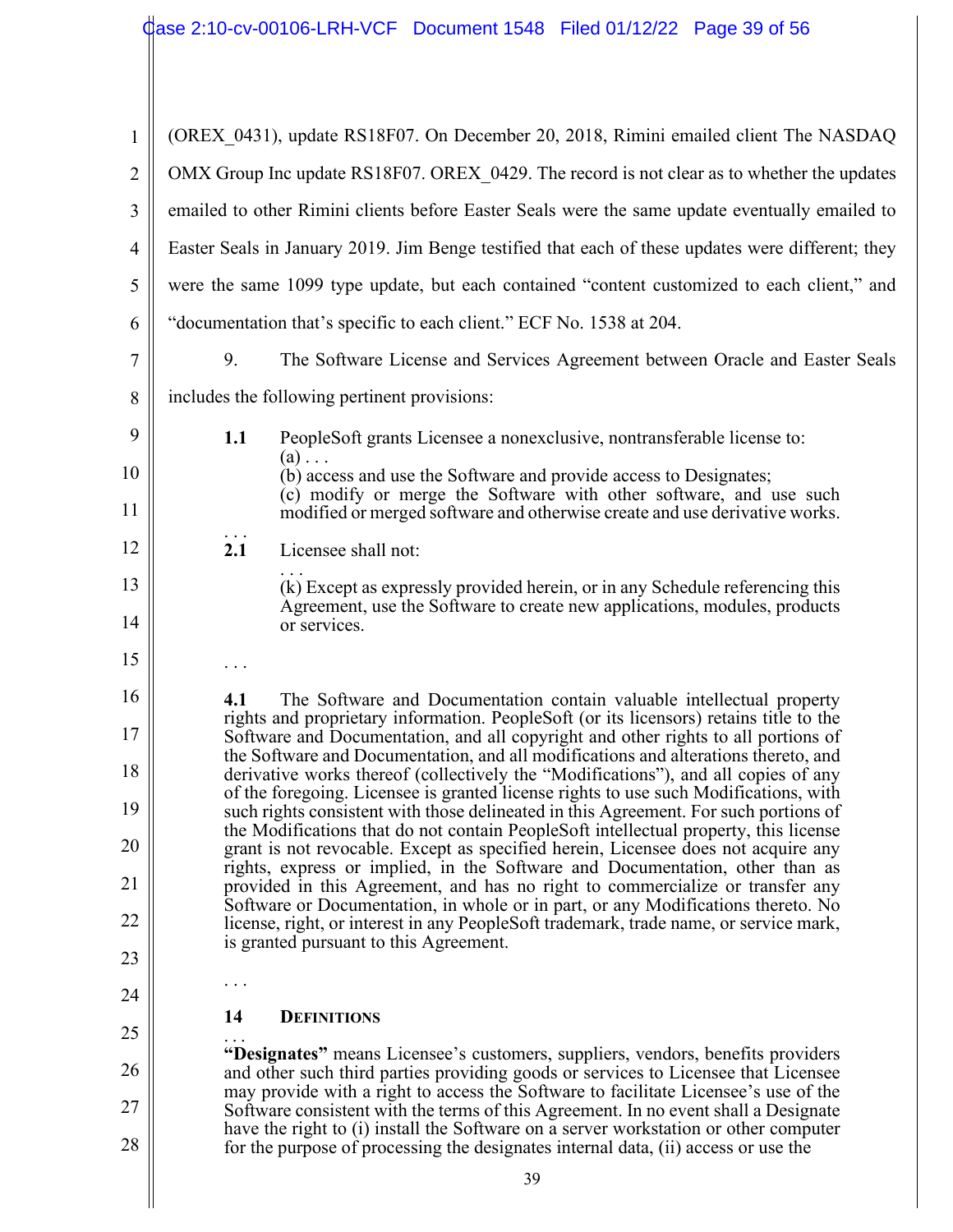|                | Case 2:10-cv-00106-LRH-VCF Document 1548 Filed 01/12/22 Page 40 of 56                                                                                                       |
|----------------|-----------------------------------------------------------------------------------------------------------------------------------------------------------------------------|
|                |                                                                                                                                                                             |
|                |                                                                                                                                                                             |
| 1              | Software to run its internal data or support its internal operations except as such<br>access or use relates to Licensee's use of the Software consistent with the terms of |
| 2              | this Agreement, or (iii) access the source code for the Software for purposes other                                                                                         |
| 3              | than providing services to the Licensee. A breach by a Designate will be considered<br>a breach by Licensee.                                                                |
| $\overline{4}$ |                                                                                                                                                                             |
| 5              | DTX-0608.59                                                                                                                                                                 |
| 6              | <b>Conclusions of Law</b><br>i.                                                                                                                                             |
| 7              | In its Order to Show Cause, the Court held that if update RS18F07 was developed<br>1.                                                                                       |
| 8              | for Easter Seals, in Easter Seals environment, and Easter Seals is permitted under its license to                                                                           |
| 9              | create derivative works and have a third-party servicer create those derivative works for it, then it                                                                       |
| 10             | could not find Rimini's conduct was a violation of the Permanent Injunction. However, because                                                                               |
| 11             | the Court lacked the necessary information to make such findings, an evidentiary hearing was                                                                                |
| 12             | necessary on the issue. ECF No. 1459 at 24.                                                                                                                                 |
| 13             | 2.<br>Oracle seeks a finding that the individual update provided to Easter Seals is a                                                                                       |
| 14             | derivative work. Like the Court discussed above, in Rimini II, the Court determined for the first                                                                           |
| 15             | time that a stand-alone update is a derivative work when the update substantially incorporates                                                                              |
| 16             | protected material from the preexisting work, i.e., it was created using Oracle tools and the update                                                                        |
| 17             | could not be used with any software programs other than PeopleSoft. Rimini II, ECF No. 1253 at                                                                              |
| 18             | 51–53; Rimini St., Inc. v. Oracle Int'l Corp., 473 F. Supp. 3d 1158 (D. Nev. 2020). Under the law                                                                           |
| 19             | of Rimini II, the Court would likely find that Rsi1099m.sqr, Rsi1099i.sqr, and the DMS files are                                                                            |
| 20             | derivative works. However, the definition of derivative works in this context was neither decided                                                                           |
| 21             | nor argued in this case, and the Court's ruling on derivative works in Rimini II was issued after the                                                                       |
| 22             | operative Permanent Injunction. Further, Oracle's argument goes directly to whether Rimini's                                                                                |
| 23             | support Process 2.0 is unlawful, which is at issue in <i>Rimini II</i> . Therefore, the Court declines to find                                                              |
| 24             | the SQR or DMS files are derivative works in these contempt proceedings.                                                                                                    |
| 25             | $/ \! / \! /$                                                                                                                                                               |
| 26             | $/ \! / \! /$                                                                                                                                                               |
| 27             |                                                                                                                                                                             |

<sup>28</sup>  $59$  The Court notes that Rimini's developers do not generally look at the licensing agreements its clients have with Oracle. ECF No. 1538 at 198.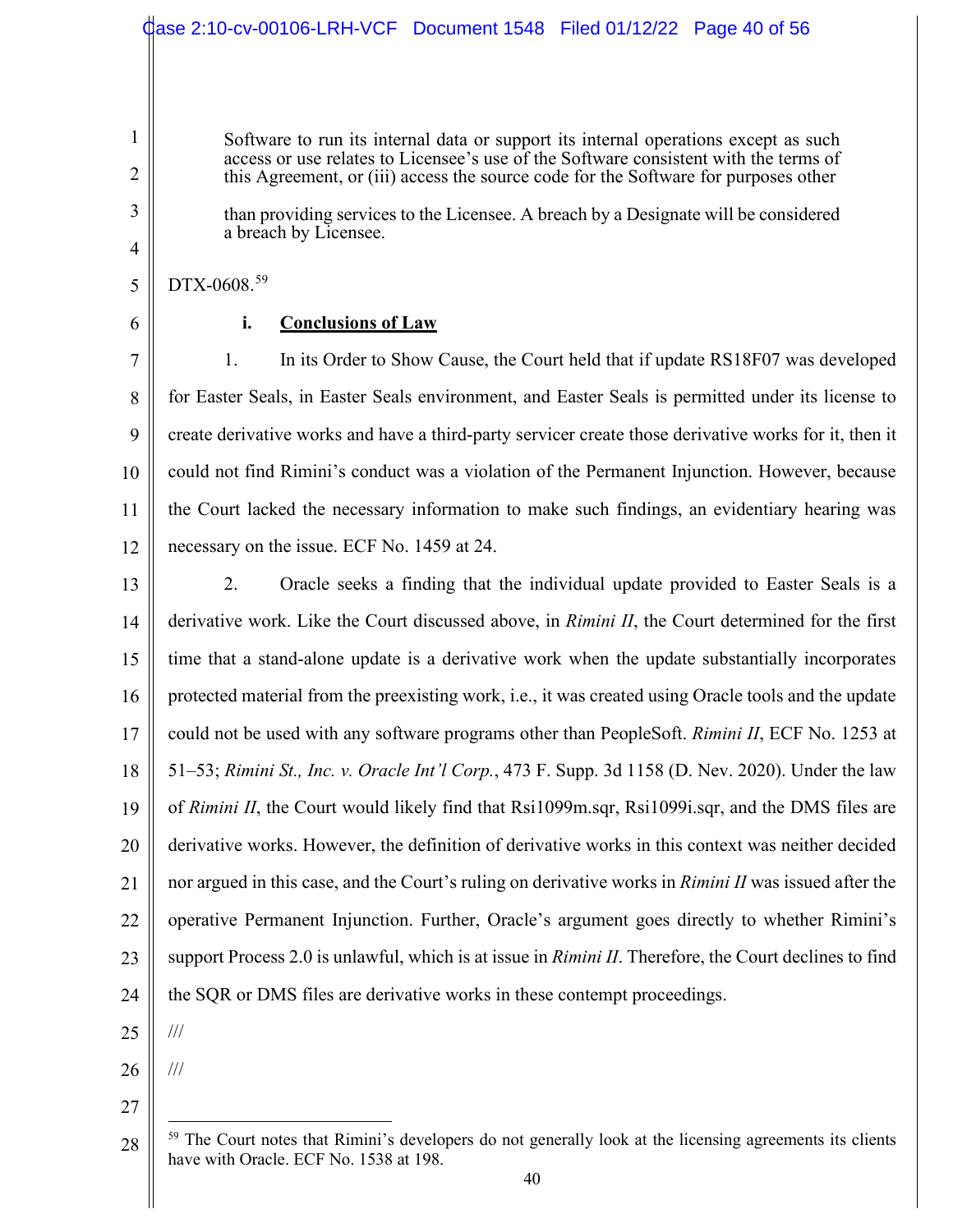3. If these files are not derivative works, the Court cannot find by clear and convincing evidence that Rimini's development or testing of the update for Easter Seals violated Paragraphs 4 or 6 of the Permanent Injunction.

3

4 5 6 7 8 9 10 4. Having reviewed the license agreement between Easter Seals and Oracle, the Court finds that Easter Seals may create derivative works and is permitted to have a third-party servicer, like Rimini, develop those derivative works for it. And each of the clients who also received the RS18F07 update received it before Easter Seals, so the Court cannot find that Rimini breached the "commercialization" provision of the Easter Seals license. While the Court is concerned to see what appears to be Rimini using one update for several clients, it cannot find by clear and convincing evidence that Rimini's conduct violates the Easter Seals license.

11 12 13 14 15 16 17 18 19 20 5. Even if the Court were to find that Rimini's conduct with Easter Seals was a violation of the Permanent Injunction, the Court cannot find that, given the law of this case, Rimini was not substantially complying with the Court's Order. At base, the underlying case found that Rimini was using generic development environments to develop and create updates used to support multiple Rimini clients. Conversely, Rimini's conduct here is exactly what is at issue in *Rimini II*—Rimini writing an update on its own system that it may then develop and test in several different client environments, each siloed from another. Further, given that Rimini has filed a separate suit seeking declaratory judgment as to the lawfulness of its support Process 2.0, the Court cannot find that any potential noncompliance is not a result of a good faith and reasonable interpretation of the Permanent Injunction at this time.

21

6. Accordingly, the Court discharges its Order to Show Cause on Issue 6.

22

23

# **i. Findings of Fact**

**F. Issues 7 and 9: J.D. Edwards Source Code**

24 25 26 27 28 1. In its Order to Show Cause, the Court held that because the definition of "source code" in paragraph 8 of the Permanent Injunction, disputed by the parties, was material to the Court's ruling, an evidentiary hearing on the issue was necessary. ECF No. 1459 at 25. The Court is now utterly convinced that there is no true dispute over the meaning of the term source code, but the dispute is simply a semantic distinction.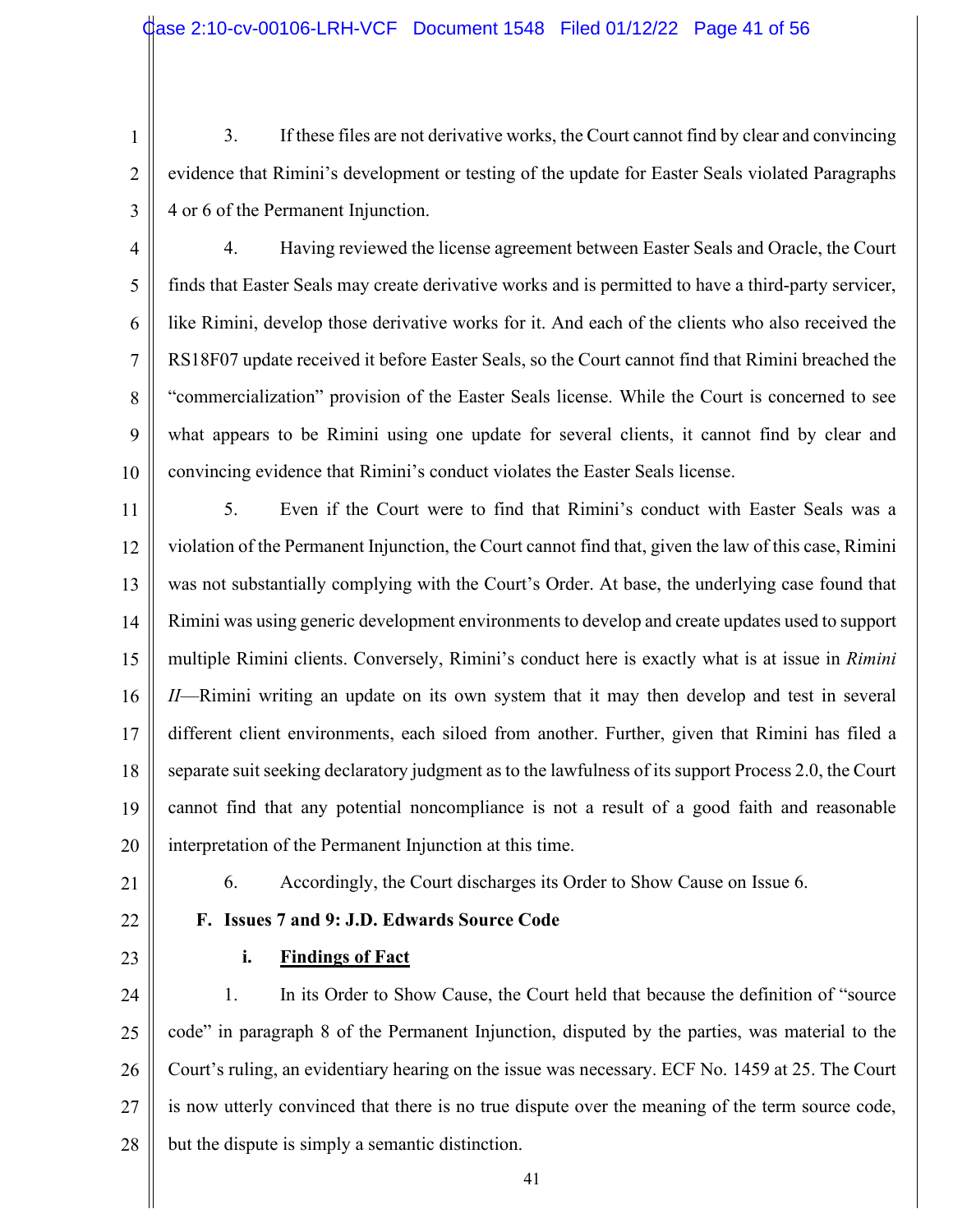|                | Case 2:10-cv-00106-LRH-VCF Document 1548 Filed 01/12/22 Page 42 of 56                                                                                                                                                                                                                                                                                                                                       |  |  |  |  |  |  |
|----------------|-------------------------------------------------------------------------------------------------------------------------------------------------------------------------------------------------------------------------------------------------------------------------------------------------------------------------------------------------------------------------------------------------------------|--|--|--|--|--|--|
|                |                                                                                                                                                                                                                                                                                                                                                                                                             |  |  |  |  |  |  |
| $\mathbf{1}$   | 2.<br>Source code is defined by Merriam-Webster as "a computer program in its original                                                                                                                                                                                                                                                                                                                      |  |  |  |  |  |  |
| $\overline{2}$ | programming language (such as FORTRAN or C) before translation into object code usually by a                                                                                                                                                                                                                                                                                                                |  |  |  |  |  |  |
| 3              | compiler." OREX 0060 at 1. Similarly, the Compendium of U.S. Copyright Office Practices, third                                                                                                                                                                                                                                                                                                              |  |  |  |  |  |  |
| $\overline{4}$ | edition, defines source code as:                                                                                                                                                                                                                                                                                                                                                                            |  |  |  |  |  |  |
| 5              | A set of statements and instructions written by a human being using a particular                                                                                                                                                                                                                                                                                                                            |  |  |  |  |  |  |
| 6              | programming language, such as C, C++, FORTRAN, COBOL, PERL, Java, Basic,<br>PASCAL, LISP, LOGO, or other programming languages. These statements or                                                                                                                                                                                                                                                         |  |  |  |  |  |  |
| 7              | instructions are comprehensible to a person who is familiar with the relevant<br>programming language, but in most cases a computer or other electronic device<br>cannot execute these statements or instructions unless they have been converted<br>into object code. This conversion is performed by a separate program within the<br>computer, which is known as an interpreter, assembler, or compiler. |  |  |  |  |  |  |
| 8              |                                                                                                                                                                                                                                                                                                                                                                                                             |  |  |  |  |  |  |
| 9              |                                                                                                                                                                                                                                                                                                                                                                                                             |  |  |  |  |  |  |
| 10             | OREX 0139 at 413; ECF No. 1536 at 101.                                                                                                                                                                                                                                                                                                                                                                      |  |  |  |  |  |  |
| 11             | 3.<br>Conversely, the <i>Compendium</i> defines "object code" as:                                                                                                                                                                                                                                                                                                                                           |  |  |  |  |  |  |
| 12             | The representation of a computer program in a machine language. It typically                                                                                                                                                                                                                                                                                                                                |  |  |  |  |  |  |
| 13             | consists of the numbers zero and one $(i.e., binary coding)$ , the numbers zero through<br>seven (i.e., octal coding), or a combination of letters and numbers (i.e., ASCII or                                                                                                                                                                                                                              |  |  |  |  |  |  |
| 14             | hexadecimal coding). Object code is comprehensible to a computer or other<br>electronic device, but it is not intended to be read by human beings, and as a general                                                                                                                                                                                                                                         |  |  |  |  |  |  |
| 15             | rule, it is not directly comprehensible to human beings.                                                                                                                                                                                                                                                                                                                                                    |  |  |  |  |  |  |
| 16             | OREX 0139 at 413; ECF No. 1536 at 102–103; ECF No. 1542 at 63 (discussing that closed code                                                                                                                                                                                                                                                                                                                  |  |  |  |  |  |  |
| 17             | refers to code that is "compiled or obfuscated in a way that it's not easily able to be reviewed or                                                                                                                                                                                                                                                                                                         |  |  |  |  |  |  |
| 18             | modified.").                                                                                                                                                                                                                                                                                                                                                                                                |  |  |  |  |  |  |
| 19             | 4.<br>Rimini agrees that there are two types of code—human readable code, what it calls                                                                                                                                                                                                                                                                                                                     |  |  |  |  |  |  |
| 20             | "open code," and compiled code, what it calls "closed code." ECF No. 1544 at 24. The Court finds                                                                                                                                                                                                                                                                                                            |  |  |  |  |  |  |
| 21             | by clear and convincing evidence that Rimini's "open code" means "source code" and "closed                                                                                                                                                                                                                                                                                                                  |  |  |  |  |  |  |
| 22             | code" means "object code." ECF No. 1542 at 148; ECF No. 1543 at 18. As the U.S. Copyright                                                                                                                                                                                                                                                                                                                   |  |  |  |  |  |  |
| 23             | Office uses the terms source code and object code, the Court shall use those terms herein. <sup>60</sup>                                                                                                                                                                                                                                                                                                    |  |  |  |  |  |  |
| 24             | 5.<br>A licensee is delivered source code and object code as part of its J.D. Edwards                                                                                                                                                                                                                                                                                                                       |  |  |  |  |  |  |
| 25             | software. ECF No. 1537 at 90, 92; ECF No. 1543 at 18. The licensee also is delivered programs                                                                                                                                                                                                                                                                                                               |  |  |  |  |  |  |
| 26             | (i.e., Object Management Workbench), that allow the licensee to modify J.D. Edwards source code                                                                                                                                                                                                                                                                                                             |  |  |  |  |  |  |
| 27             |                                                                                                                                                                                                                                                                                                                                                                                                             |  |  |  |  |  |  |
| 28             | <sup>60</sup> The Court notes that Rimini's own "Dictionary of Common JDE Terms" does not define open code or<br>closed code. OREX 0062.                                                                                                                                                                                                                                                                    |  |  |  |  |  |  |

 $\mathbb{I}$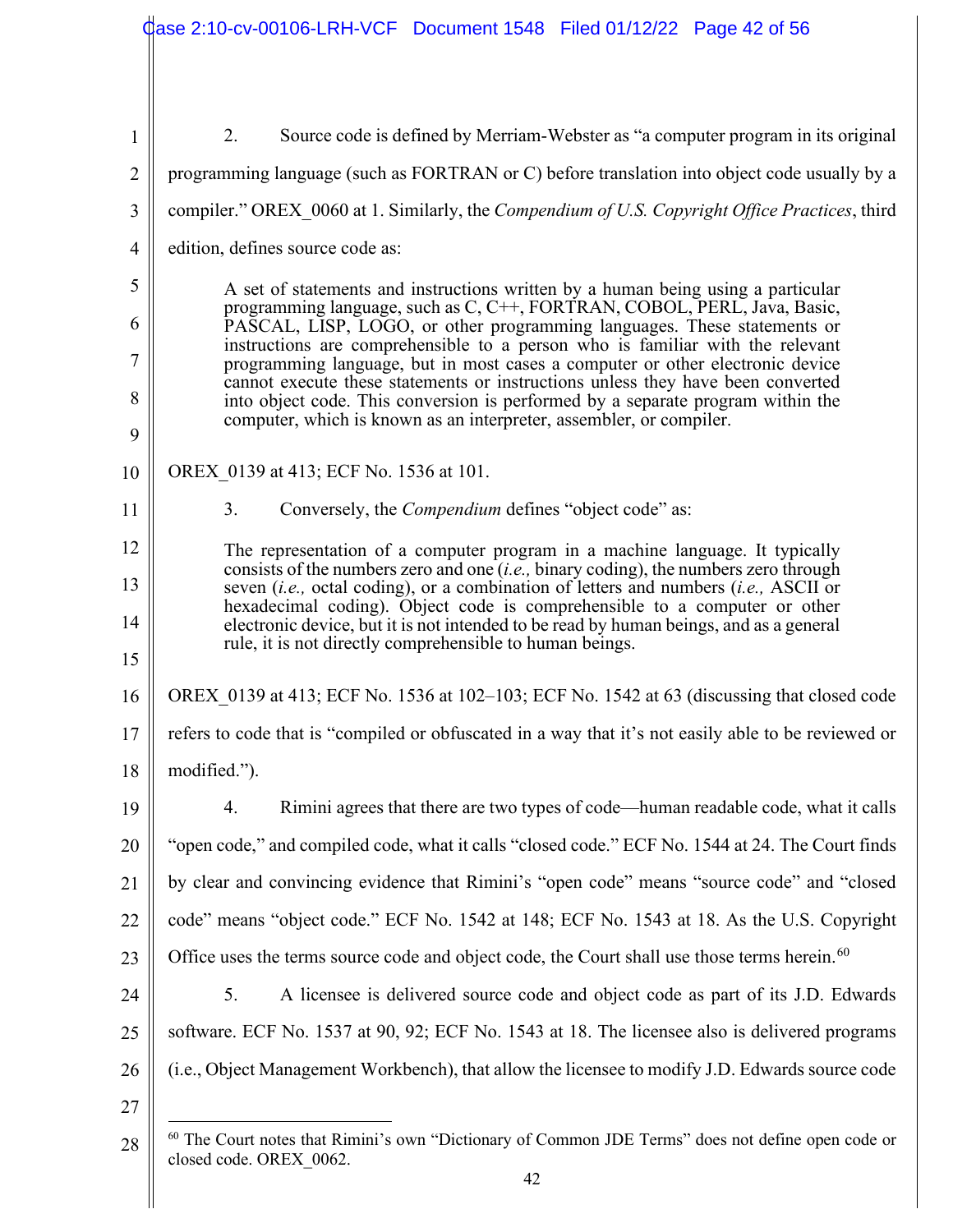|                | Case 2:10-cv-00106-LRH-VCF Document 1548 Filed 01/12/22 Page 43 of 56                                                                                                |  |  |  |  |  |  |  |
|----------------|----------------------------------------------------------------------------------------------------------------------------------------------------------------------|--|--|--|--|--|--|--|
|                |                                                                                                                                                                      |  |  |  |  |  |  |  |
| $\mathbf{1}$   | (which necessarily requires copying) to customize the software for its specific business needs. ECF                                                                  |  |  |  |  |  |  |  |
| $\overline{2}$ | No. 1537 at 97; ECF No. 1542 at 59, 210-11.                                                                                                                          |  |  |  |  |  |  |  |
| 3              | The J.D. Edwards license agreement provides in pertinent part:<br>6.                                                                                                 |  |  |  |  |  |  |  |
| $\overline{4}$ | <b>License Grant</b>                                                                                                                                                 |  |  |  |  |  |  |  |
| 5              |                                                                                                                                                                      |  |  |  |  |  |  |  |
| 6              | 2. J.D. Ewards grants to Customer the right to modify the Licensed Products to use<br>any development tools contained in the Licensed Products to create software    |  |  |  |  |  |  |  |
| 7              | ("Derived Software"). Such Derived Software is for internal use only and is subject<br>to the terms and conditions of this Agreement. J.D. Edwards shall retail sole |  |  |  |  |  |  |  |
| 8              | ownership of portions of any Software contained in the Derived Software.                                                                                             |  |  |  |  |  |  |  |
| 9              | <b>License Restrictions</b><br>1. Access to the Software is limited to those categories below who have been                                                          |  |  |  |  |  |  |  |
| 10             | licensed as a User (collectively "Customer Representatives"):<br>(i) employees of Customer;                                                                          |  |  |  |  |  |  |  |
| 11             | (ii) independent contractors engaged by Customer who require access to the<br>Software to perform tasks; and                                                         |  |  |  |  |  |  |  |
| 12             | (iii) distributors, vendors, and customers of Customer[.]                                                                                                            |  |  |  |  |  |  |  |
| 13             | 3. For any access to the Software other than by an employee of Customer, Customer                                                                                    |  |  |  |  |  |  |  |
| 14             | shall not provide access to source code and all provided access shall be restricted<br>to screen access for the functions required.                                  |  |  |  |  |  |  |  |
| 15             |                                                                                                                                                                      |  |  |  |  |  |  |  |
| 16             | 7. Customer shall not, cause anyone else to:<br>(i) reverse engineer, disassemble, decompile, or otherwise attempt to                                                |  |  |  |  |  |  |  |
| 17             | discover the source code of any part of the Software,                                                                                                                |  |  |  |  |  |  |  |
| 18             | (iii) copy the Documentation or Software except to the extent necessary for<br>Customer's archival needs and to support the Users. All such copies shall             |  |  |  |  |  |  |  |
| 19             | be subject to this Agreement and contain all proprietary legends that<br>appeared on or in the original.]                                                            |  |  |  |  |  |  |  |
| 20             |                                                                                                                                                                      |  |  |  |  |  |  |  |
| 21             | OREX 0067 at 1. <sup>61</sup>                                                                                                                                        |  |  |  |  |  |  |  |
| 22             | 7.<br>When Rimini provides clients with tax and regulatory updates, Rimini modifies                                                                                  |  |  |  |  |  |  |  |
| 23             | J.D. Edwards source code using tools provided by Oracle for use with the Software. ECF No. 1542                                                                      |  |  |  |  |  |  |  |
| 24             | at 58–59; OREX 0063 at 1. This necessarily makes a copy of the source code. ECF No. 1542 at                                                                          |  |  |  |  |  |  |  |
| 25             | 79. To support clients, Rimini might also access and view the J.D. Edwards source code, but not                                                                      |  |  |  |  |  |  |  |
| 26             | modify it, which also necessarily makes copies. ECF No. 1542 at 61–62. When providing                                                                                |  |  |  |  |  |  |  |
| 27             |                                                                                                                                                                      |  |  |  |  |  |  |  |
| 28             | <sup>61</sup> This license agreement for Rimini client Giant Cement Holding, Inc. is considered a "JDE Legacy<br>license." ECF No. 1543 at 20.                       |  |  |  |  |  |  |  |

 $\begin{array}{c} \hline \end{array}$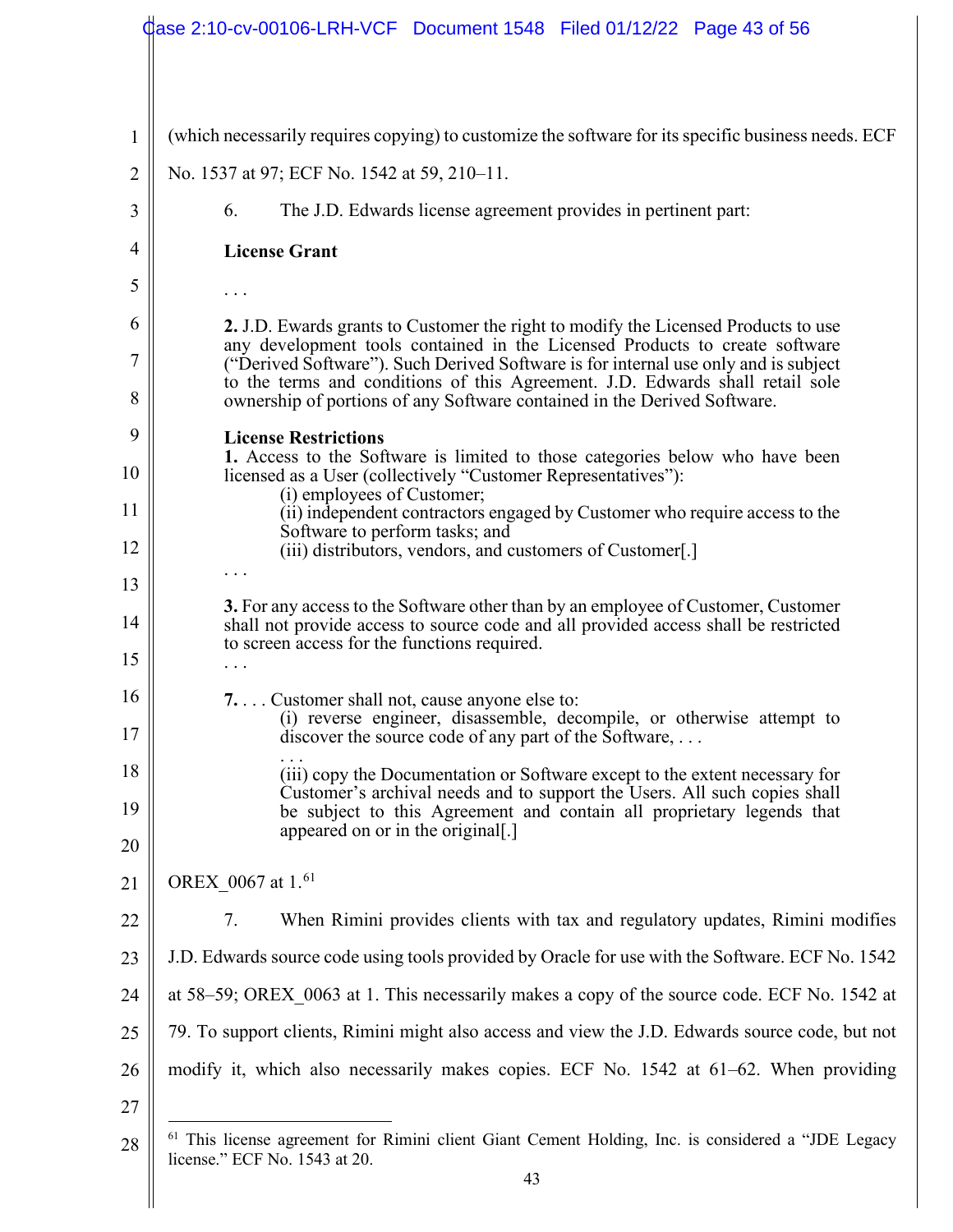1 2 3 4 functional support—for example, when a client asks, "How do I do X?", when "providing a parameter or configuration change," or when "training the clients how to use the software appropriately"— Rimini might not need to modify J.D. Edwards source code. ECF No. 1542 at 61.

5 6 7 8 9 10 8. Rimini created a 49-page "Technical Design Specification"<sup>62</sup> document for J.D. Edwards update "JDE105328" on September 13, 2013, and revised it in July and August 2018. OREX\_0080. Technical Design Specifications might "contain Rimini Street created code" and "markers," or "snippets" of Oracle code to "reference the Oracle systems" and show the Rimini developer where to insert the Rimini created code when working in the client's environment. ECF No. 1537 at 129–30; ECF No. 1539 at 145–46; ECF No. 1542 at 56–57, 181–82.<sup>63</sup>

11 12 13 14 15 9. It is undisputed that the Technical Design Specification document for update JDE105328<sup>64</sup> contains snippets of Oracle code from J.D. Edwards source code files R89078652 and P06767. ECF No. 1536 at 116, 125–26; OREX\_0080. For example, the characters in bold appear in Rimini's Technical Design Specification, and it is undisputed that they are from the Oracle code files:

. **VArpt\_mnOrigRoth457b…………TH0="0" Math N……….c To String**

\*\* Add code to lines before the "If  $CTS \gg ST3$  OR" conditional block<sup>\*\*</sup>

21 22

16

.

. . .

. . .

17

18

19

20

\*\* Add code before the "**Write F06767 RECRCU** code line \*\*

<sup>23</sup> 24  $62$  A Technical Design Specification document is an "internal Rimini Street document used by the tax and regulatory team" to show Rimini's developers the "design solution" and "describes the process that went into making [the] changes." ECF No. 1542 at 55–56; ECF No. 1539 at 144.

<sup>25</sup> 26 27 <sup>63</sup> Craig Mackereth testified that because each client's code will be slightly different dependent on the modifications in each, Rimini engineers are unable to use code line number for markers. ECF No. 1542 at 181–82. Oracle's expert Barbara Frederiksen-Cross opined that Rimini could have used a "narrative explanation" rather than use snippets of the actual Oracle code. ECF No. ECF No. 1536 at 124.

<sup>28</sup> <sup>64</sup> Update JDE105328 was given to Rimini client Rollings, Inc. in December 2018. OREX\_0147; OREX\_0148; OREX\_0149.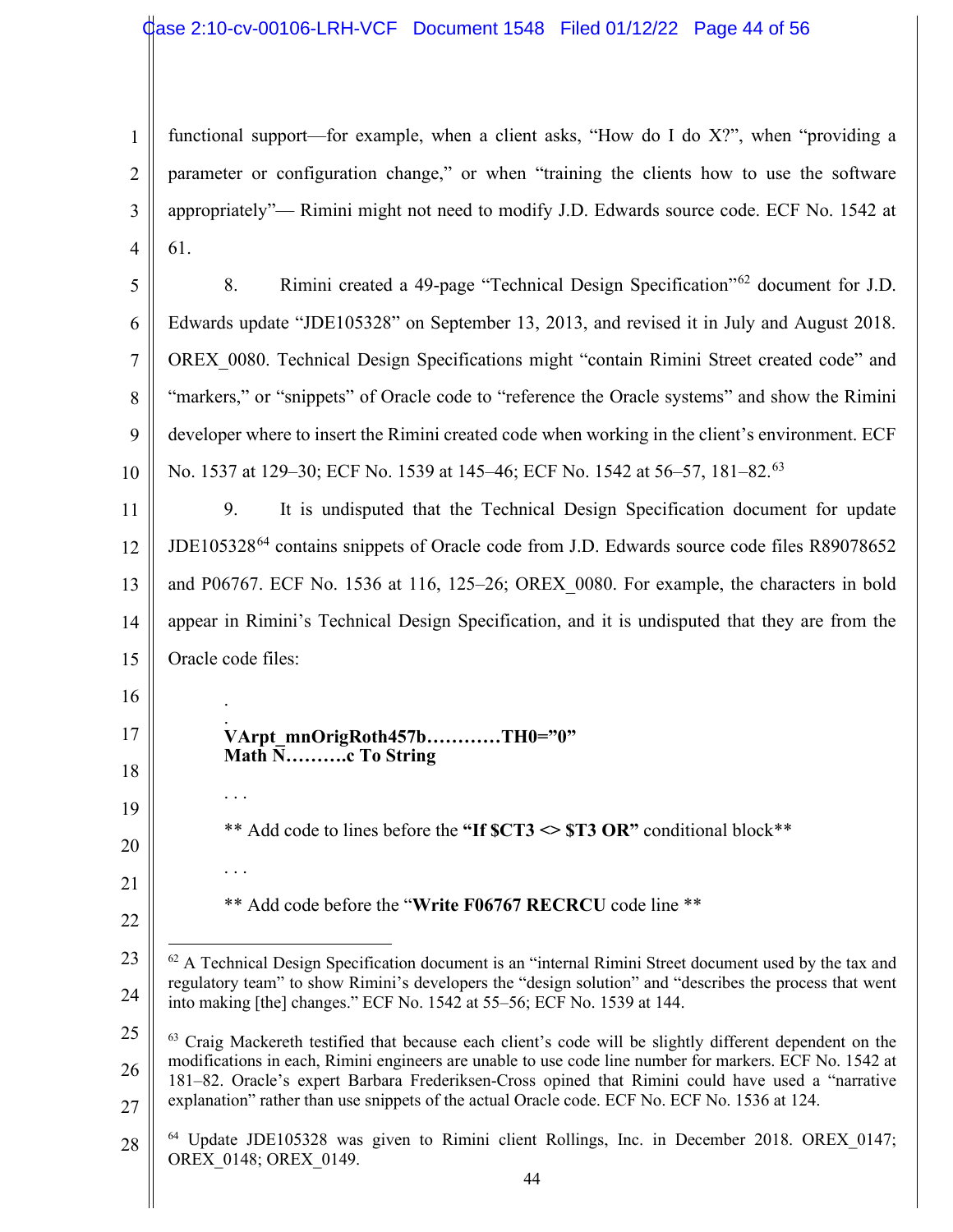1 2 3 OREX 0080 at 11, 36–38. The parties agree that the snippets or segments of code contained within the Technical Design Specification document are not complete lines of code and cannot be run or executed on their own. ECF No. 1537 at 130; ECF No. 1539 at 147; ECF No. 1542 at 57.

4 5 6 7 8 9 10 10. The parties agree that the snippets of Oracle code include enough information to "dispositively identify the corresponding underlying Oracle lines." ECF No. 1537 at 132; ECF No. 1539 at 149. Oracle's expert Barbara Frederiksen-Cross did not quantify how many snippets of Oracle code were contained within the Technical Design Specification out of approximately 13,000 lines of code in both Oracle source code files. ECF No. 1537 at 131. Rimini's expert Owen Astrachan opined that not only are the snippets "not code" but they are "absolutely *de minimis.*" ECF No. 1539 at 149–50.<sup>65</sup>

11

#### **ii. Conclusions of Law**

12 13 14 15 16 17 18 19 20 21 22 23 24 25 26 1. In its Order to Show Cause, the Court considered several issues related to J.D. Edwards software. As to J.D. Edwards EnterpriseOne, Oracle alleges that whenever Rimini uses the Object Management Workbench or "promotes" source code files between client environments (i.e., from a development to a testing environment), Rimini is violating Paragraph 8 of the Permanent Injunction. Similarly, as to J.D. Edwards World, Oracle alleges that Rimini is violating Paragraph 8 of the injunction when its developers display source in source editors and when they promote source code from one environment to another. ECF No. 1459 at 24. Because the parties dispute what type of "source code" Rimini is prohibited from copying, per paragraph 8 of the Permanent Injunction, the Court ordered an evidentiary hearing on the issue. ECF No. 1459 at 25. 2. Rimini argues that Paragraph 8 of the Permanent Injunction only enjoins it from copying what it calls "closed code" or compiled "object code." It is clear to the Court that Rimini's reading of the Permanent Injunction does not follow the case history. First, it is clear that the J.D. Edwards license agreements authorize a third party like Rimini to copy the J.D. Edwards software application and related documentation for the licensee's archival needs and to support the licensee's use. ECF No. 880 at 27–28. It is also clear that Rimini is not authorized to make copies

<sup>28</sup> <sup>65</sup> Owen Astrachan testified that some of the "markers" in the Technical Design Specification are partial or complete variable and function names from the Oracle source code files. ECF No. 1542 at 27–29.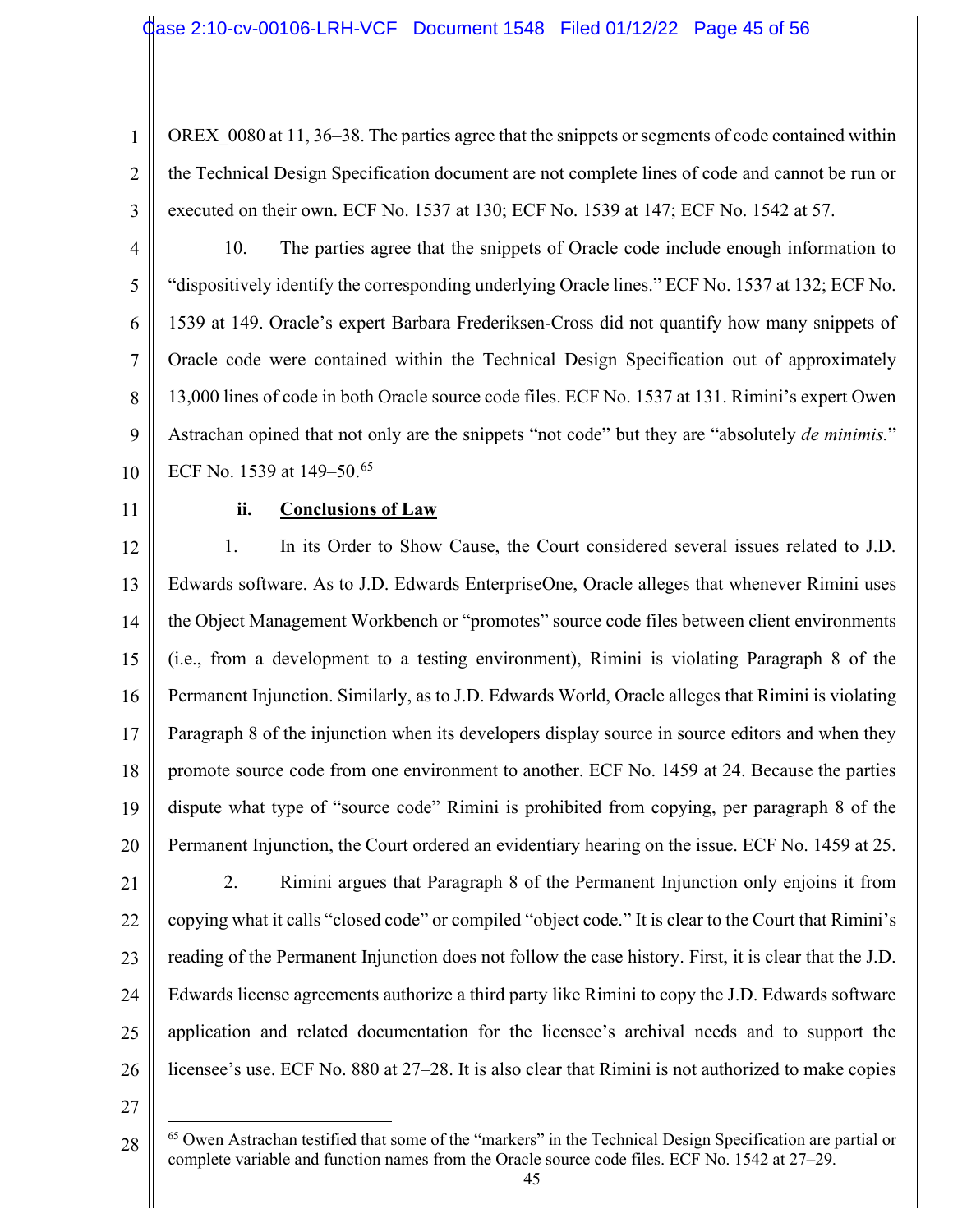1 2 3 4 5 6 7 8 9 10 11 12 of J.D. Edwards software application and documentation to access the software's source code to carry out development and testing of software updates, to make modifications to the software, or to use the customer's software or support materials, to support *other* customers. ECF No. 880 at 28. In this case, Rimini violated the Copyright Act and the J.D. Edwards software agreement not because it was copying object code, or closed code, but because Rimini was copying J.D. Edwards source code in one client's environment to support other customers. It was because of this unlawful conduct that the Court approved Paragraph 8 of the Permanent Injunction. Second, the Court finds by clear and convincing evidence that all parties to the Permanent Injunction understand that source code means human readable code, not compiled object code. *See* OREX\_0068 at 3–4 (Rimini Practice manager, Global J.D. Edwards Service Delivery referring to source code); OREX 0069 at 1 (Rimini Senior J.D. Edwards Support Engineer/ Developer referring to "source code changes"). 66

13 14 15 16 17 18 19 20 21 3. However, the Permanent Injunction only applies to conduct previously held unlawful. In this case, whether Rimini is ever permitted to *lawfully* copy source code under a specific provision of the J.D. Edwards license has never been interpreted or decided by this Court. Having considered the provisions of the J.D. Edwards Legacy license agreement, the Court is not convinced at this time that Rimini may never copy source code when doing so is solely to support the needs of the client. And the Court has not before considered what "screen access" means and whether Rimini's support Process 2.0, in which Rimini remotely accesses the client's environments, is permitted given this provision. These issues are squarely before the Court in *Rimini II* and therefore, the Court declines to reach them at this time.<sup>67</sup>

- 22
- 4. Finally, the Court finds by clear and convincing evidence that Rimini violated Paragraph 8 of the Permanent Injunction when it copied snippets of Oracle source code from files
- 24

<sup>25</sup> 26 <sup>66</sup> The Court declines to find Rimini acted in bad faith because the ultimate determination of whether Rimini may lawfully copy source code under the J.D. Edwards license agreement was not previously before the Court in this case.

<sup>27</sup> 28  $67$  The Court further declines to reach the parties' arguments regarding third party support provider Spinnaker. Whether Spinnaker, or any other third-party support provider, may conduct their business in a particular way has no bearing on whether Rimini is subject to and/or violating the at-issue Permanent Injunction.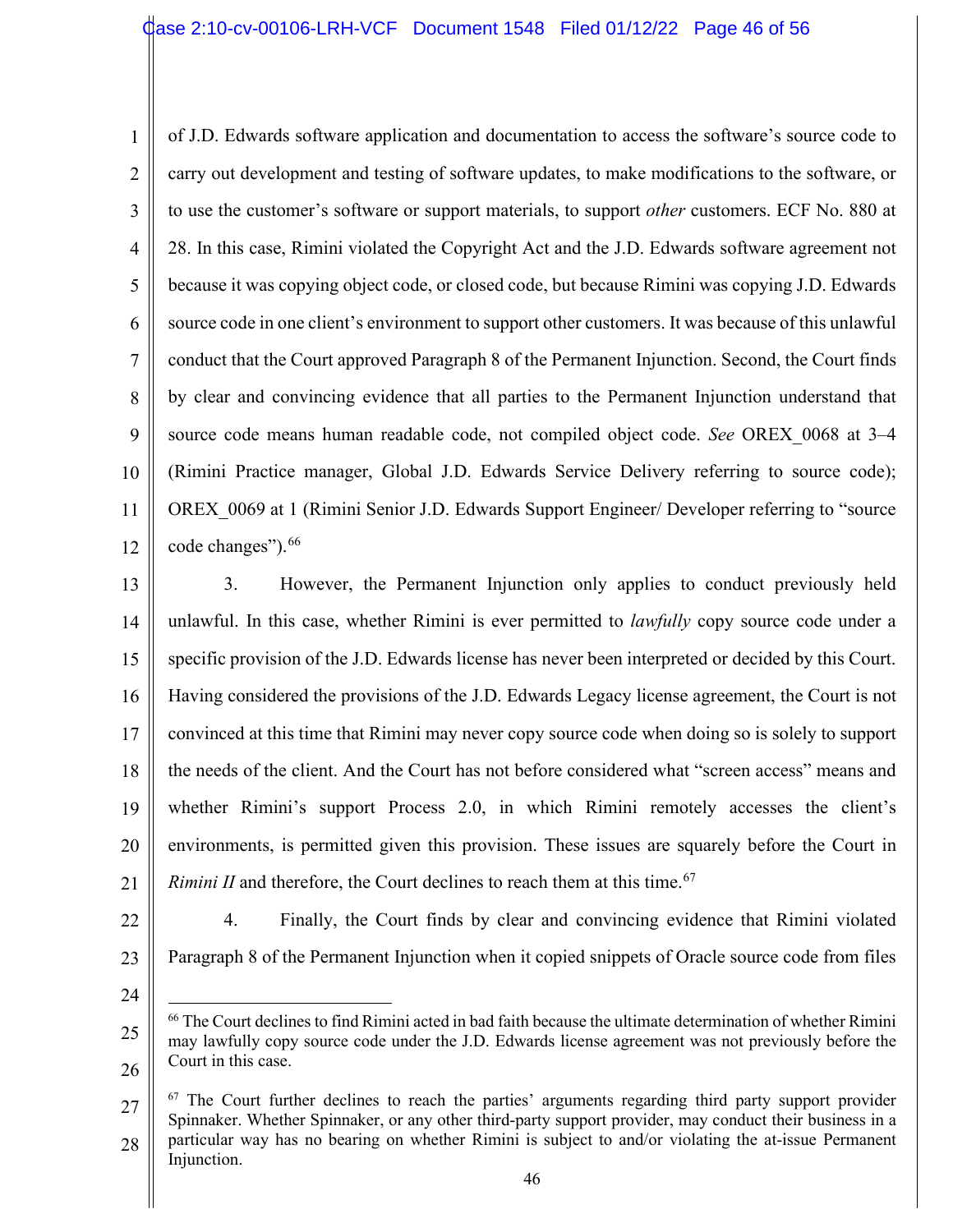1 2 3 4 5 6 7 8 9 10 11 R89078652 and P06767 into its Technical Design Specification document for update JDE105328. *See* ECF No. 1166 ¶ 8 ("Rimini Street shall not copy J.D. Edwards software source code to carry out development and testing of software updates[.]"). However, the Court also finds that the snippets of code are *de minimis* when compared to the total overall lines of code from those two programs. As *de minimis* copying is not prohibited by the Copyright Act, see *Newton v. Diamond*, 388 F.3d 1189, 1193 (9th Cir. 2004), the Court finds that Rimini could have had a good faith and reasonable belief that copying such a small amount of source code was permitted under the Permanent Injunction. The Court now makes clear that Rimini is not permitted to copy even snippets or partial segments of Oracle source code into a Technical Design Specification document. Future copying of this nature will result in the Court finding Rimini willfully violated the Permanent Injunction and sanctions of the highest order.

- 12
- 13

14

5. Accordingly, the Court discharges its Order to Show Cause on Issues 7 and 9.

**G. Issue 8: Oracle Database file "prvtsidx.plb"**

**i. Findings of Fact** 

15 16 17 1. It is undisputed that file "prvtsidx.pbl" was found on Rimini's systems and was initially produced by Rimini "as part of a production that came from a J.D. Edwards 9.0 install." ECF No. 1536 at 134.

18 19 20 21 22 23 24 2. In the Court's Order to Show Cause, it ordered an evidentiary hearing as to this file believing it to be a J.D. Edwards file. See ECF No. 1459 at 24–27. But prior to the hearing, the parties agreed that this file is more appropriately considered an Oracle Database file and brought the issue to the Court's attention. ECF No. 1503 at 5; ECF No. 1536 at 134–35. While Rimini sought the Court to exclude this issue from the hearing due to the misidentification of the file, the Court held that it would be beneficial to allow the parties to argue and present evidence on the issue at the hearing. ECF No. 1503 at 5.

25 26 27 28 3. It is undisputed that this file was sent to Rimini by its client, Australian Bureau of Statistics. OREX 1342 at 5, 7–8; ECF No. 1536 at 136–37. Australian Bureau of Statistics uploaded the file to the SalesForce system, which created a copy of the file on Rimini's system. ECF No. 1536 at 136, 139; ECF No. 1537 at 136.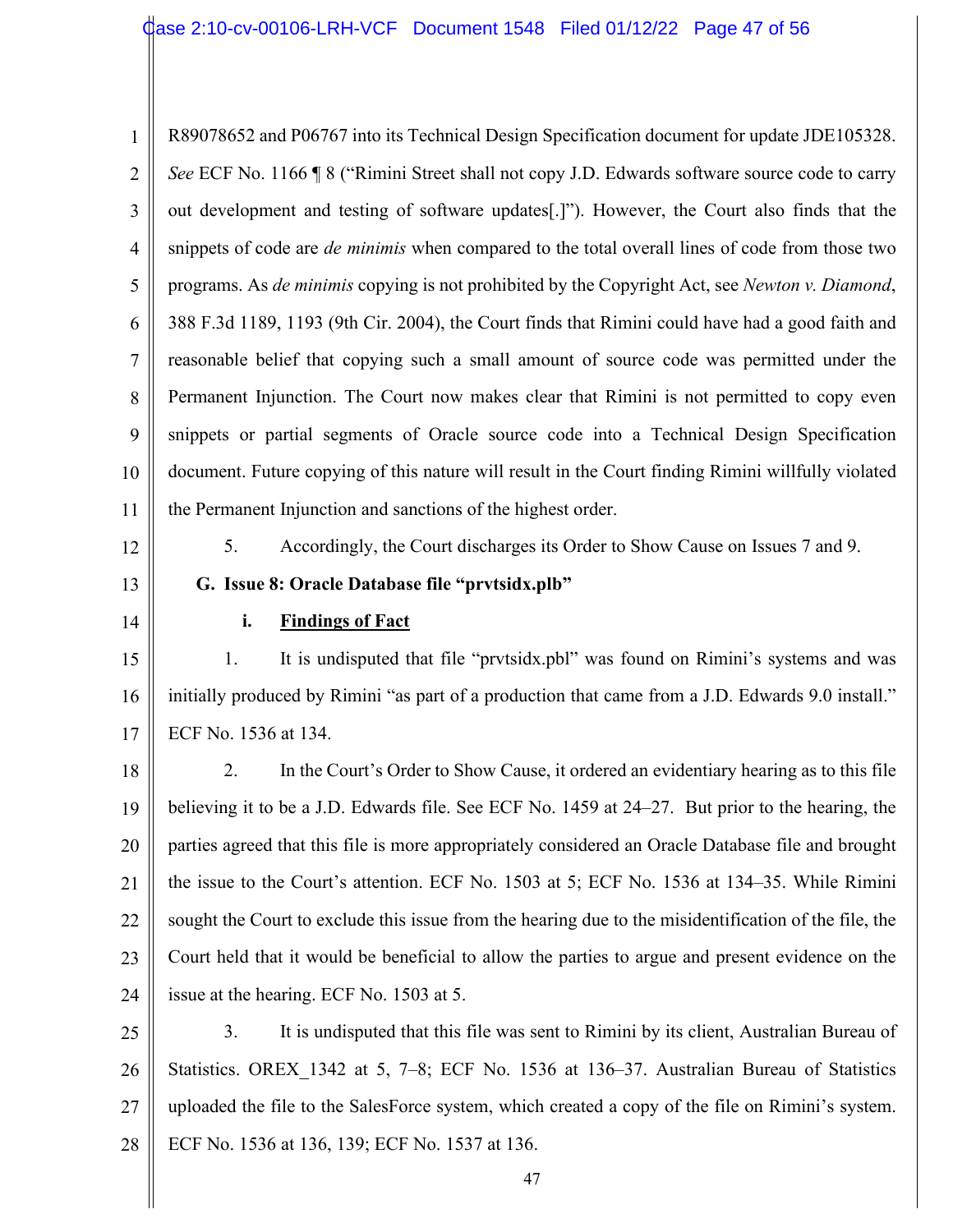4. From the communications between Rimini and Australian Bureau of Statistics, the Court finds that Rimini opened the .zip file and opened the .plb file, thereby creating additional copies of the Oracle file on Rimini's systems. ECF No. 1536 at 138–39; OREX\_1342.

3 4

5

6

5. From the SalesForce communications, the record does not support a finding that Rimini ever informed Australian Bureau of Statistics not to upload such files to its systems. *See* OREX\_1342; ECF No. 1536 at 140.

7 8 9 10 11 12 13 14 6. Rimini's client, Australian Bureau of Statistics, holds a license to Oracle Database and is governed by the Oracle License and Service Agreement ("OLSA"). *See* DTX-803; DTX-804. Section C of the OLSA provides in pertinent part: the licensee has a "limited right to use [Oracle Database] . . . solely for [the licensee's] internal business operations and subject to the terms of this agreement[.] . . . [The licensee] may allow [its] agents and contractors (including, without limitation, outsourcers) to use the programs for this purpose<sup>[1]</sup> DTX-804 at 5. Section D of the OSLA provides in pertinent part: the licensee "may make a sufficient number of copies of each program (other than for Siebel programs), for [its] licensed use[.]" DTX-804 at 5.

15

#### **ii. Conclusions of Law**

16 17 18 19 20 1. The Court previously held that Paragraph 15 of the Permanent Injunction does not prohibit all copying of Oracle Database, specifically, when copying of Oracle Database is necessarily done while Rimini is making permitted copies of other Oracle Enterprise Software. ECF No. 1459 at 28; ECF No. 1166 ¶ 15 ("Rimini Street shall not reproduce, prepare derivative works from, or distribute Oracle Database software.").

21 22 23 24 25 26 2. On Summary Judgment, the Court held that when Rimini downloaded Oracle Database files from the Oracle Technology Network website, its use of those files was governed by the Developer License not the OLSA. ECF No. 476 at 13. The Court also found that even if the OLSA governed, Section C of OLSA does not expressly authorize Rimini to make copies of the licensed software, and Section D only permits the licensee to make a copy of the software, not third-party support providers. ECF No. 476 at 14–15.

27 28 3. The Court finds by clear and convincing evidence that when Australian Bureau of Statistics uploaded Oracle Database file "prvtsidx.pbl" to SalesForce a copy of the file was made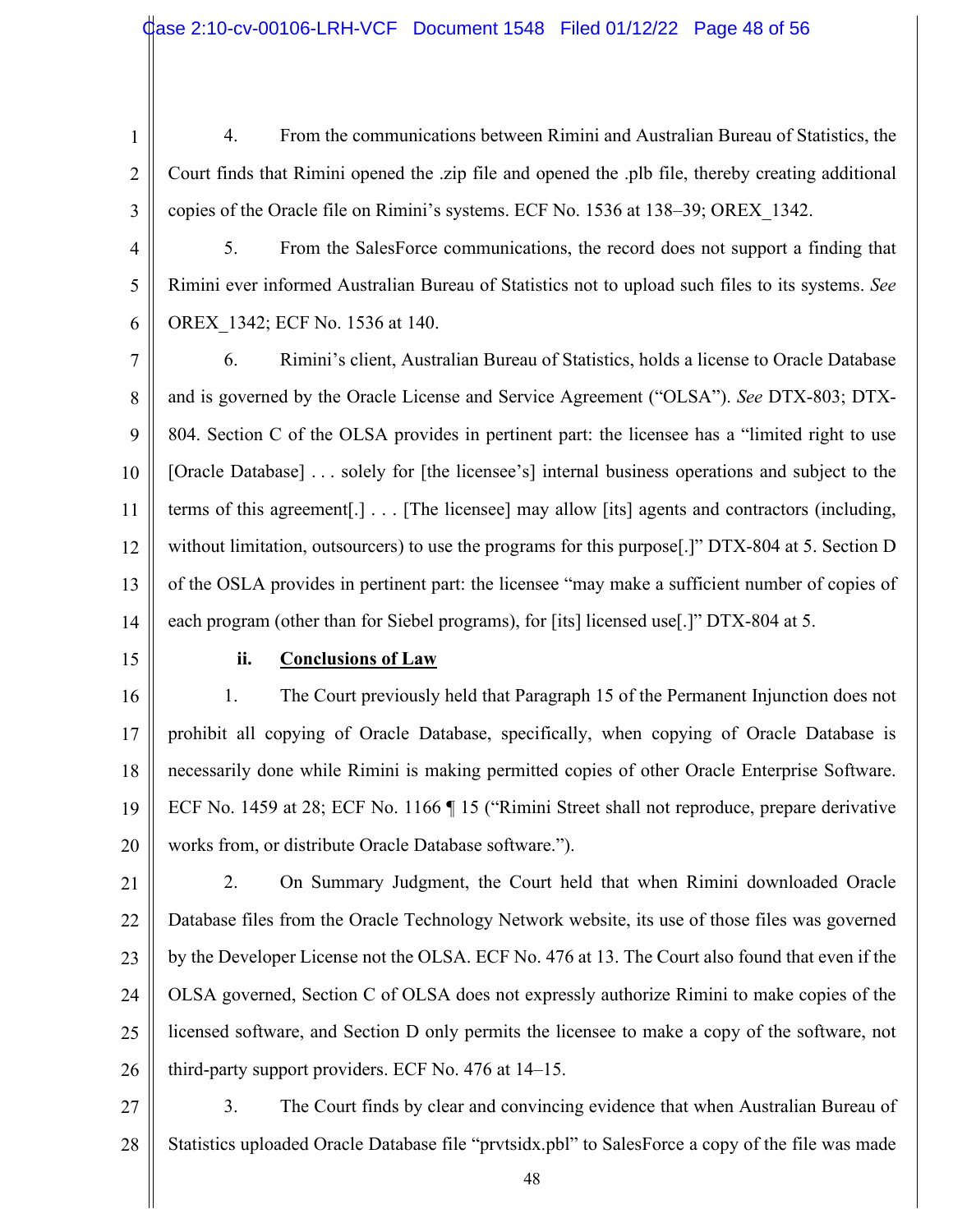#### Case 2:10-cv-00106-LRH-VCF Document 1548 Filed 01/12/22 Page 49 of 56

1 2 3 4 5 6 7 8 on Rimini's systems. The Court also finds by clear and convincing evidence that when Rimini opened the file, another copy was made on Rimini's systems. The Court recognizes that the situation before the Court is strikingly different from that held unlawful on summary judgment here, Rimini's client sent the file to Rimini, and therefore, Rimini's conduct is governed by the OLSA, and Rimini used that file to support its client's sole internal data processing operations. However, in doing so, Rimini still acted outside the plain meaning of the OLSA, as previously held, and against the direct rulings of this Court. Accordingly, the Court finds that Rimini's conduct is a violation of Paragraph 15 of the Permanent Injunction.

9 10 11 12 4. Initially, Rimini's conduct was not willful—the prohibited material was sent to Rimini by its client. However, Rimini's conduct became a willful violation of the Court's order when it opened the .zip and .plb files rather than immediately quarantine the files and inform Australian Bureau of Statistics not to send Oracle copyrighted files to Rimini.

13 14 15 16 5. Based on the evidence presented, the Court finds that Rimini is not substantially complying with the Court's Order. Rimini has been on notice since 2014 of the Court's interpretation of the OLSA and Rimini's responsibility to operate within that license agreement when working for its clients.

17

18

19

20

6. The Court cannot find that Rimini's violation of Paragraph 15 of the Permanent Injunction was the result of a good faith and reasonable interpretation of the Permanent Injunction. The Court laid out in detail how the OLSA is to be applied and Rimini failed to follow the Court's explicit rulings on file since 2014.

21

7. Accordingly, the Court finds Rimini in contempt of Court on Issue 8.

**H. Issue 10: Rockefeller Group International and Home Shopping Network**

22 23

## **i. Findings of Fact**

24 25 26 1. Rimini update HCM200105 was designed to solve "quarterly tax reporting" issues for "certain tax jurisdictions, for example, Oregon transit tax." ECF No. 1538 at 73. This update created new reports that had not previously been created. ECF No. 1538 at 73.

27 ///

28 ///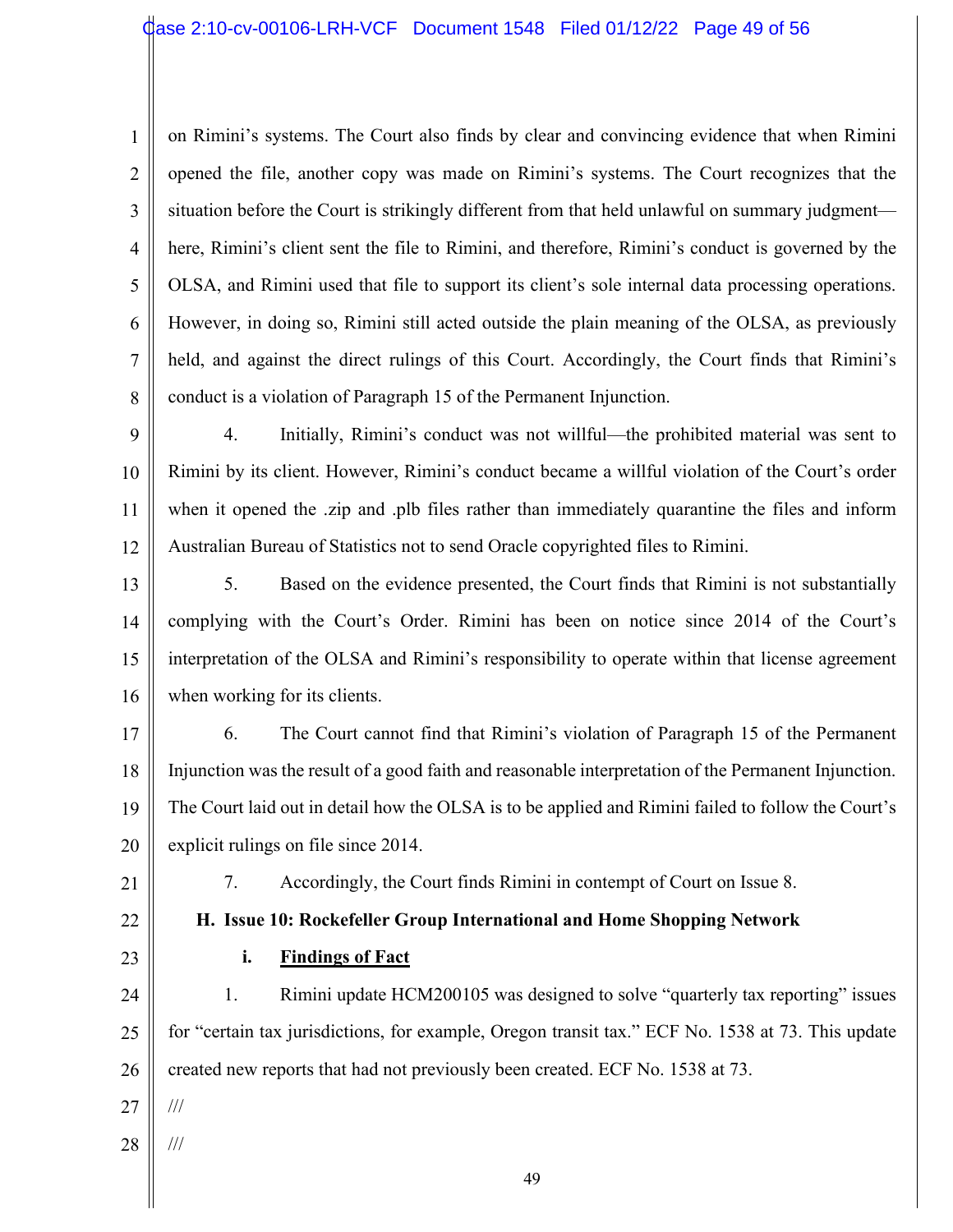- 1 2 3 4 5 6 7 8 9 10 2. Update HCM200105 consists of several files: a Rimini written SQR file "rsiqtrtx.sqr"<sup>68</sup>; a Data Mover script, "HCM200105.DMS", containing Rimini written "sequel statements"; and several "online objects." ECF No. 1538 at 75–76; DTX-1000. To create the objects, Rimini uses "the design tool that is included with the [PeopleSoft] software," and the creation must "be done within the client environment." ECF No. 1538 at 76. Data mover scripts are "scripts that are very much like Sequel Scripts, SQL scripts, that are executed through a PeopleSoft tool called Data Mover." This DMS script was written using a text editor, such as NotePad, on Rimini's systems and not using any Oracle tools. ECF No. 1538 at 87–88. Rimini wrote the SQR file "rsiqtrtx.sqr" using a text editor on its own systems, the file resides on its systems, and does not contain any Oracle code.<sup>69</sup> ECF No. 1538 at 77.
- 11 12 13 14 3. Rimini created a "development instruction" ("dev instructions") $70$  document for this update, which is the Rimini developer's notes and guidance on how to create this update and/or change in a client's environment. ECF No. 1538 at 77; *see* OREX\_0053. The dev instruction resides on Rimini's systems. ECF No. 1538 at 78.
- 15 16 17 18 19 4. This update was previously created and tested for at least one client, Santa Clara Valley Water District, before Rockefeller Group International and Home Shopping Network. ECF No. 1536 at 78, 98; ECF No. 1538 at 79; OREX\_0127. During this initial development, Rimini created file names and field types; what Rimini considers its "know-how." ECF No. 1538 at 81. 5. To develop this update, Rimini developers followed the 13-step dev instructions.
- 20 21 This entailed Rimini engineers transferring the Rimini written code files, that were written on Rimini's systems, to the client's development environment. ECF No. 1538 at 84–85, 91. The
- 22

<sup>23</sup> 24 <sup>68</sup> The parties refer to this file as "rsi quarter tax." ECF No. 1537 at 56. This file generates a report to summarize tax withholding for the Oregon transit tax. ECF No. 1538 at 76. The SQR file modification log provides that this file was originally developed in September 2018. ECF No. 1538 at 80; DTX-1008-002.

<sup>25</sup> 26 27  $69$  The parties dispute the effect of "#include" statements in the code, which pull Oracle files into the Rimini program when run in a PeopleSoft program but do nothing until inserted into the Oracle program. ECF No. 1536 at 26. The Court is concerned that such programming statements would mean that the SQR file is a derivative work. However, as the Court declines to reach this finding, discussed below, the Court declines to delve further into this issue.

<sup>28</sup>

<sup>70</sup> The lawfulness of dev instructions is not before the Court. *See* ECF No. 1459 at 15.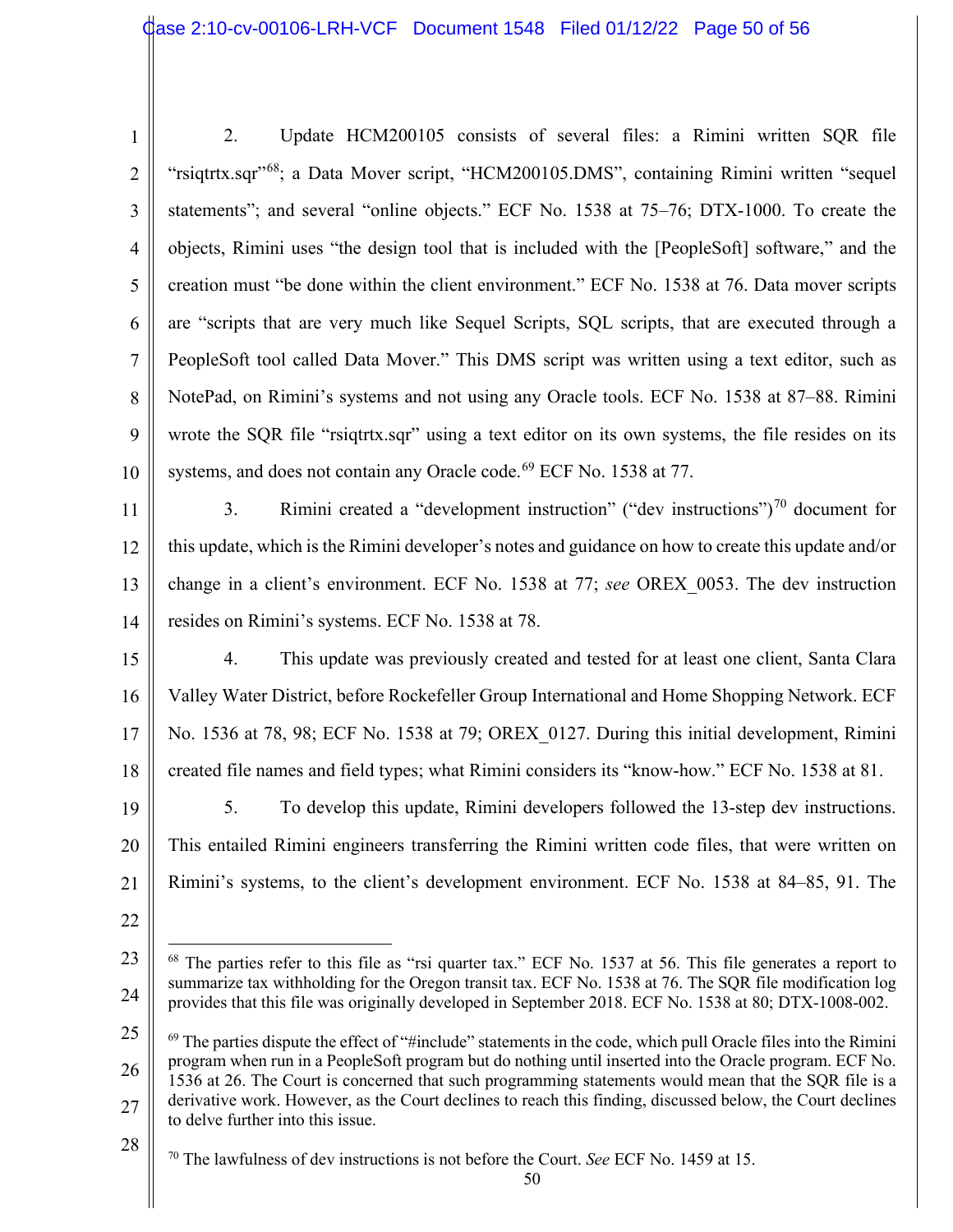1 2 3 4 5 6 7 developer then used tools within the client's PeopleSoft environment, such as Application Designer, to edit the code and/or create objects within the environment. ECF No. 1538 at 84–86. The Rimini developer unit tested the update and if errors occurred, corrected any mistakes made using the Application Designer tool in the client's environment. ECF No. 1538 at 92. After ensuring functionality, the developer turned the update over to the Quality Assurance<sup>71</sup> team for additional testing. ECF No. 1538 at 93. This 13-step process was followed for each client, in each client's separate, siloed environment. ECF No. 1538 at 93.

8 9 10 6. The parties agree that with respect to this specific update, no Oracle files were ever intermingled from the three separate, siloed client environments—Santa Clara Valley Water District, Home Shopping Network, and Rockefeller Group International. ECF No. 1537 at 58.

11 12 13 7. When Rimini developed the update and followed the 13-step process outlined in the dev instructions, copies of Oracle's PeopleSoft software were made in each client's separate environment. ECF No. 1537 at 57–58, 62–64; ECF No. 1539 at 185.

14

#### **ii. Conclusions of Law**

15 16 17 18 19 1. In its Order to Show Cause, the Court held that as to update HCM200105, delivered to Rimini clients Rockefeller Group International and Home Shopping Network, it was not clear whether the update was sent directly to these clients or developed and tested in each client's environment. The Court therefore determined that an evidentiary hearing was needed to determine whether Rimini's conduct violates the Permanent Injunction. ECF No. 1459 at 27.

20 21 22 23 24 25 26 2. Based on the record before it, the Court cannot find Rimini violated the Permanent Injunction. While it is clear that Rimini wrote a file and then sent that file to several customers, nothing before the Court shows that Rimini used one client's PeopleSoft environment, under color of that client's license, to create those files. The record before the Court shows that Rimini wrote both the DMS and SQR files contained within update HCM200105 on its systems using a text editor and not using any of Oracle's tools. Nothing before the Court shows that Rimini made changes to the DMS or SQR files on its systems based on work conducted in Santa Clara Valley

<sup>27</sup>

<sup>28</sup> <sup>71</sup> "Quality Assurance" ("QA") is the process of ensuring that what Rimini developed, i.e., the tax and regulatory update, is working correctly and/or as expected in each client's environment. ECF No. 1539 at 8.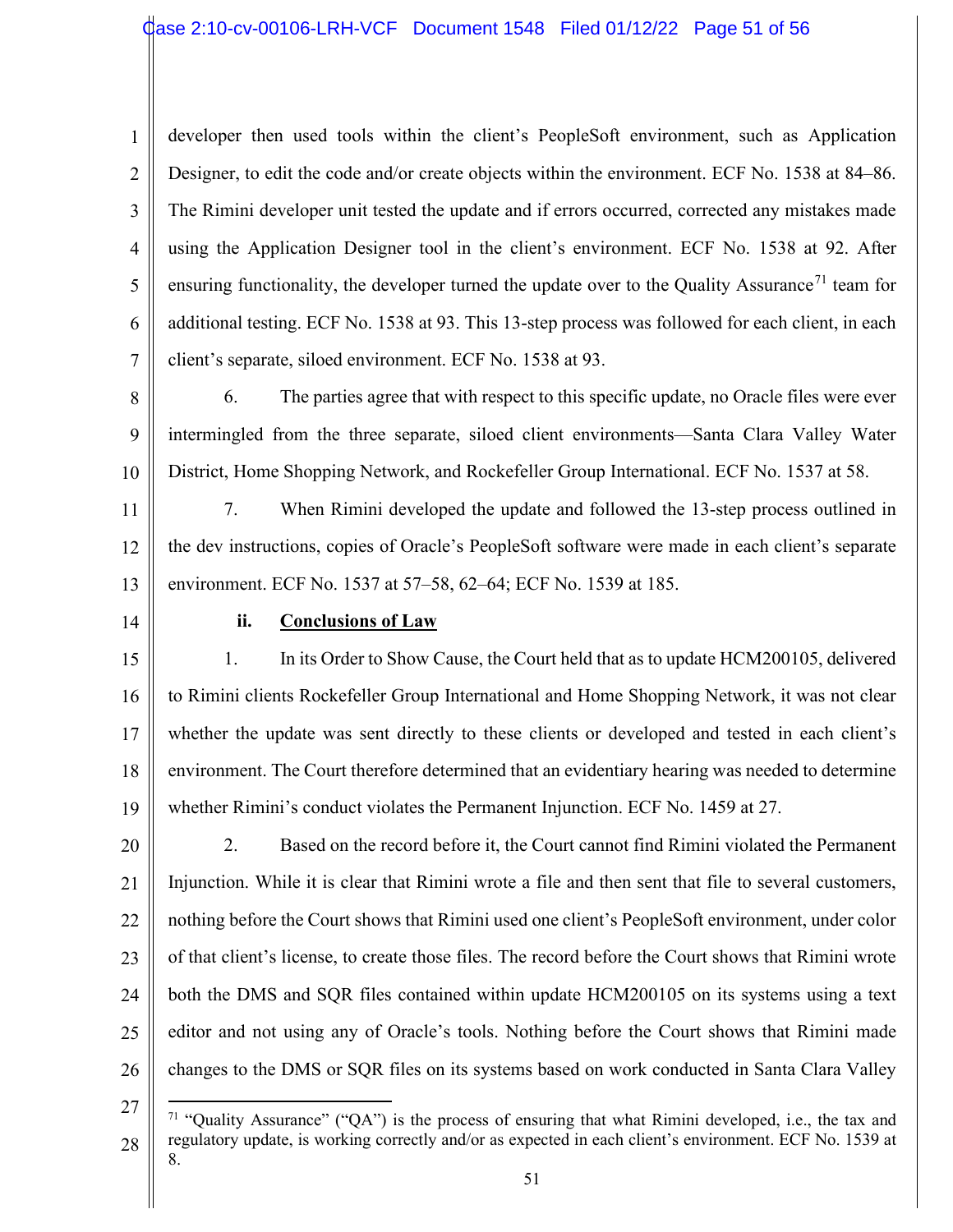1 2 3 4 Water District's environment, nor after the update was developed in either Rockefeller Group International's environment or Home Shopping Network's environment.<sup>72</sup> And any copies of Oracle software occurred in each client's separate, siloed environment while Rimini was developing the update for that specific client. *See* ECF No. 1539 at 185, 187–88.

5 6 7 8 9 10 11 12 13 14 15 16 3. Oracle asks the Court to find that file 'rsiqtrtx.sqr' is a derivative work. Like the Court discussed above, in *Rimini II*, the Court determined for the first time in this context that a stand-alone update is a derivative work if the update substantially incorporated protected material from the preexisting work, i.e., it was created using Oracle tools and the update could not be used with any software programs other than PeopleSoft. *Rimini II*, ECF No. 1253 at 51–53; *Rimini St., Inc. v. Oracle Int'l Corp.*, 473 F. Supp. 3d 1158 (D. Nev. 2020). Under the law of *Rimini II*, the Court would likely find that the file "rsiqtrtx.sqr" is a derivative work. However, the definition of derivative works was neither decided nor argued in this case, and the Court's ruling on derivative works in *Rimini II* was issued after the operative Permanent Injunction issued. Further, Oracle's argument goes directly to whether Rimini's support Process 2.0 is unlawful, which is directly at issue in *Rimini II*. Therefore, the Court declines to find the SQR file is a derivative work in these contempt proceedings, without prejudice to Oracle in *Rimini II*.

17

18 19 20 7. If these files are not derivative works, the Court cannot find by clear and convincing evidence that Rimini's development or testing of the update for Rockefeller Group International or Home Shopping Network violated Paragraphs 4 or 6 of the Permanent Injunction. While the Court is concerned to see what appears to be Rimini using one update for several clients,  $73$  it cannot

<sup>22</sup> 23 24 25 26  $72$  Oracle's expert Barbara Frederiksen-Cross opined that "the fruits of having created that RAM copy to do development, to do testing, to do the interactive process as necessary to make sure that this program, which is an extension of the PeopleSoft environment, performs its intended function in the PeopleSoft environment, is still for the benefit of any subsequent customer that receives it." ECF No. 1537 at 63. However, Barbara Frederiksen-Cross can point to no evidence to support a finding that Rimini did use the "fruits" of the development process in Santa Clara Valley Water District's environment to support Rockefeller Group International or Home Shopping Network. This is in contrast to issue 2 discussed above, when Rimini used the City of Eugene's environment to modify its SQR file and then subsequently delivered the SQR file to other clients.

<sup>27</sup> 28  $73$  The parties both reference that this SQR file is a "one version for all clients," meaning a "one size fits all file that could be used across multiple customers." *See* OREX\_0052 at 2; ECF No. 1536 at 68–70. While this may be the case, the record before the Court does not support a finding that Rimini used one client's environment to create this 'one size fits all' file.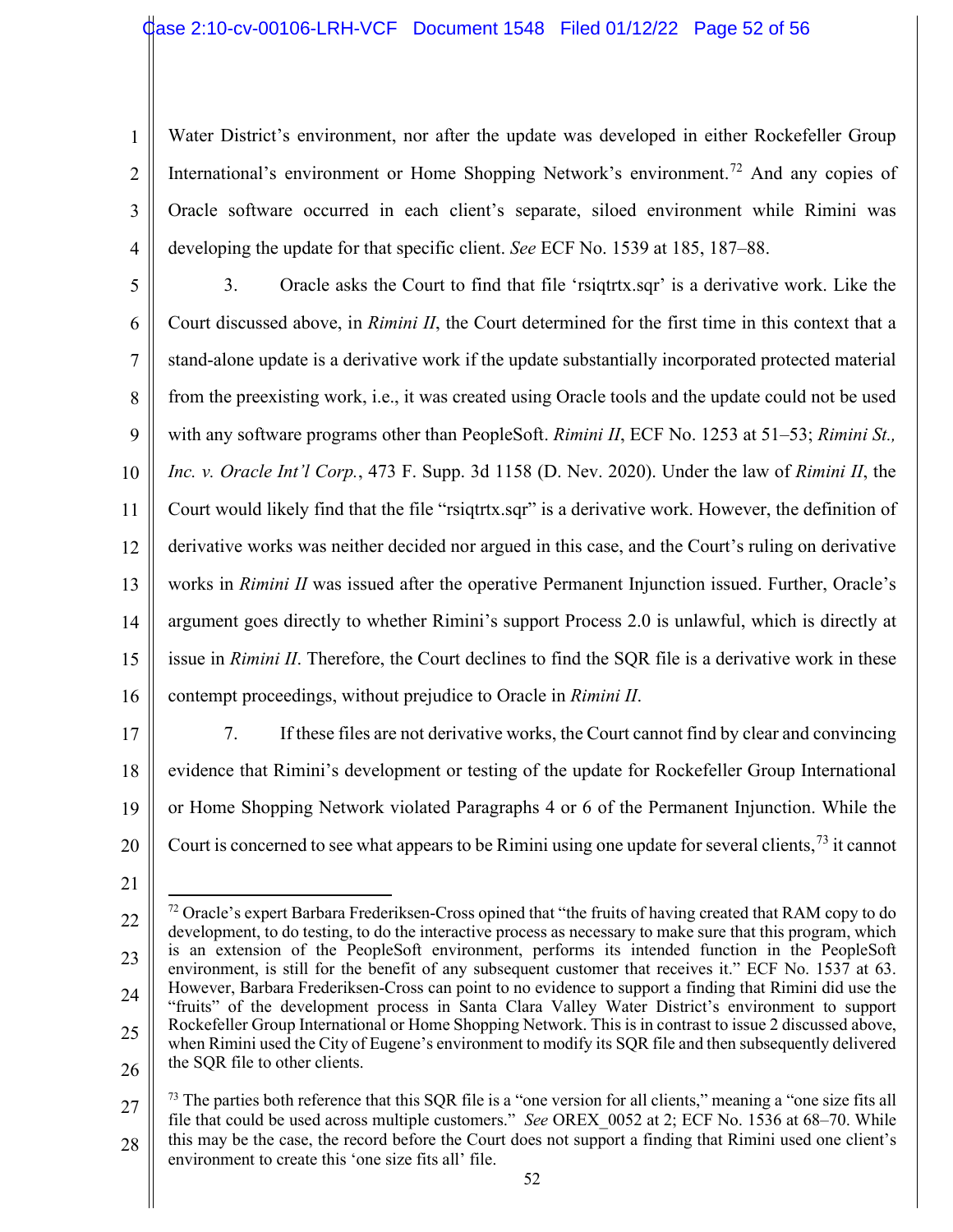1 find by clear and convincing evidence that Rimini's conduct violates the Permanent Injunction at this time.

2

3 4 5 6 7 8 9 10 11 12 8. Even if the Court were to find that Rimini's conduct with Rockefeller Group International and Home Shopping Network were violations of the Permanent Injunction, the Court cannot find that, given the law of this case, Rimini was not substantially complying with the Court's Order. At base, the underlying case found that Rimini was using generic development environments to develop and create updates used to support multiple Rimini clients. Conversely, Rimini's conduct here is exactly what is at issue in *Rimini II*—Rimini writing an update on its own system that it may then develop and test in several different client environments, each siloed from the other. Further, given that Rimini has filed a separate suit seeking declaratory judgment as to the lawfulness of its support Process 2.0, the Court cannot find that any potential noncompliance is not a result of a good faith and reasonable interpretation of the Permanent Injunction at this time.

13

9. Accordingly, the Court discharges its Order to Show Cause on Issue 10.

### 14

#### **V. SANCTIONS**

15 16 17 18 19 20 As discussed above, the Court finds Rimini in contempt of Court upon Issues 1, 2, 3, 4, and 8. As sanctions for such contemptuous conduct, Oracle seeks  $(1)$  compensatory damages,<sup>74</sup> (2) attorney's fees and costs for successfully mounting these contempt proceedings, and (3) impoundment of the infringing copies and Rimini's computer systems, or alternatively, require that they be placed in escrow so that Oracle can monitor Rimini's compliance until Rimini demonstrates compliance with the Permanent Injunction. ECF No. 1365 at 34–35.

21 22 23 24 25 26 Civil contempt sanctions are appropriate for two purposes: "(1) coercing compliance with a court order; and (2) compensating the prevailing party." *Ahearn ex rel. N.L.R.B. v. Int'l Longshore & Warehouse Union, Locals 21 & 4*, 721 F.3d 1122, 1128 (9th Cir. 2013). "Compensatory sanctions are retrospective and seek to compensate the victim for the damages caused by the contumacious party's disobedience." *CBS, Inc. v. Pa. Rec. Outlet, Inc.*, 598 F. Supp. 1549, 1557 (W.D. Pa. 1984). Compensatory sanctions may be awarded in the form of statutory

<sup>27</sup> 28  $74$  Oracle requests that it be permitted to reopen discovery for the narrow purpose of determining the amount of compensatory damages. ECF No. 1365 at 35. Because the Court determines statutory sanctions are appropriate, the Court denies Oracle's request.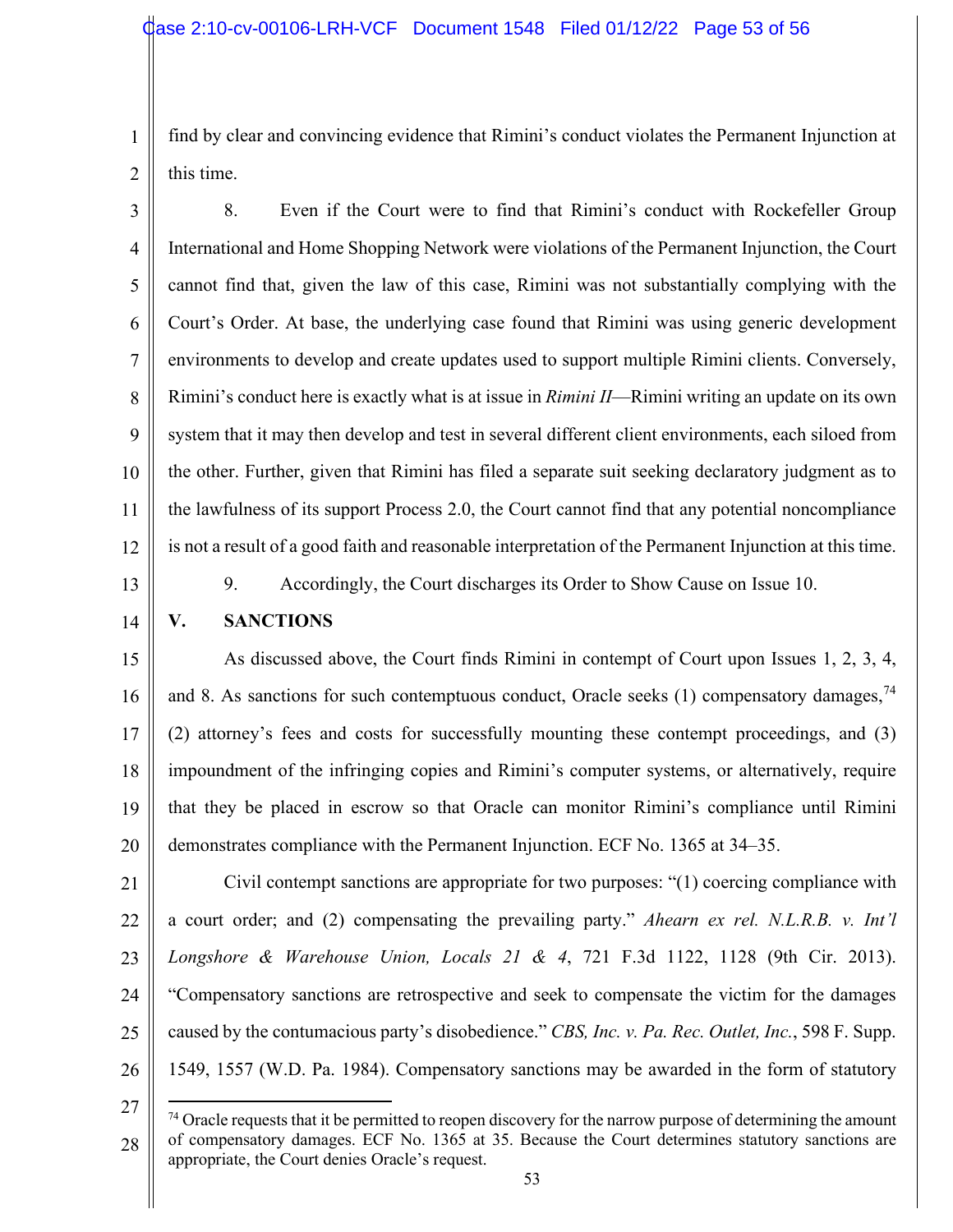1 2 3 4 5 6 7 8 9 10 11 12 13 14 15 16 17 damages pursuant to the Copyright Act, 17 U.S.C. § 504, when the contemptuous behavior involves copyright infringement. *See, e.g.*, *BMG Music v. Perez*, 952 F.2d 318, 320 (9th Cir. 1991) (affirming a contempt sanction in the "amount no greater than statutory damages for the resulting copyright infringement"); *Adobe Sys., Inc. v. Software Tech*, Case No. 5:14-cv-02140-RMW, 2015 WL 6951875, at  $*6$  (N.D. Cal. 2015) (imposing a contempt sanction based on statutory damages for the violation of a preliminary injunction); *Koninklijke Philips Elecs. N.V. v. Kxd Tech., Inc.*, Case No. 2:05-cv-01532-RLH-GWF, 2007 WL 9753081, at \*3 (D. Nev. 2007) (finding the use of the Lanham Act to structure contempt sanctions appropriate because the statute governs a plaintiff's award in such a case and grants the authority to enforce injunctive relief); *Walt Disney Co. v. Video 47, Inc.*, 972 F. Supp. 595, 603 (S.D. FLa. 1996) ("Where the behavior which violates the Court's Order involves copyright infringement, the Court may impose compensatory fines to be paid to the damaged [party] based upon the statutory damages provision of the Copyright Act, 17 U.S.C. § 504(c)."). The Copyright Act grants a district court the discretion to award statutory damages "of not less than \$750 or more than \$30,000" per infringed work. 17 U.S.C. § 504(c)(1). But if the copyright owner "sustains the burden of proving, and the court finds, that infringement was committed willfully," the Court has discretion to award up to \$150,000 per infringed work. 17 U.S.C. § 504(c)(2).

18 19 20 21 22 23 24 25 26 27 The Court found above that Rimini willfully violated the Permanent Injunction and is in contempt of Court upon Issues 2, 3, 4, 8, and 1, in part, for its conduct involving clients G-6 Hospitality and Texas Children's Hospital. The Court also finds Rimini violated the Permanent Injunction and is in contempt of Court upon Issue 1 for its conduct involving client R.R. Donnelley & Sons, but that Rimini's conduct was not willful. Rimini's contemptuous conduct was extensive, deliberate, and pervasive—Rimini repeatedly infringed on Oracle's copyrights in essentially the same manner the Court and a jury previously determined was unlawful. And Rimini has been on notice since at least 2015 that this conduct is prohibited, three to four years prior to committing the infringing conduct. Therefore, the record clearly supports the Court's finding that a compensatory fine of \$100,000 per willfully infringed work, and \$30,000 per non-willfully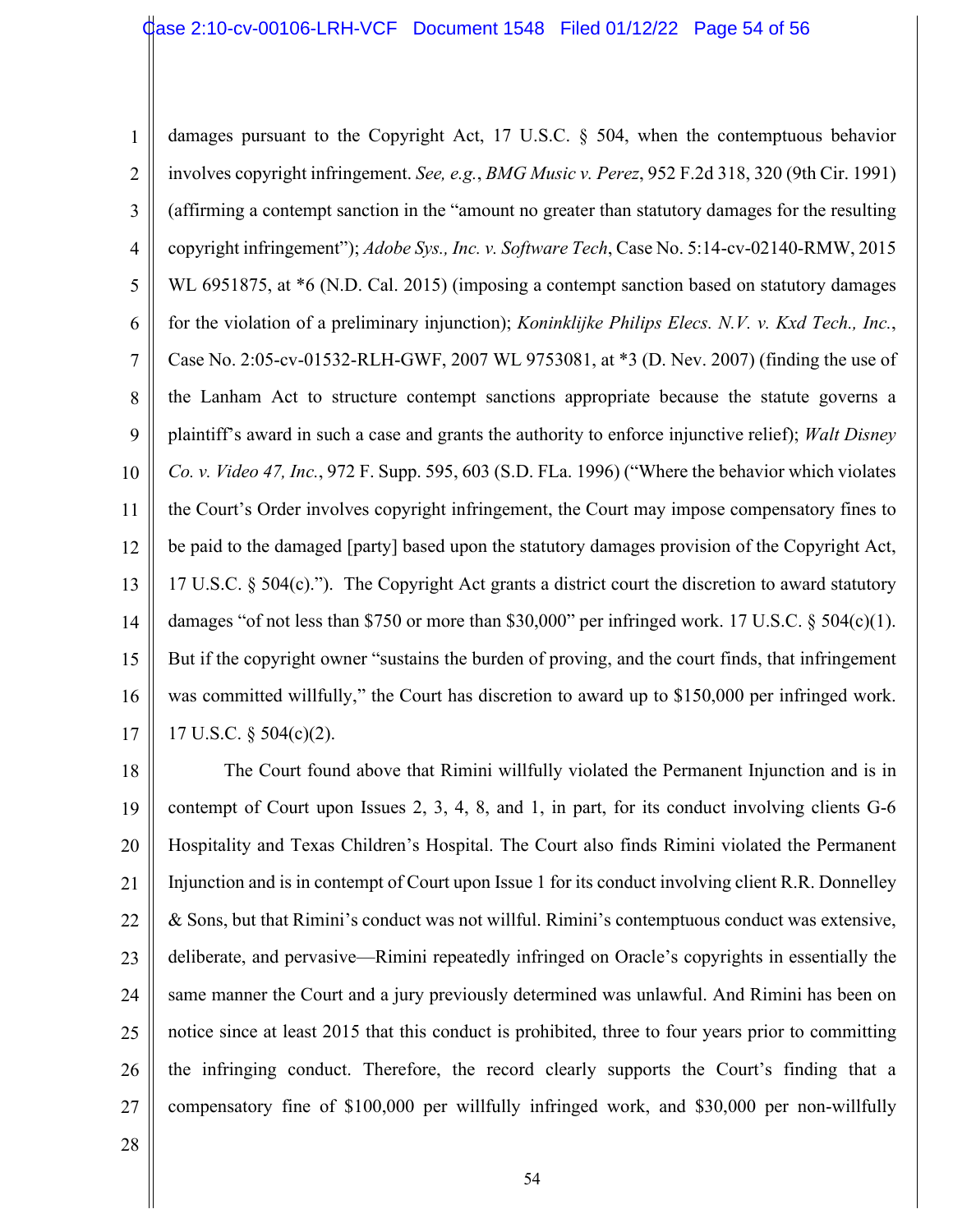infringed work, for a total of \$630,000, is an appropriate award to sufficiently compensate Oracle for Rimini's contemptuous conduct.

2

1

3 4 5 6 7 8 9 10 11 12 13 14 Oracle also seeks an award of attorney's fees and costs. It is well settled that an award of attorney's fees and costs is appropriate in civil contempt proceedings, and the Court finds that such an award is appropriate here. *Perry v. O'Donnell*, 759 F.2d 702, 705 (9th Cir. 1985) (trial courts "have the discretion to analyze each contempt case individually and decide whether an award of fees and expenses is appropriate as a remedial measure."). While the Court is holding Rimini in contempt of Court on only five of the ten issues presented at the hearing, the Court's finding of willfulness on the majority of these issues clearly supports the award. However, because Oracle has not yet presented evidence of attorney's fees or costs in connection with this motion, the Court is unable to determine the appropriate award amount at this time. Therefore, the Court orders additional briefing as set forth below. Oracle's briefing should thoroughly describe and substantiate its claim for fees and costs related to bringing Rimini's contemptuous behavior to the Court's attention. *See* LR 54-14.

15 16 17 18 19 20 21 Finally, Oracle's requested sanction of impoundment or escrow of Rimini's infringing copies and computer systems is not appropriate at this time. *See* 17 U.S.C. § 503 (permitting impoundment only "while an action under [the Act] is pending."). However, the Court agrees with Oracle that Rimini cannot and should not be permitted to benefit for its contemptuous conduct. The Court therefore orders Rimini to quarantine all contemptuous files and provide notice and proof to Oracle, within 3 days of the entry of this Order, that the Court's Order has been followed. Failure to do so will result in additional sanctions.

22 23 24 25 26 The Court finds that this sizable statutory sanction, and what the Court anticipates will be sizable attorney's fees and costs, serves to not only compensate Oracle for Rimini's contemptuous behavior, but also compel Rimini to comply with the Court's Orders and abide by the Permanent Injunction going forward. Moreover, the Court finds that this sanction is the minimum sanction necessary to secure compliance. *United States v. Bright*, 596 F.3d 683, 696 (9th Cir. 2010).

27 ///

28 ///